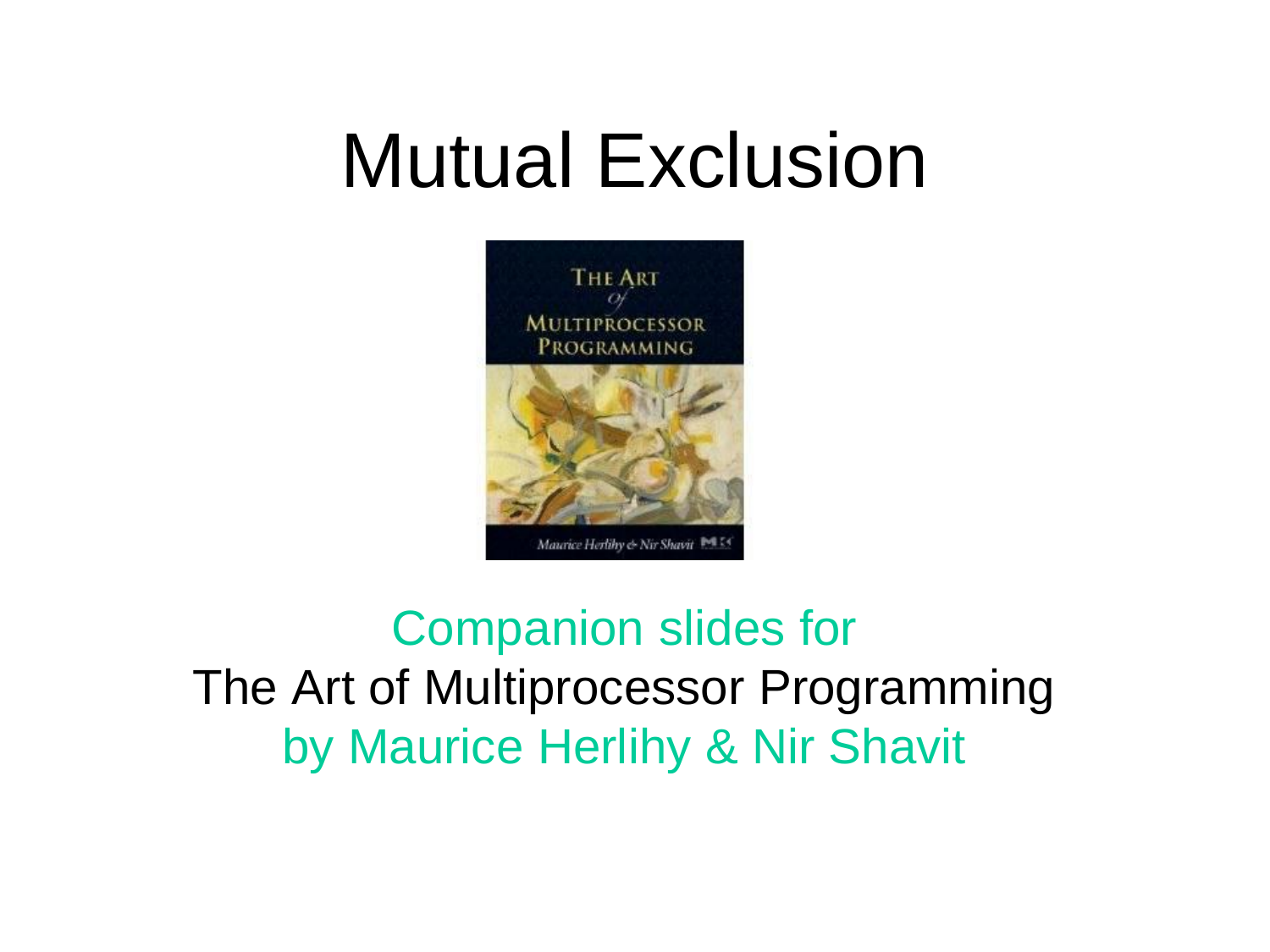

- We will clarify our understanding of mutual exclusion
- We will also show you how to reason about various properties in an asynchronous concurrent setting

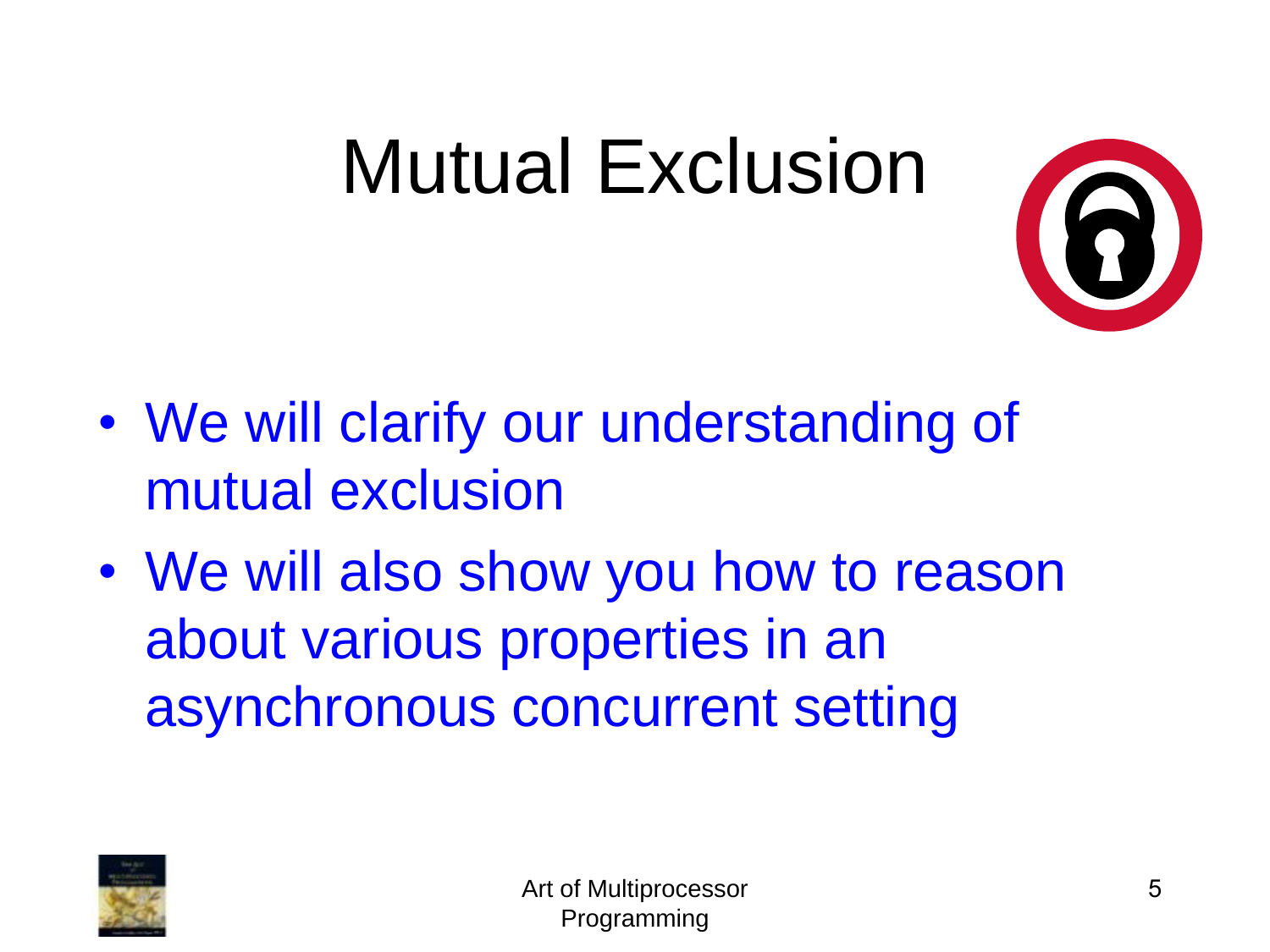

#### In his 1965 paper E. W. Dijkstra wrote:

"Given in this paper is a solution to a problem which, to the knowledge of the author, has been an open question since at least 1962, irrespective of the solvability. [...] Although the setting of the problem might seem somewhat academic at first, the author trusts that anyone familiar with the logical problems that arise in computer coupling will appreciate the significance of the fact that this problem indeed can be solved."

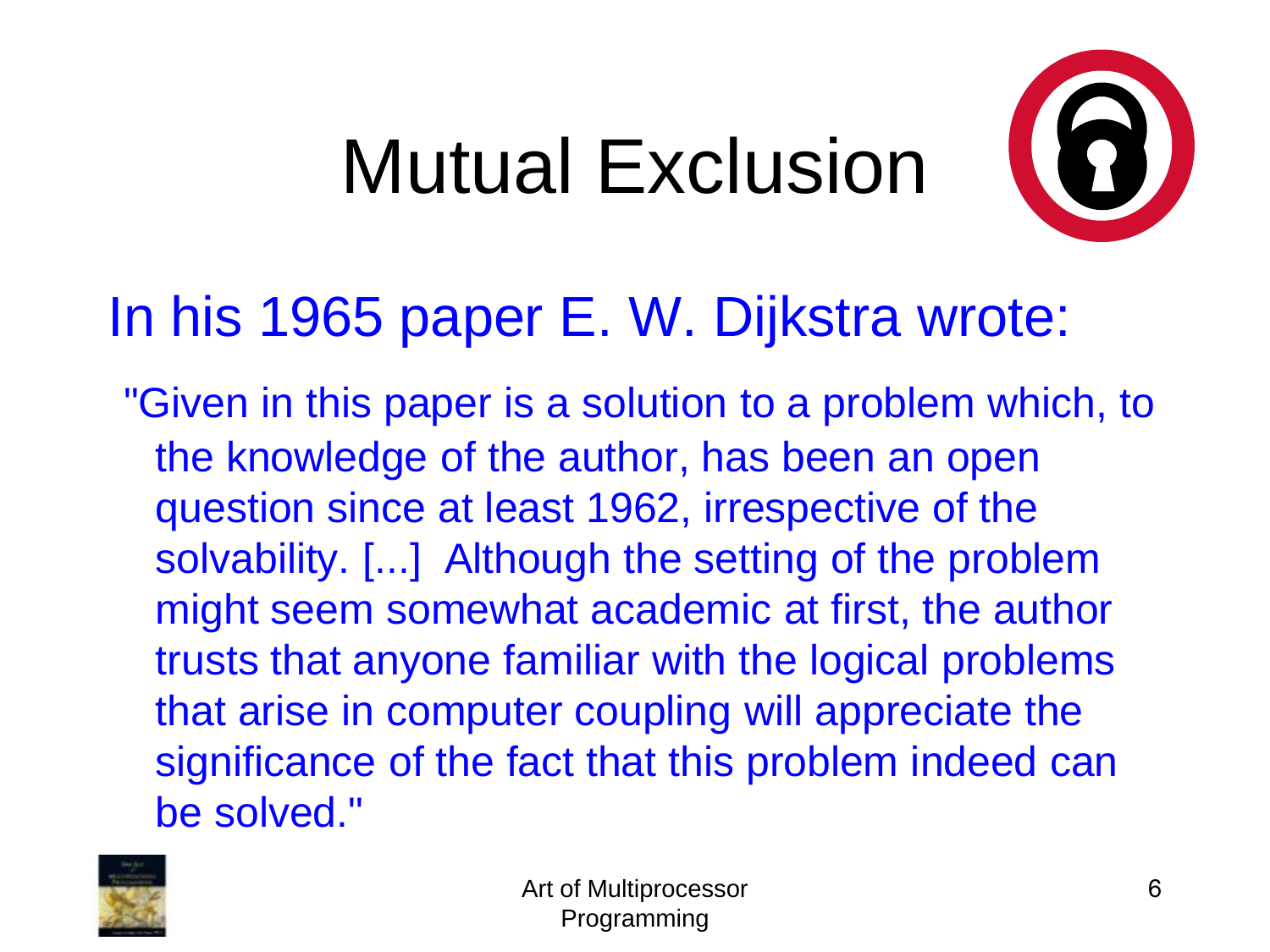

- Formal problem definitions
- Solutions for 2 threads
- Solutions for *n* threads
- Fair solutions
- Inherent costs

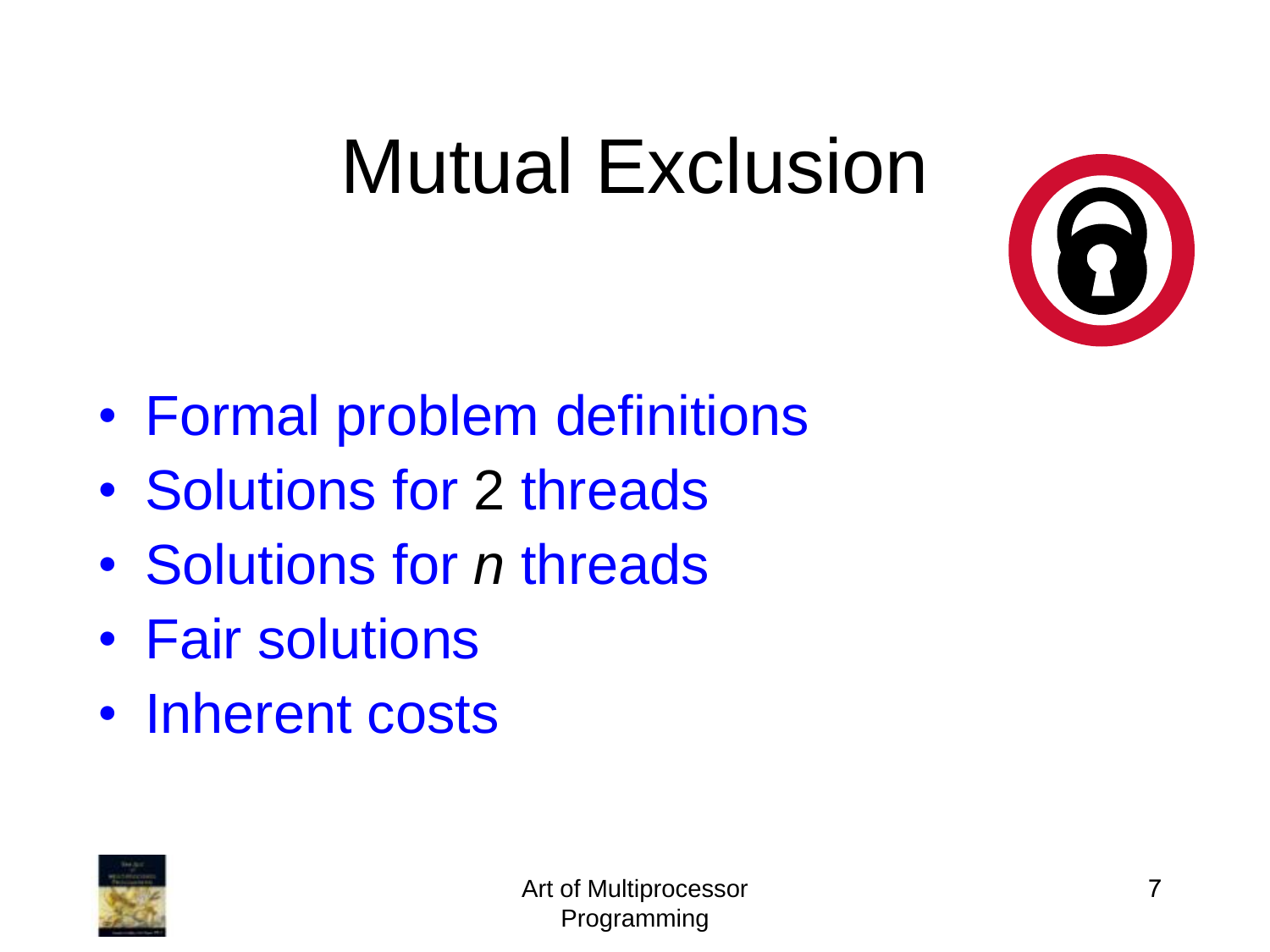## Warning

- You will *never* use these protocols – Get over it
- You are advised to understand them – The same issues show up everywhere – Except hidden and more complex

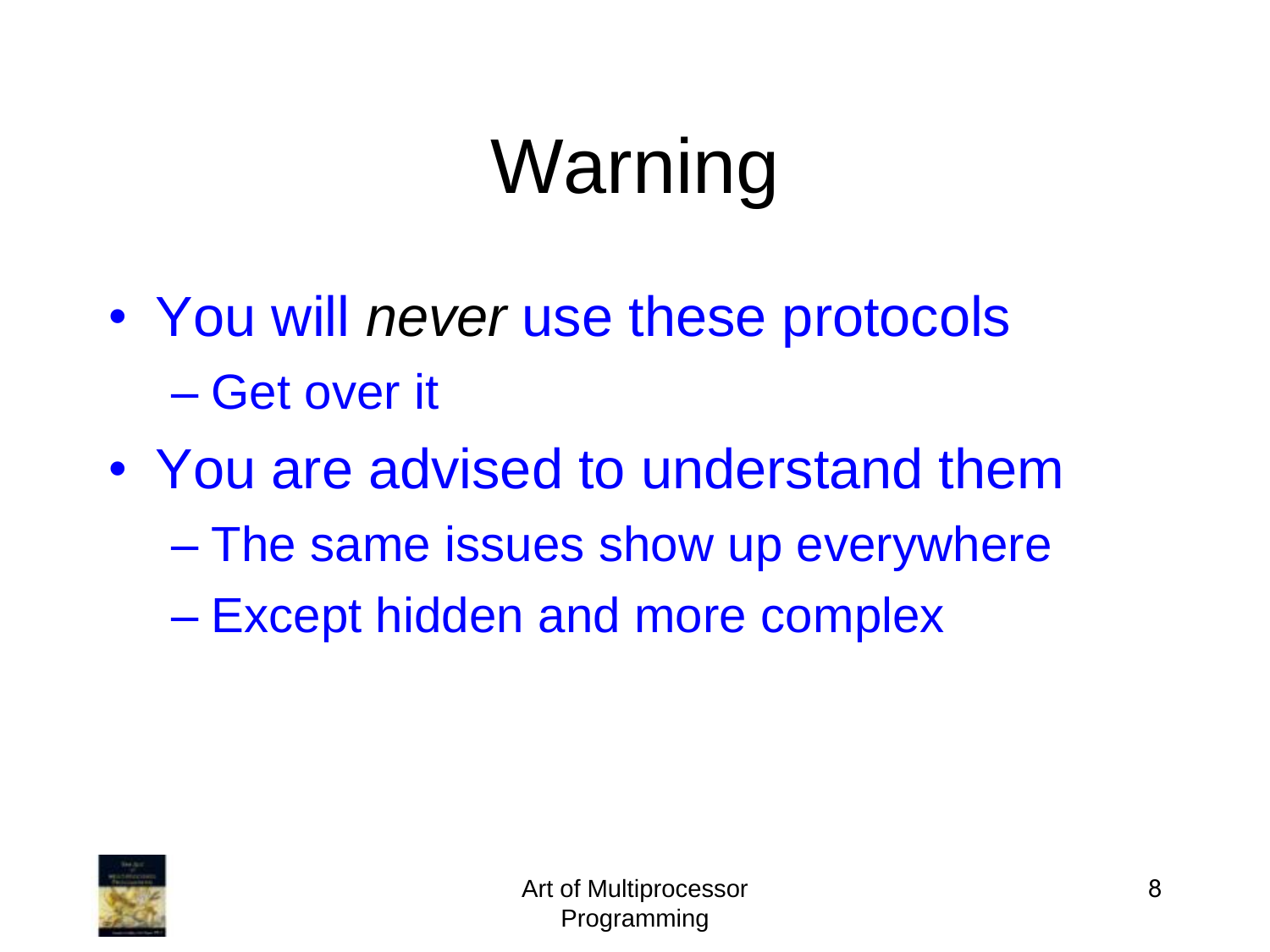### Why is Concurrent Programming so Hard?

- Try preparing a seven-course banquet
	- By yourself
	- With one friend
	- With twenty-seven friends …
- Before we can talk about programs
	- Need a language
	- Describing time and concurrency

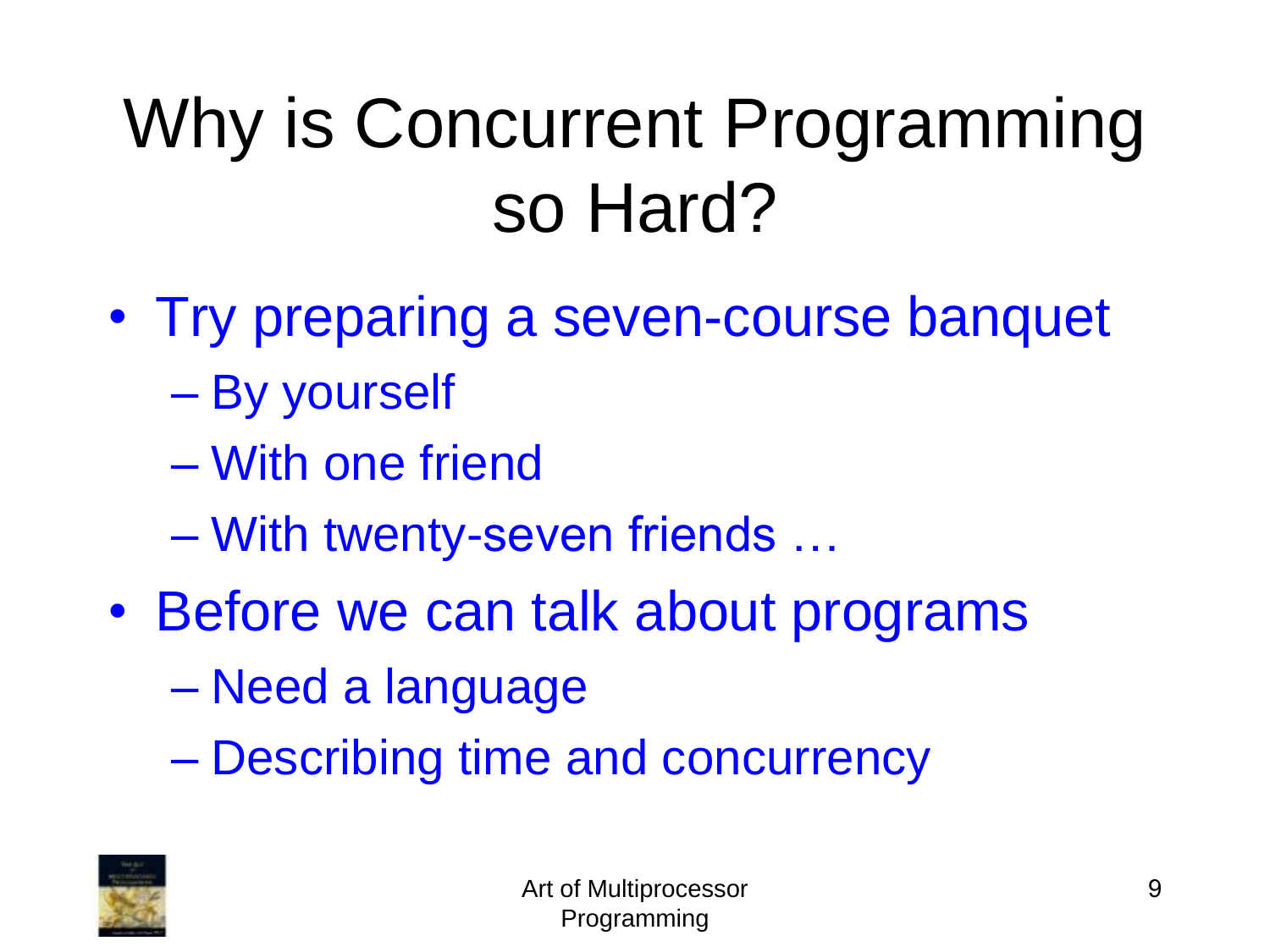## Time

- "*Absolute, true and mathematical time, of itself and from its own nature, flows equably without relation to anything external*." (Isaac Newton, 1689)
- "*Time is what keeps everything from happening at once*." (Ray Cummings, 1922)

#### time

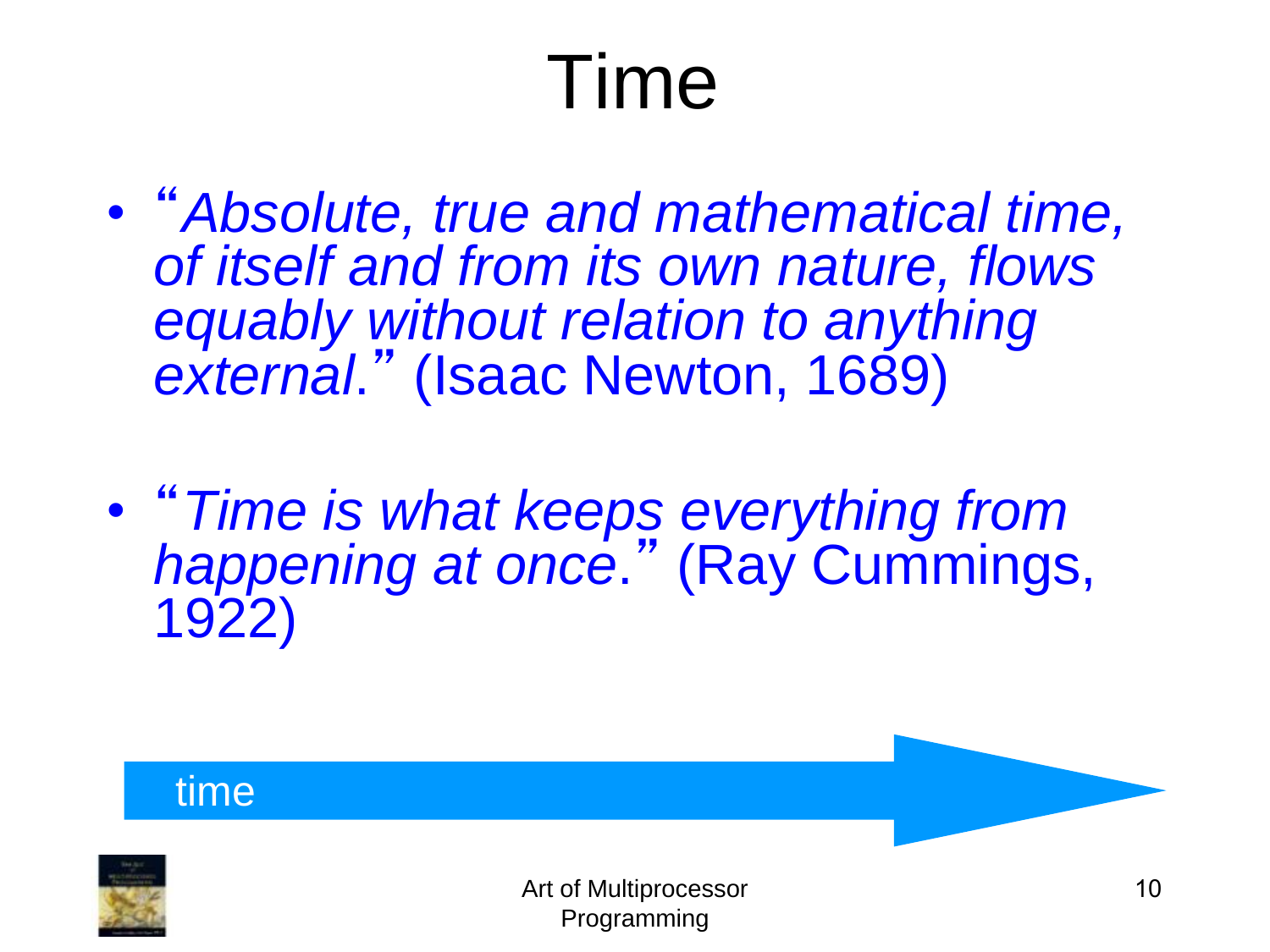#### Events

• An event  $a_0$  of thread A is – Instantaneous – No simultaneous events (break ties)

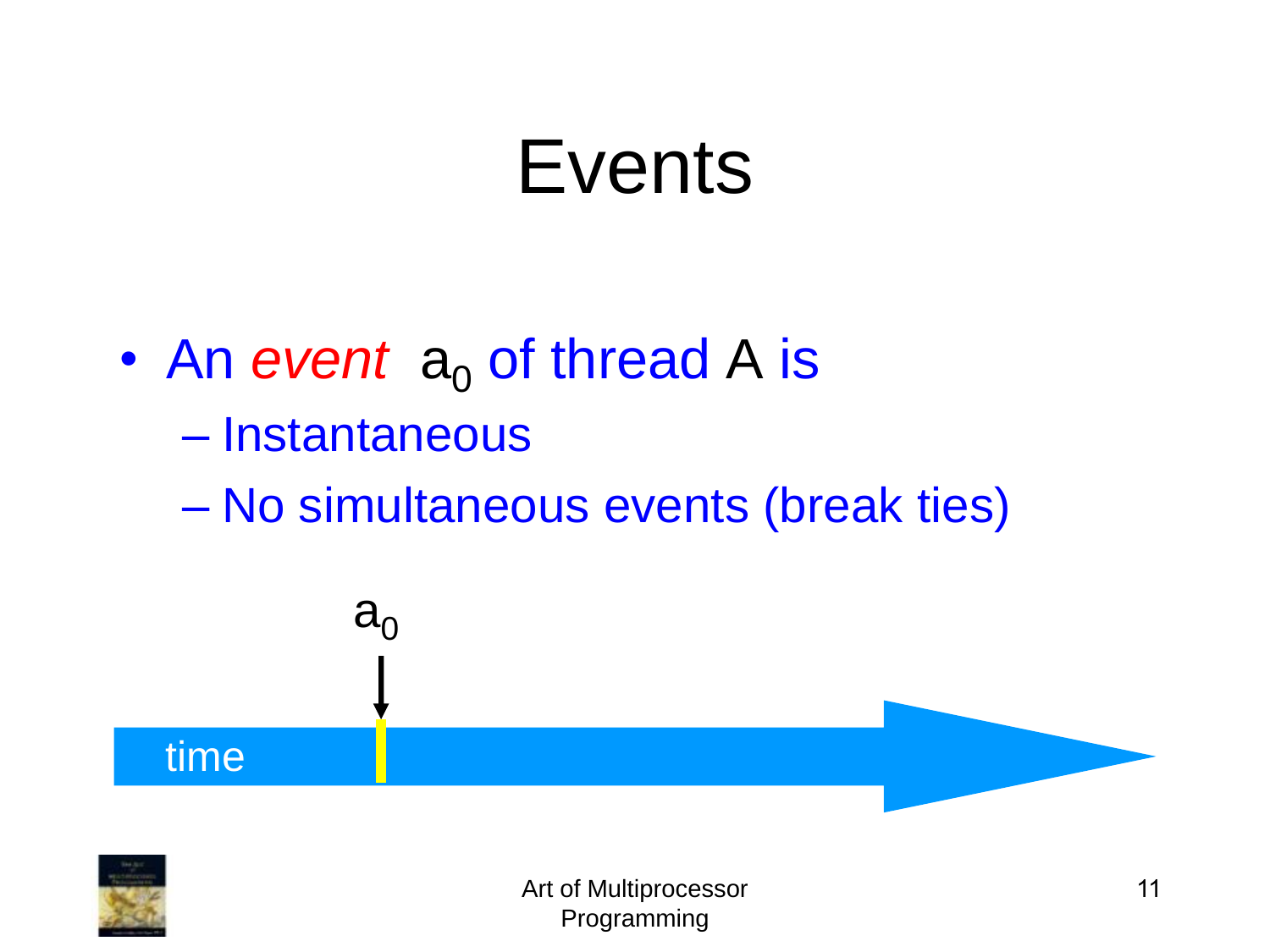#### Threads

- A *thread* A is (formally) a sequence  $a_0$ , a<sub>1</sub>, ... of events
	- "Trace" model
	- Notation:  $a_0 \rightarrow a_1$  indicates order



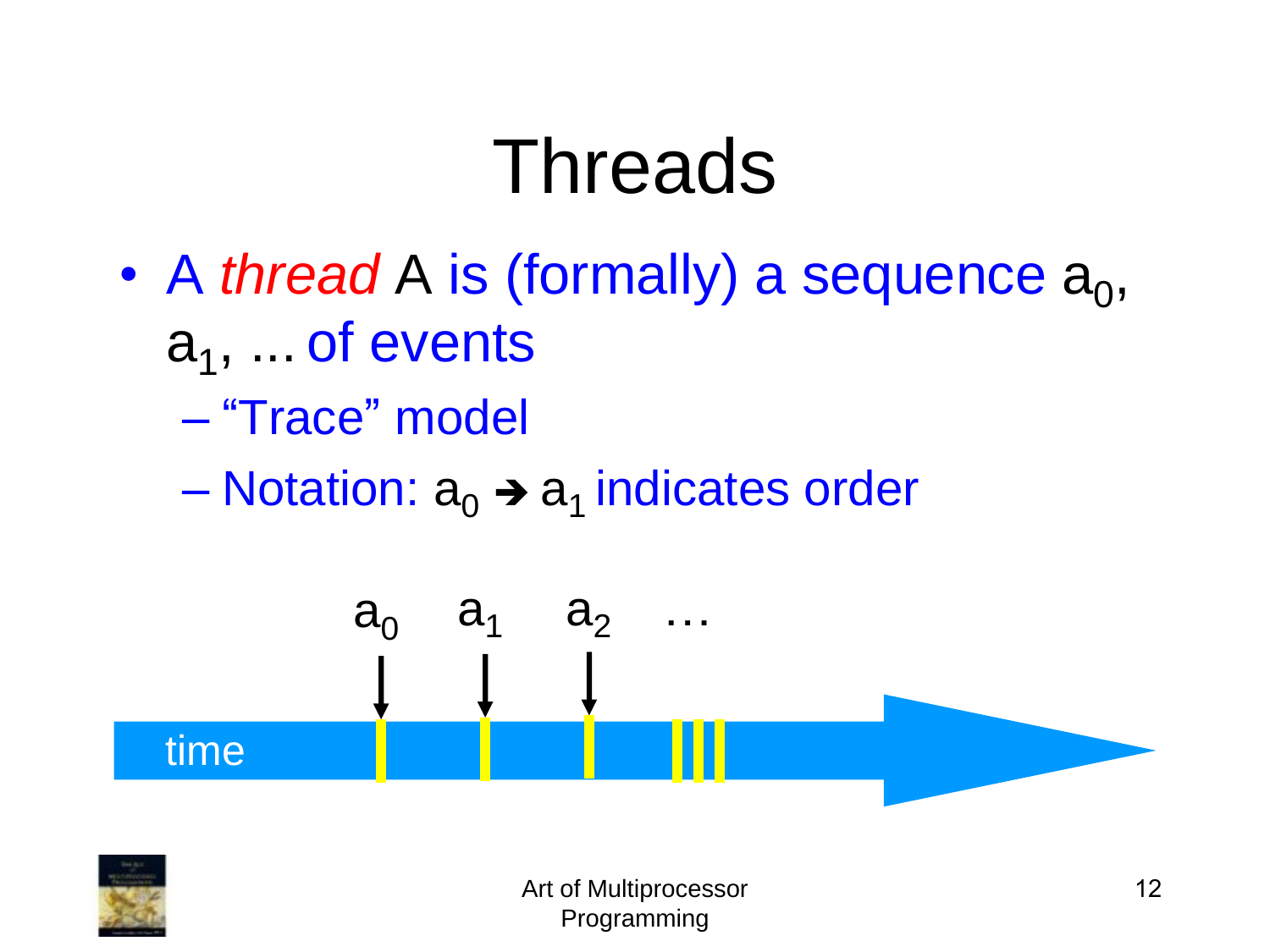## Example Thread Events

- Assign to shared variable
- Assign to local variable
- Invoke method
- Return from method
- Lots of other things ...

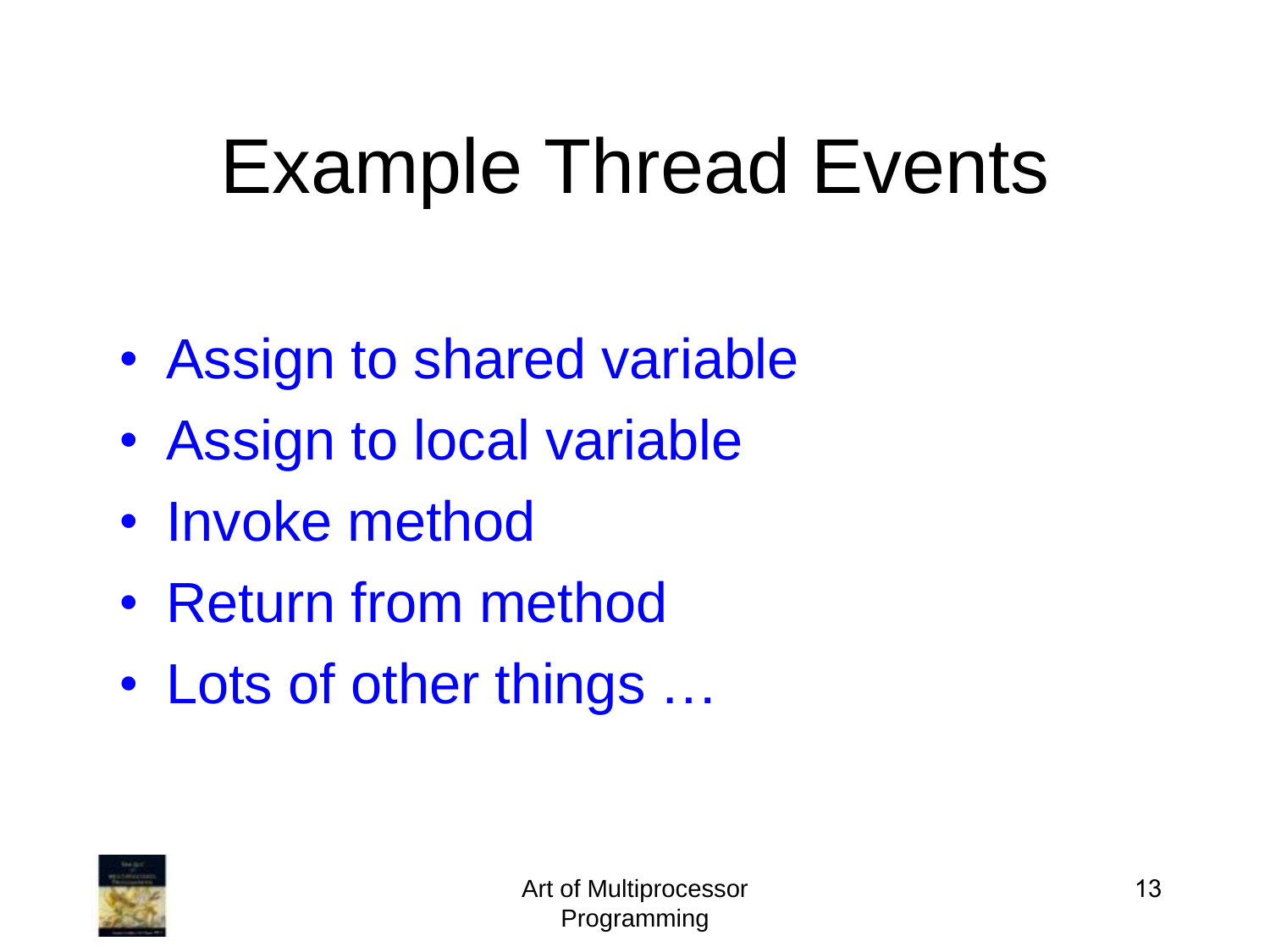# Threads are State Machines Events are transitions  $\ddot{a}_0$  $a_2$ a.

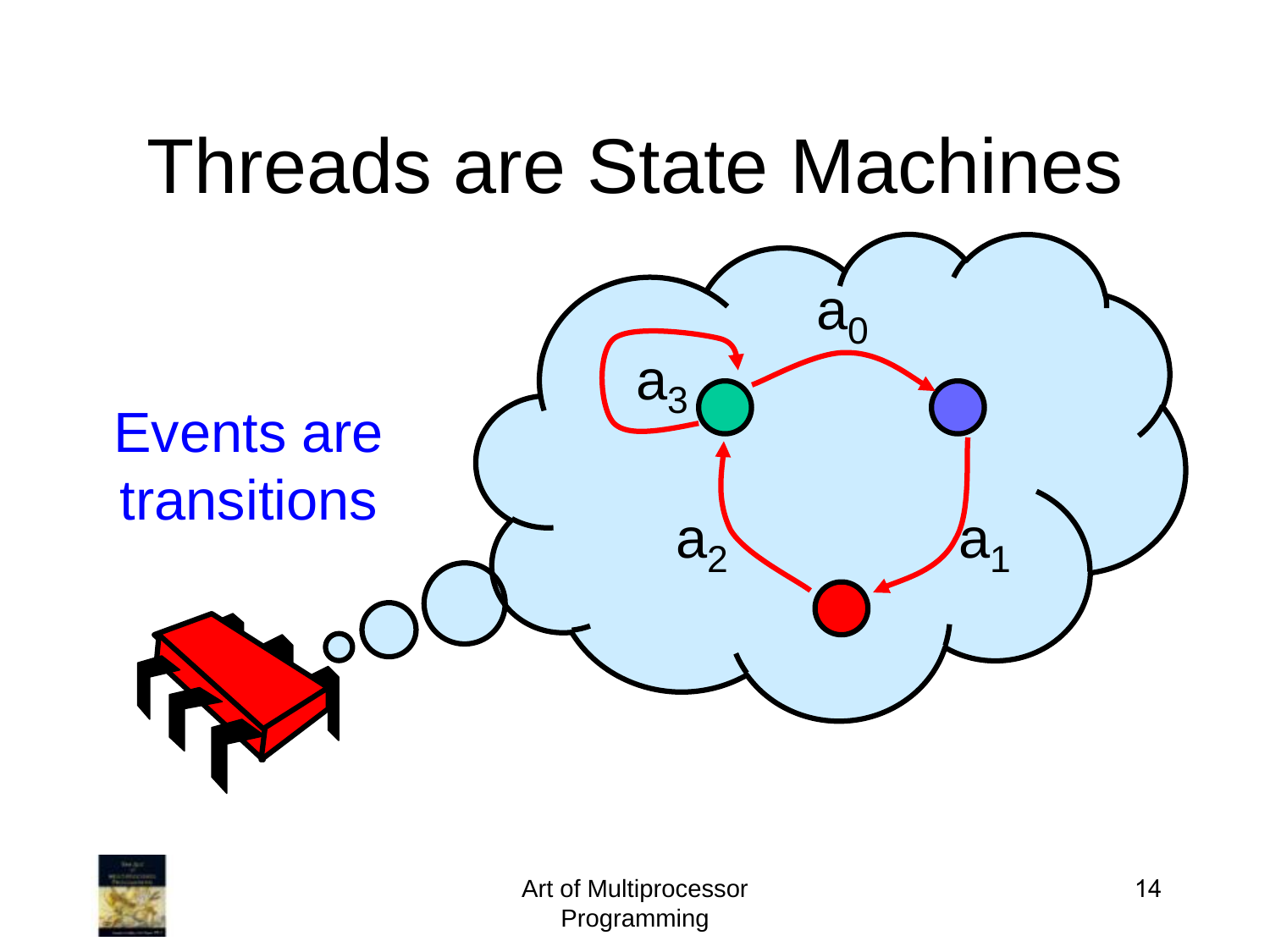#### **States**

- Thread State
	- Program counter
	- Local variables
- System state
	- Object fields (shared variables)
	- Union of thread states

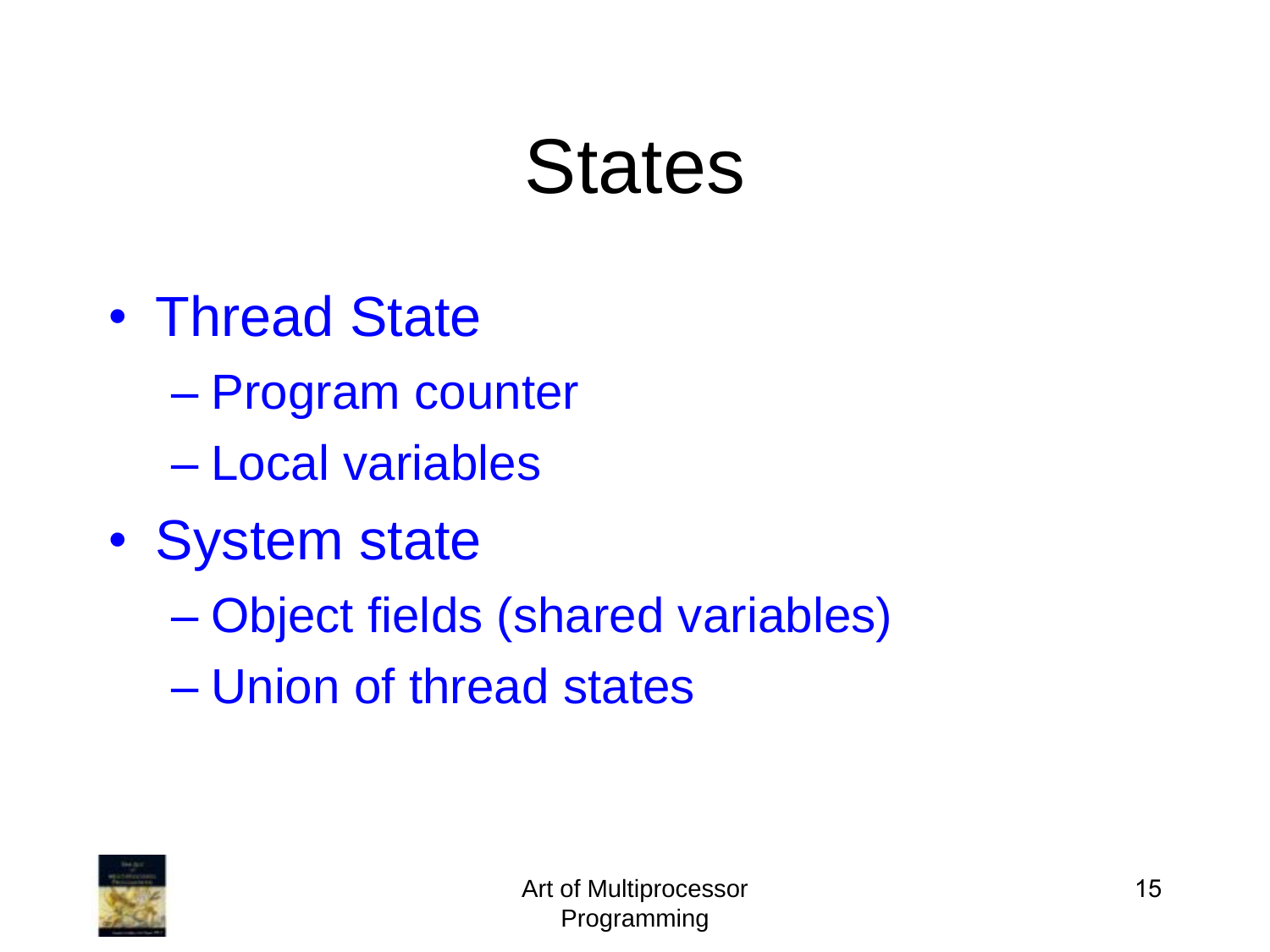#### **Concurrency**



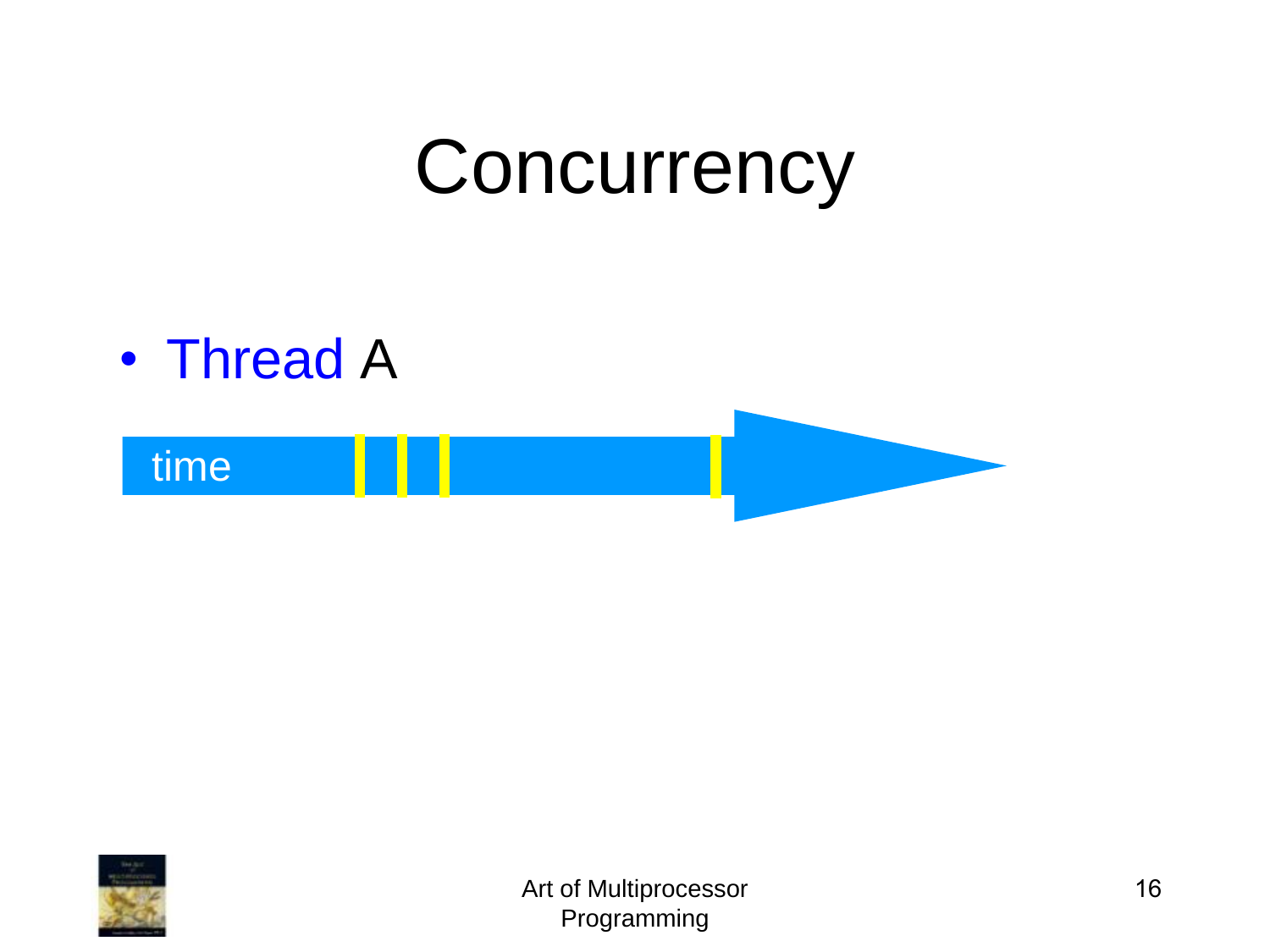### **Concurrency**



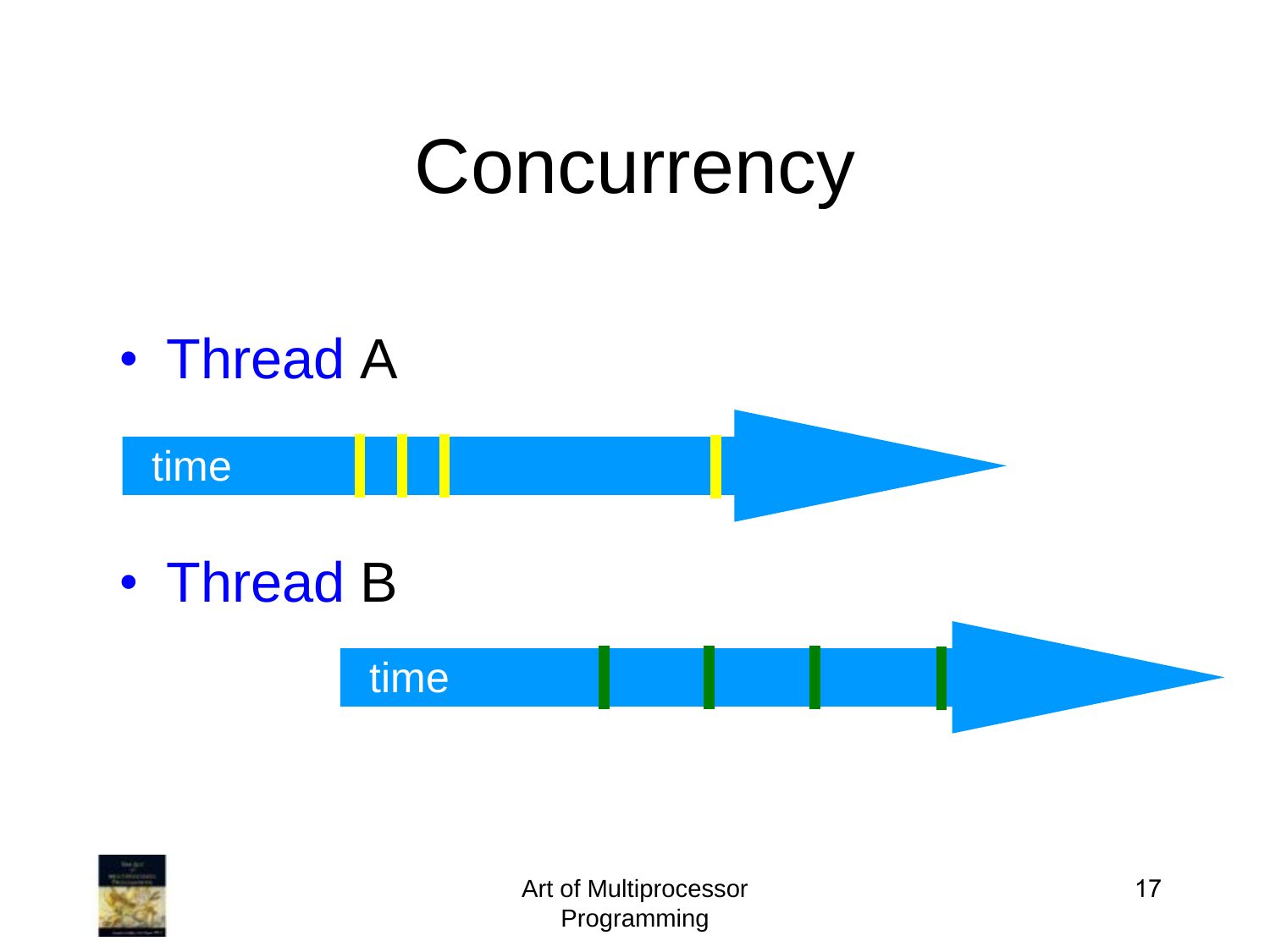### Interleavings

- Events of two or more threads
	- Interleaved
	- Not necessarily independent (why?)



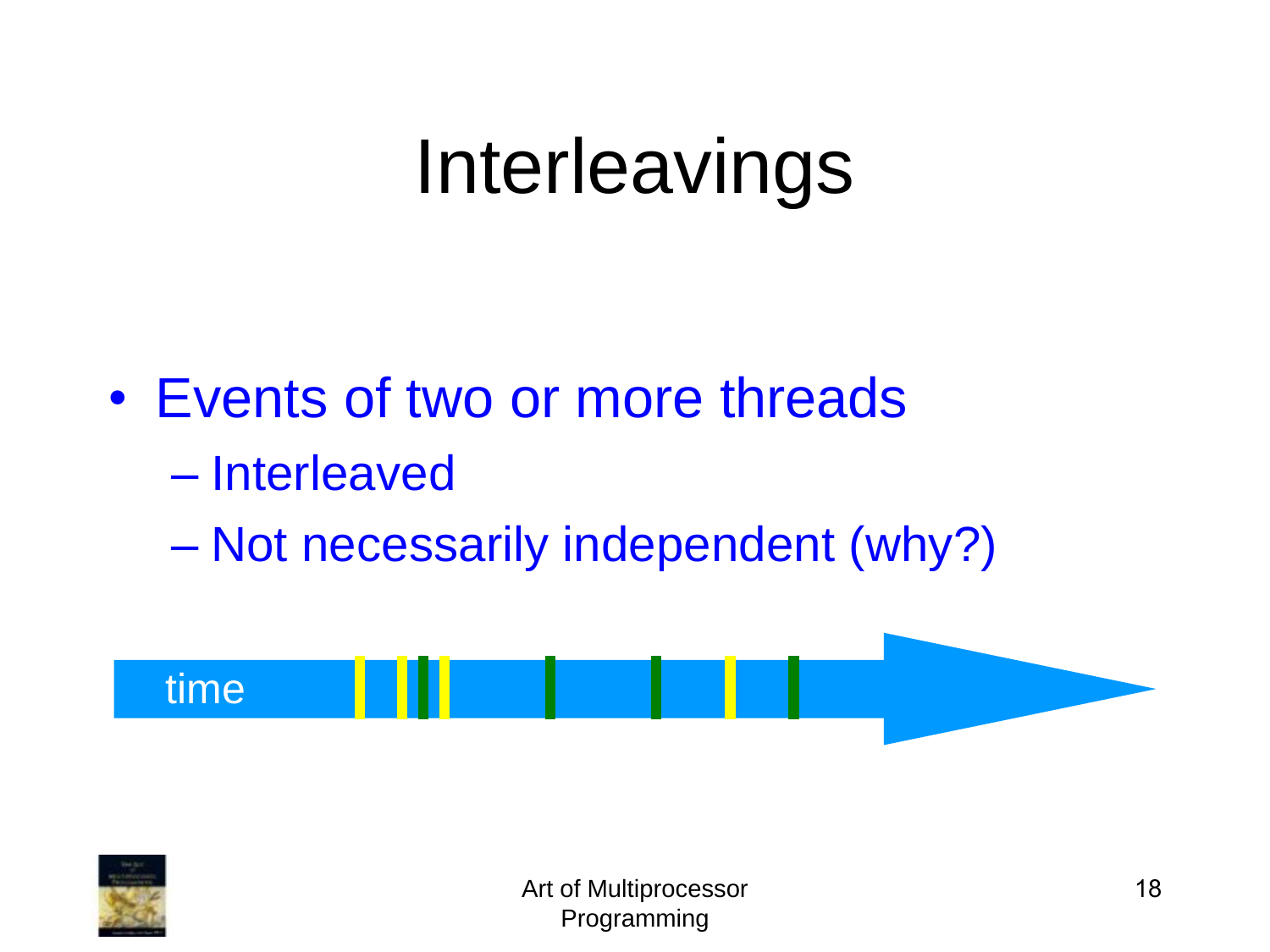#### Intervals

• An *interval*  $A_0 = (a_0, a_1)$  is – Time between events  $a_0$  and  $a_1$ 



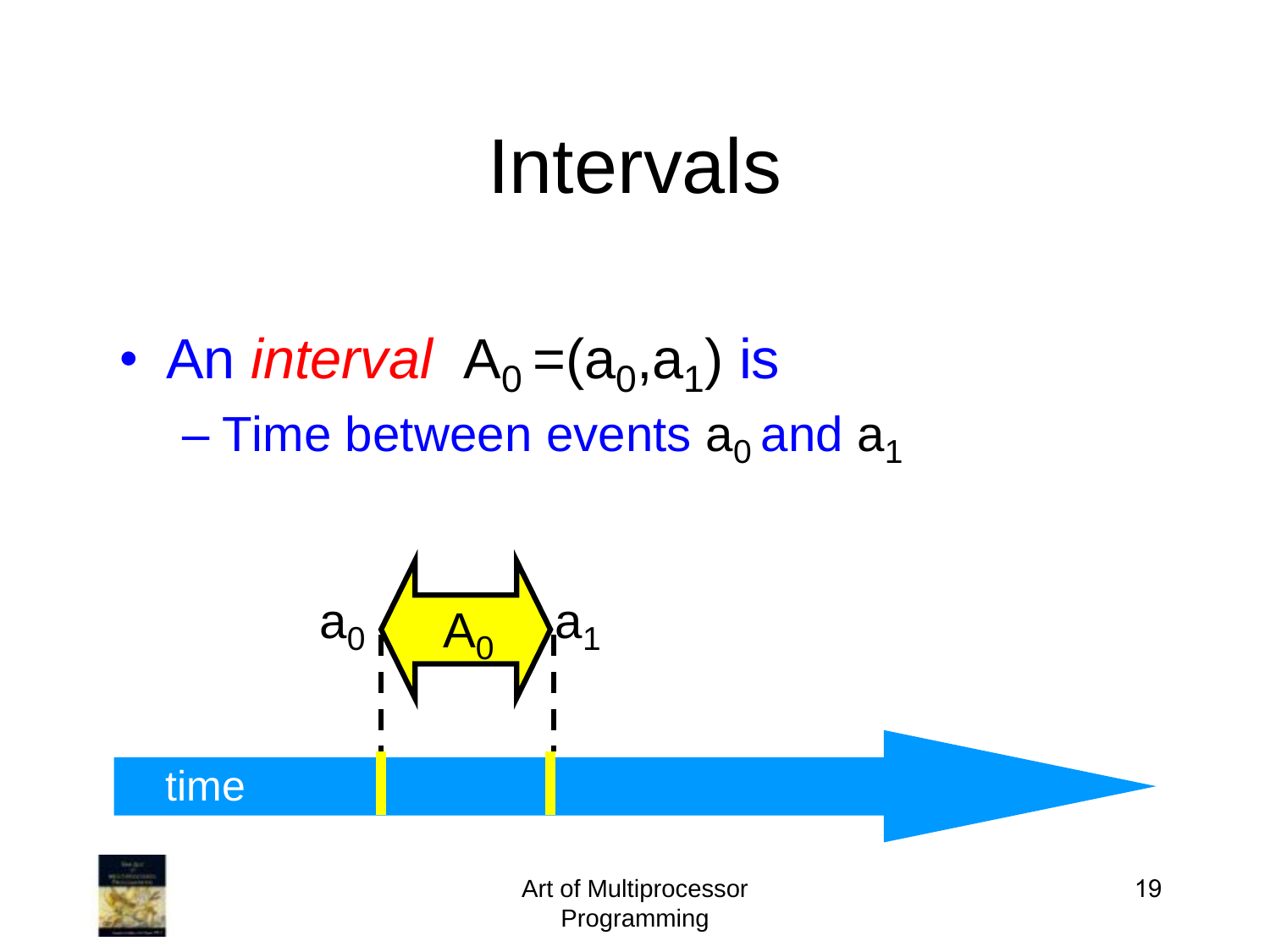### Intervals may Overlap



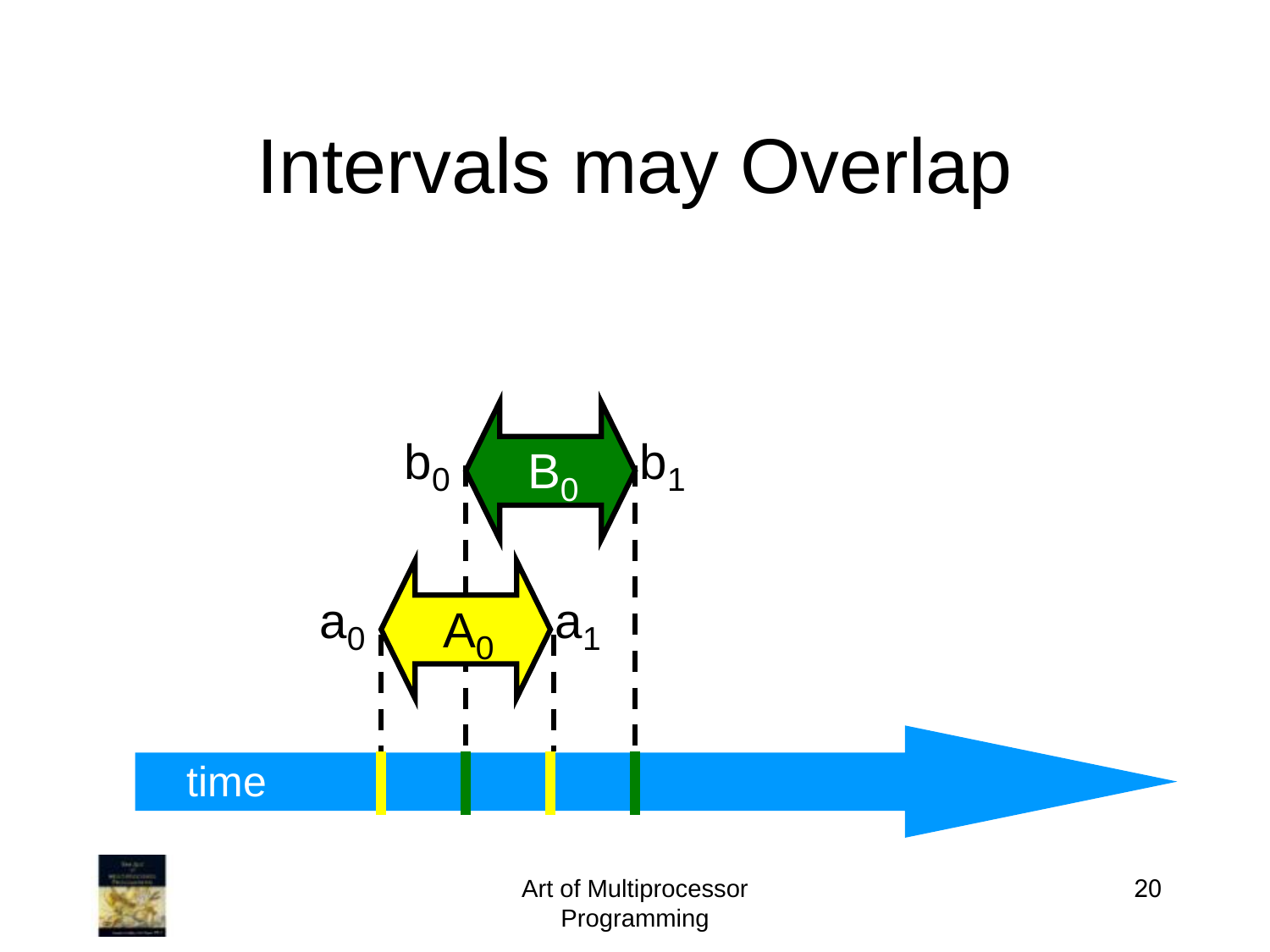### Intervals may be Disjoint





Art of Multiprocessor Programming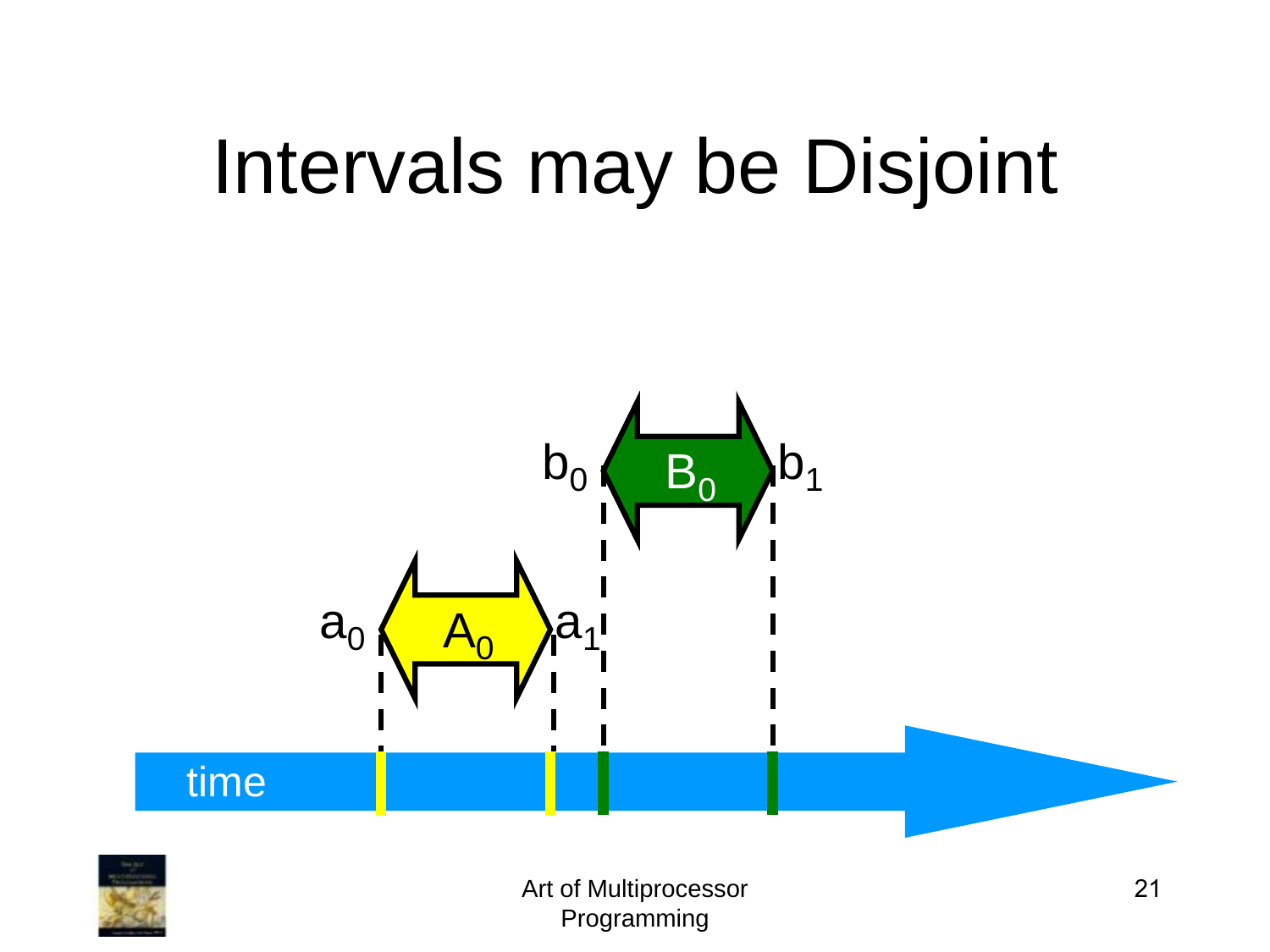#### Precedence

#### Interval  $A_0$  precedes interval  $B_0$



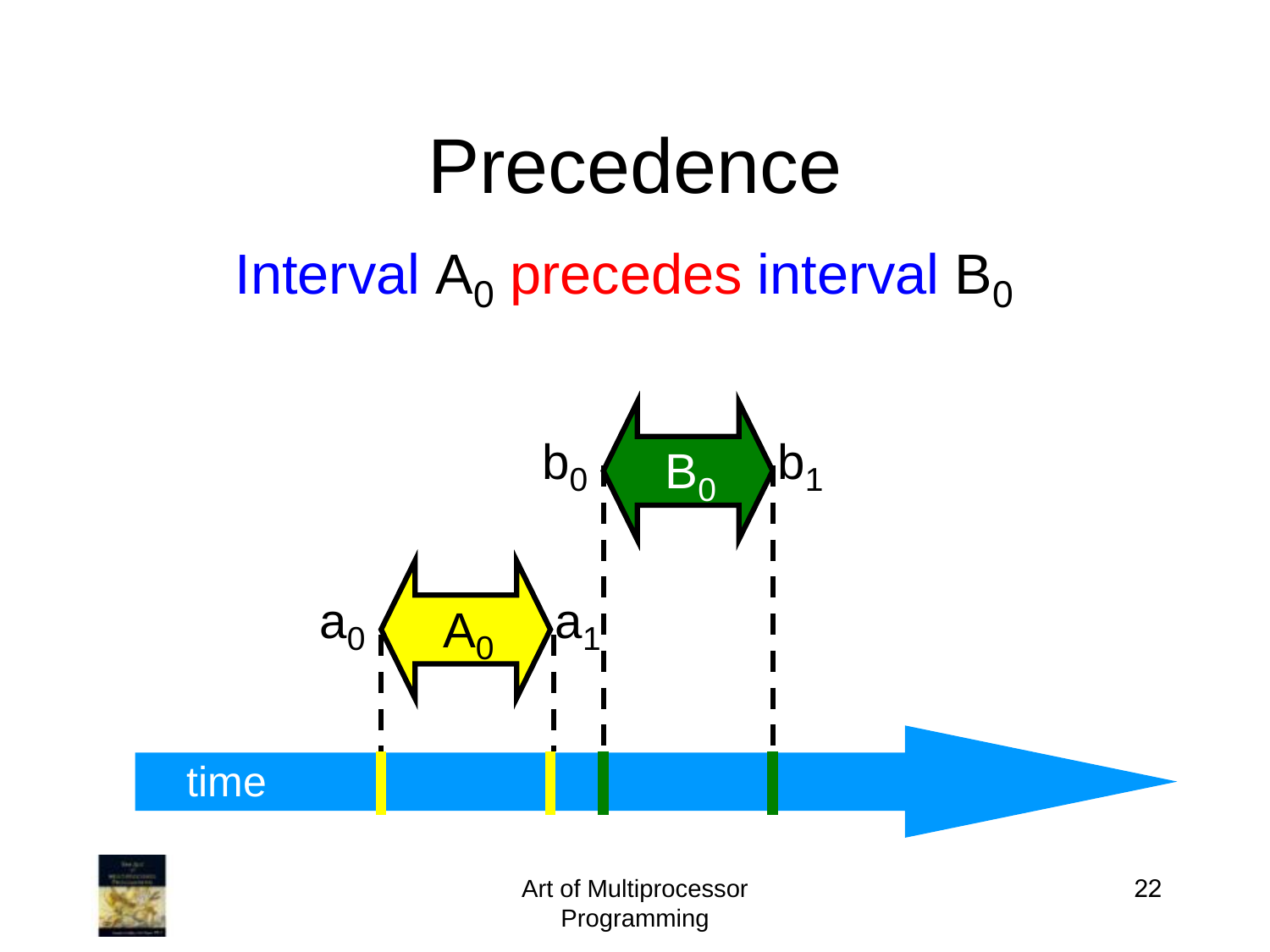#### Precedence



- Notation:  $A_0 \rightarrow B_0$
- Formally,
	- End event of  $A_0$  before start event of  $B_0$
	- Also called "happens before" or "precedes"

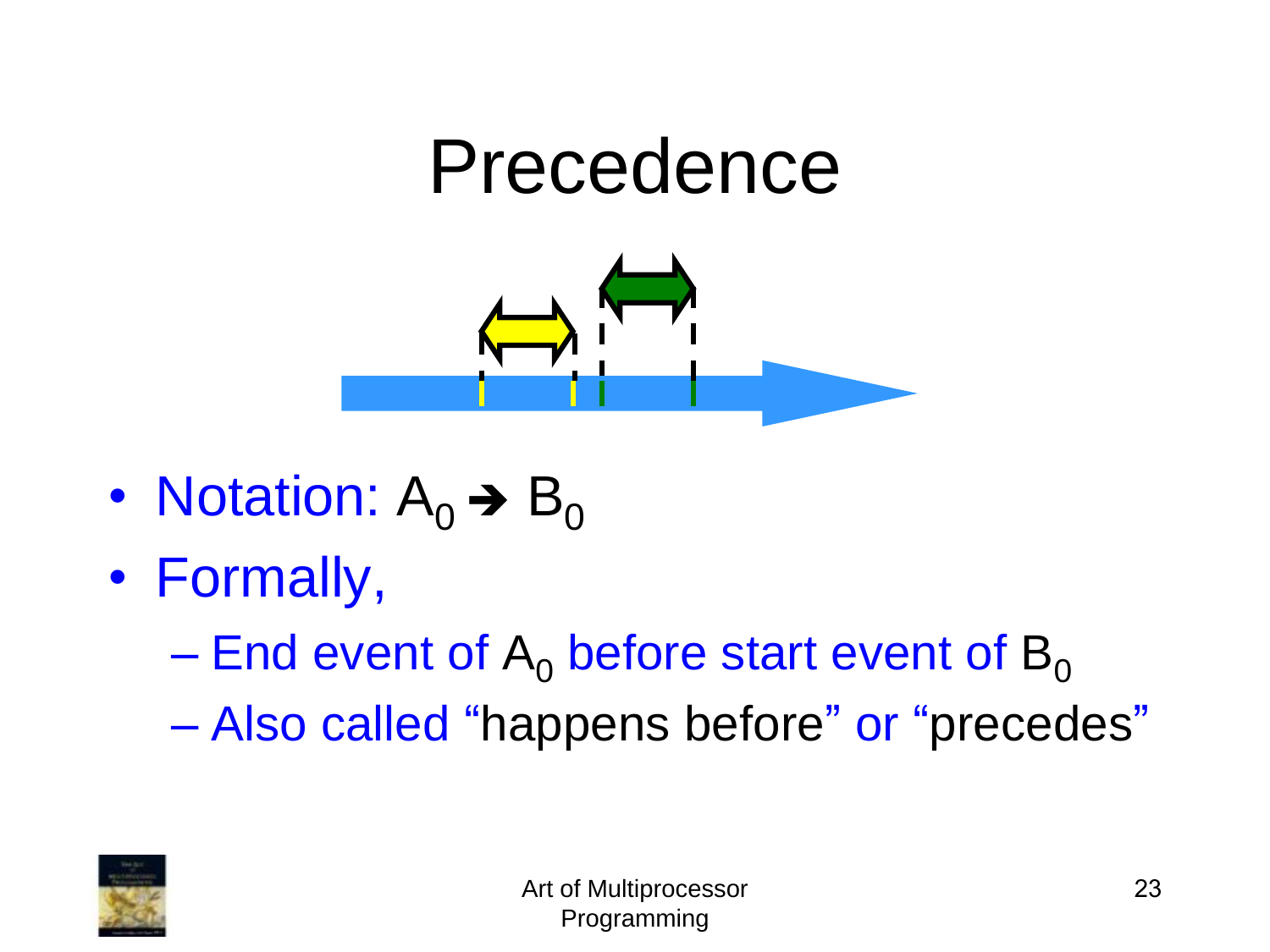## Precedence Ordering



- Remark:  $A_0 \rightarrow B_0$  is just like saying
	- $-1066$  AD  $\rightarrow$  1492 AD,
	- Middle Ages ➔ Renaissance,
- Oh wait,
	- what about this week vs this month?

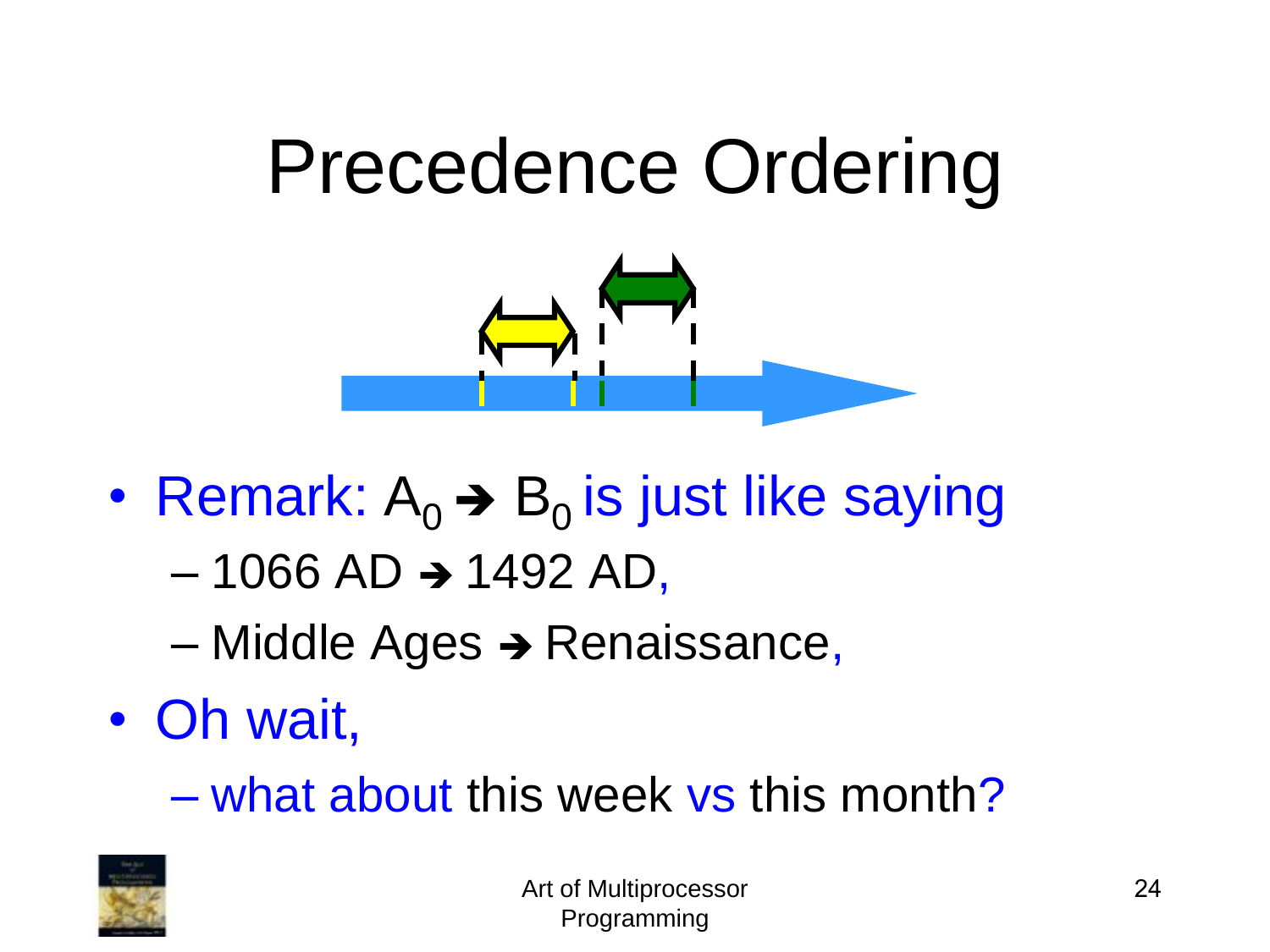

- Never true that  $A \rightarrow A$
- If  $A \rightarrow B$  then not true that  $B \rightarrow A$
- If  $A \rightarrow B \& B \rightarrow C$  then  $A \rightarrow C$
- Funny thing:  $A \rightarrow B \& B \rightarrow A$  might both be false!

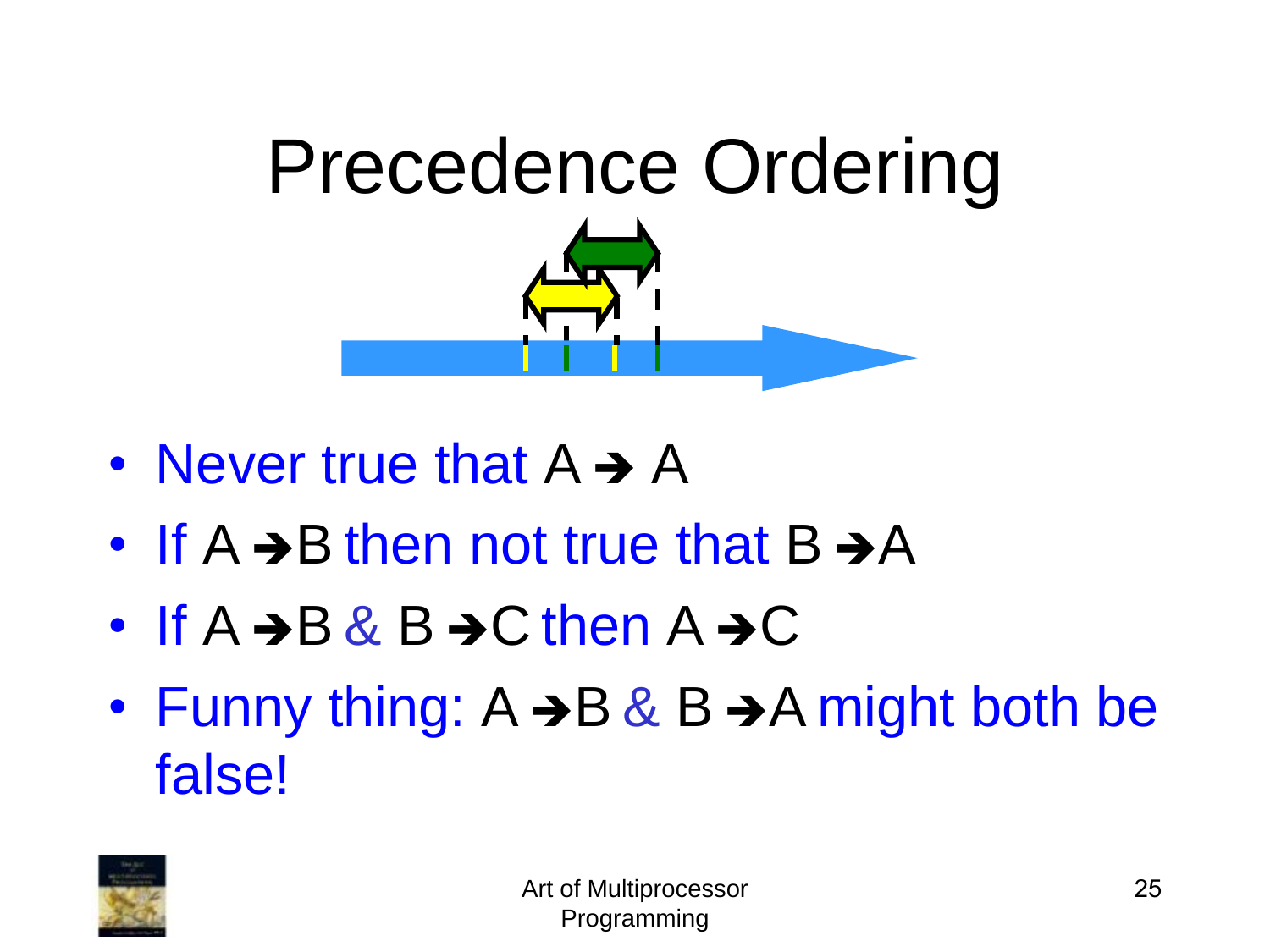#### Partial Orders (review)

• Irreflexive:

 $-$  Never true that  $A \rightarrow A$ 

• Antisymmetric:

– If  $A \rightarrow B$  then not true that  $B \rightarrow A$ 

• Transitive:

 $-If A \rightarrow B & B \rightarrow C$  then  $A \rightarrow C$ 

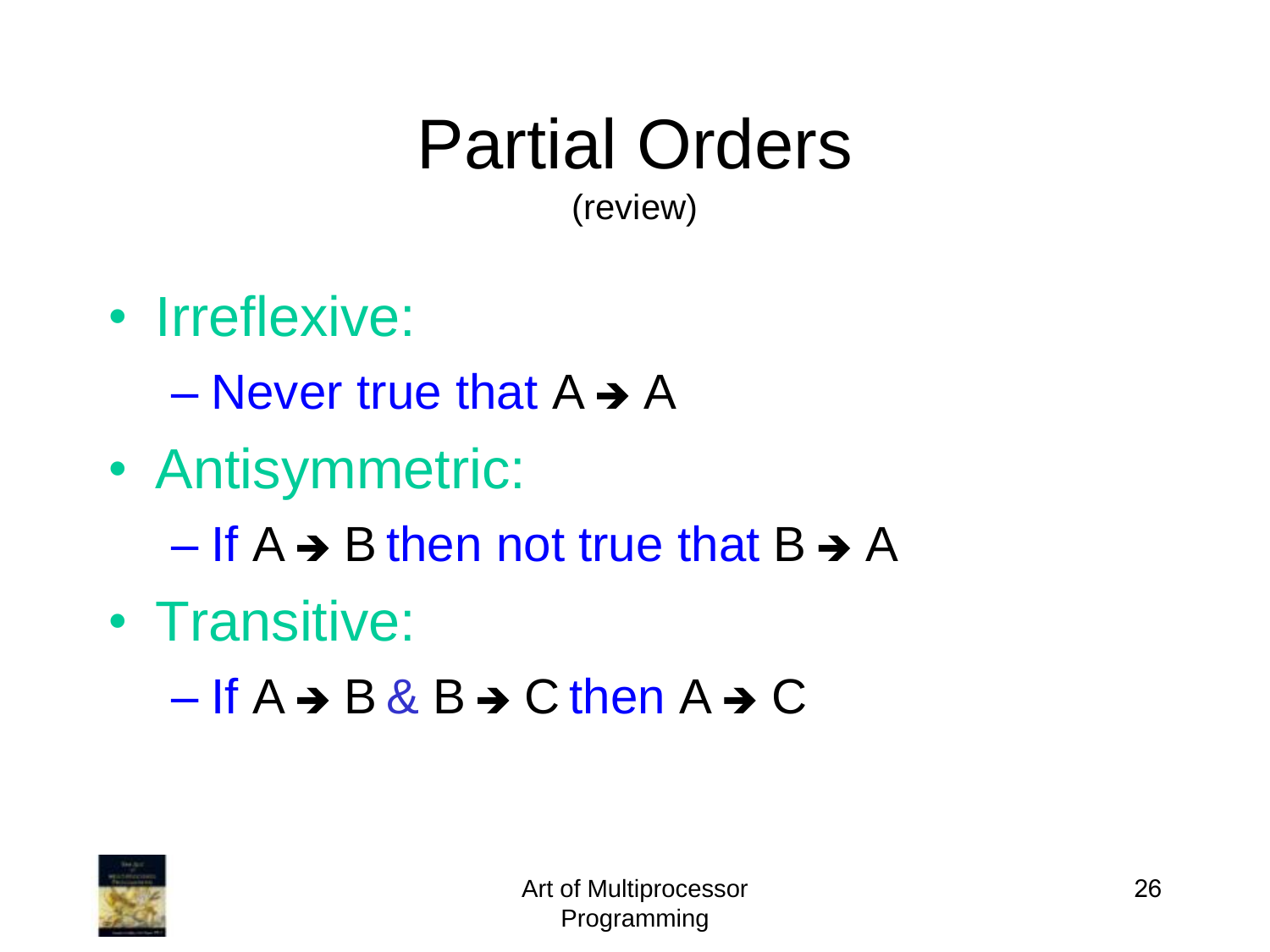#### Total Orders (review)

- Also
	- Irreflexive
	- Antisymmetric
	- Transitive
- Except that for every distinct A, B,  $-$  Either A  $\rightarrow$  B or B  $\rightarrow$  A

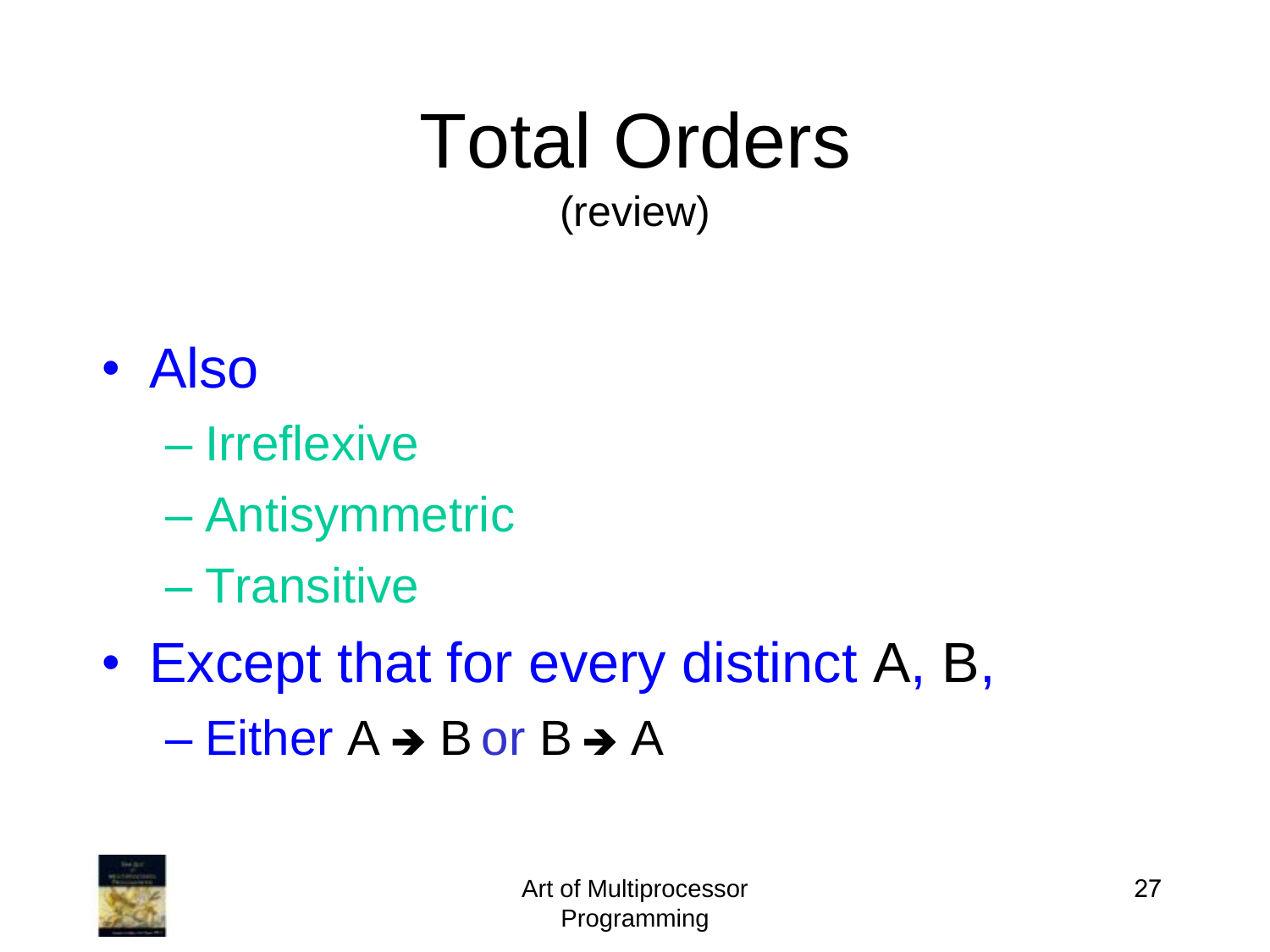#### Repeated Events

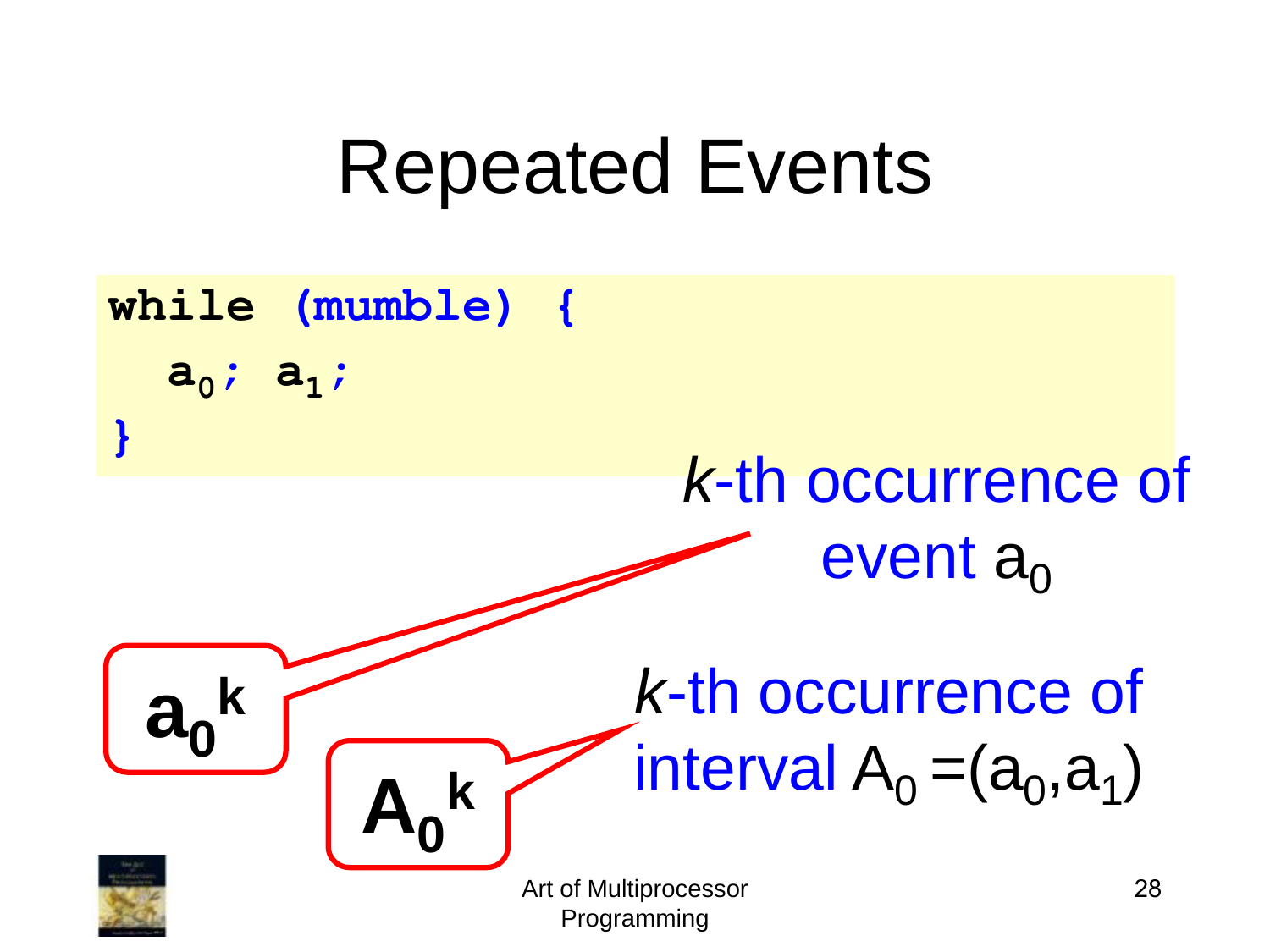## Locks (Mutual Exclusion)

**public interface Lock { public void lock();**

**public void unlock();**



**}**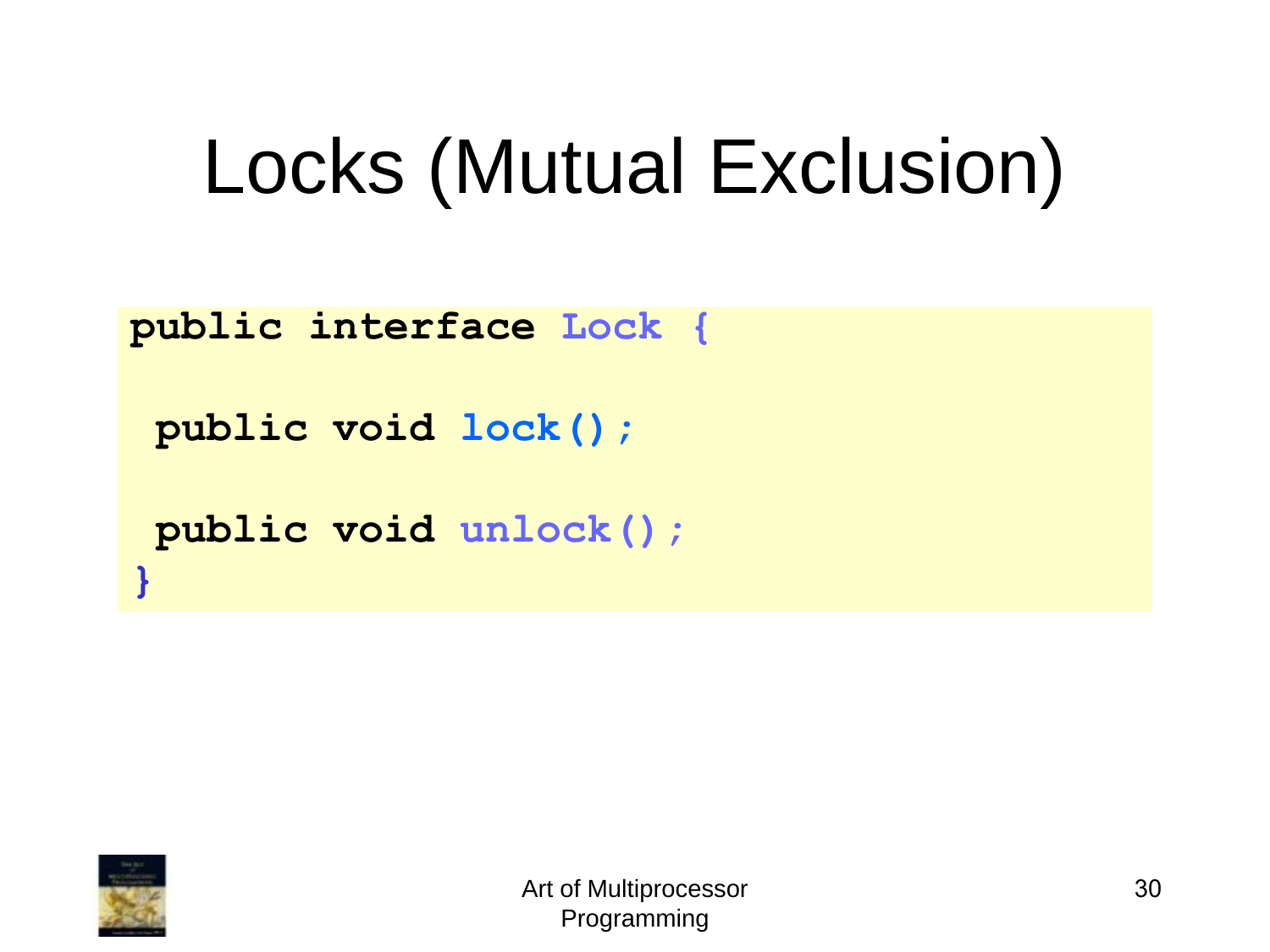## Locks (Mutual Exclusion)



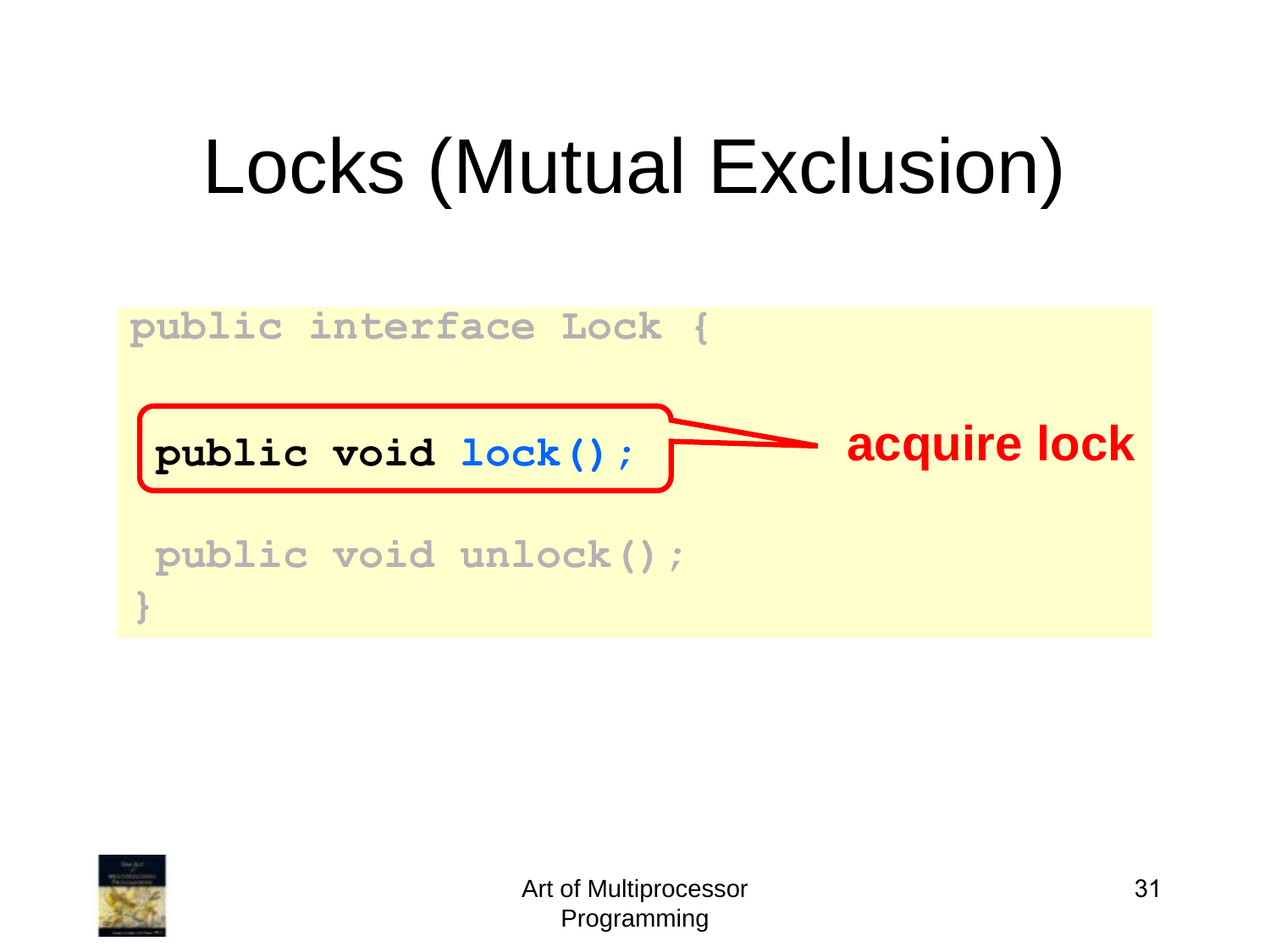## Locks (Mutual Exclusion)



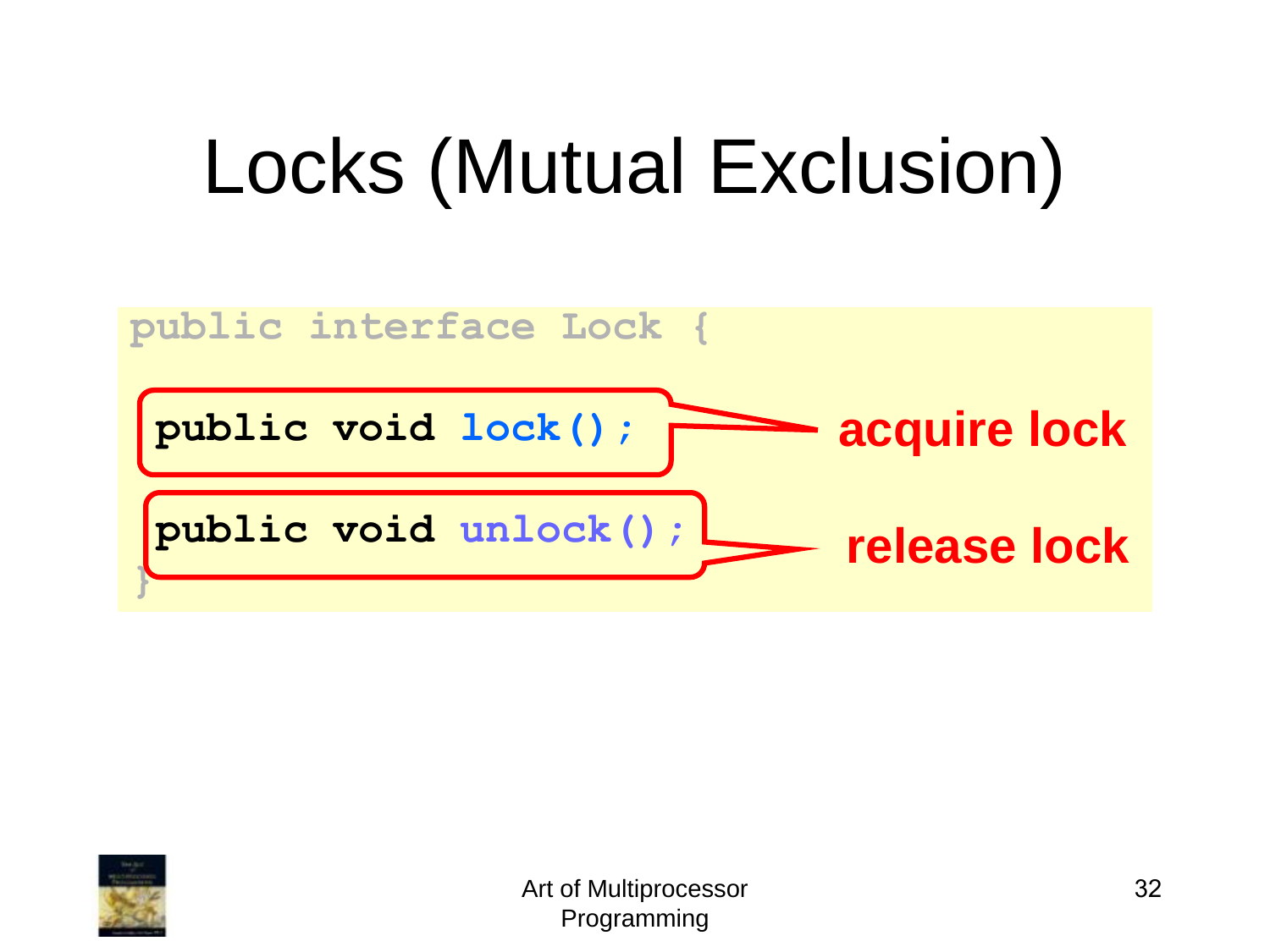```
public class Counter {
private long value;
private Lock lock;
public long getAndIncrement() {
 lock.lock();
 try {
  int temp = value;
  value = value + 1;
 } finally {
   lock.unlock();
 }
 return temp;
}}
```
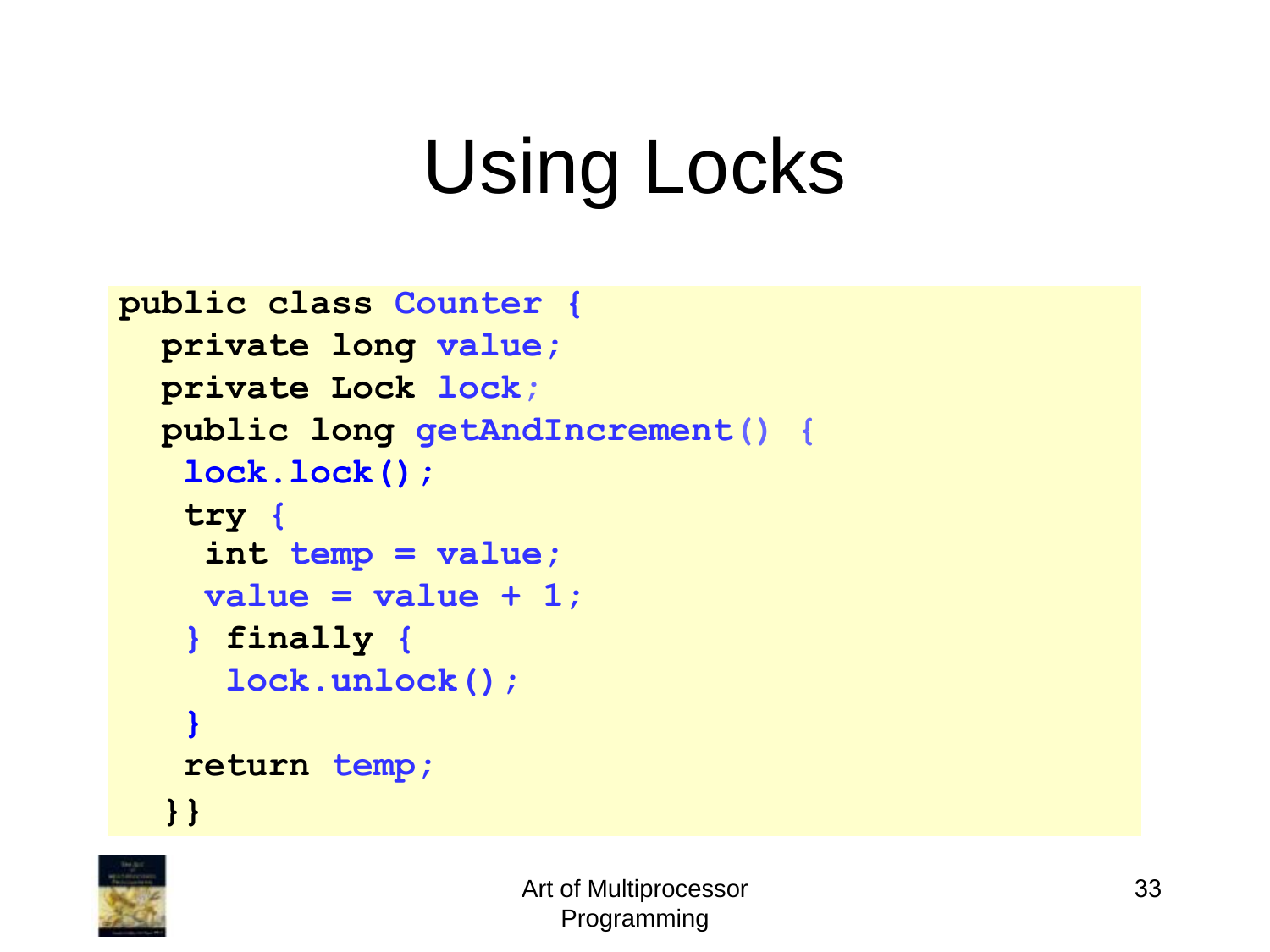

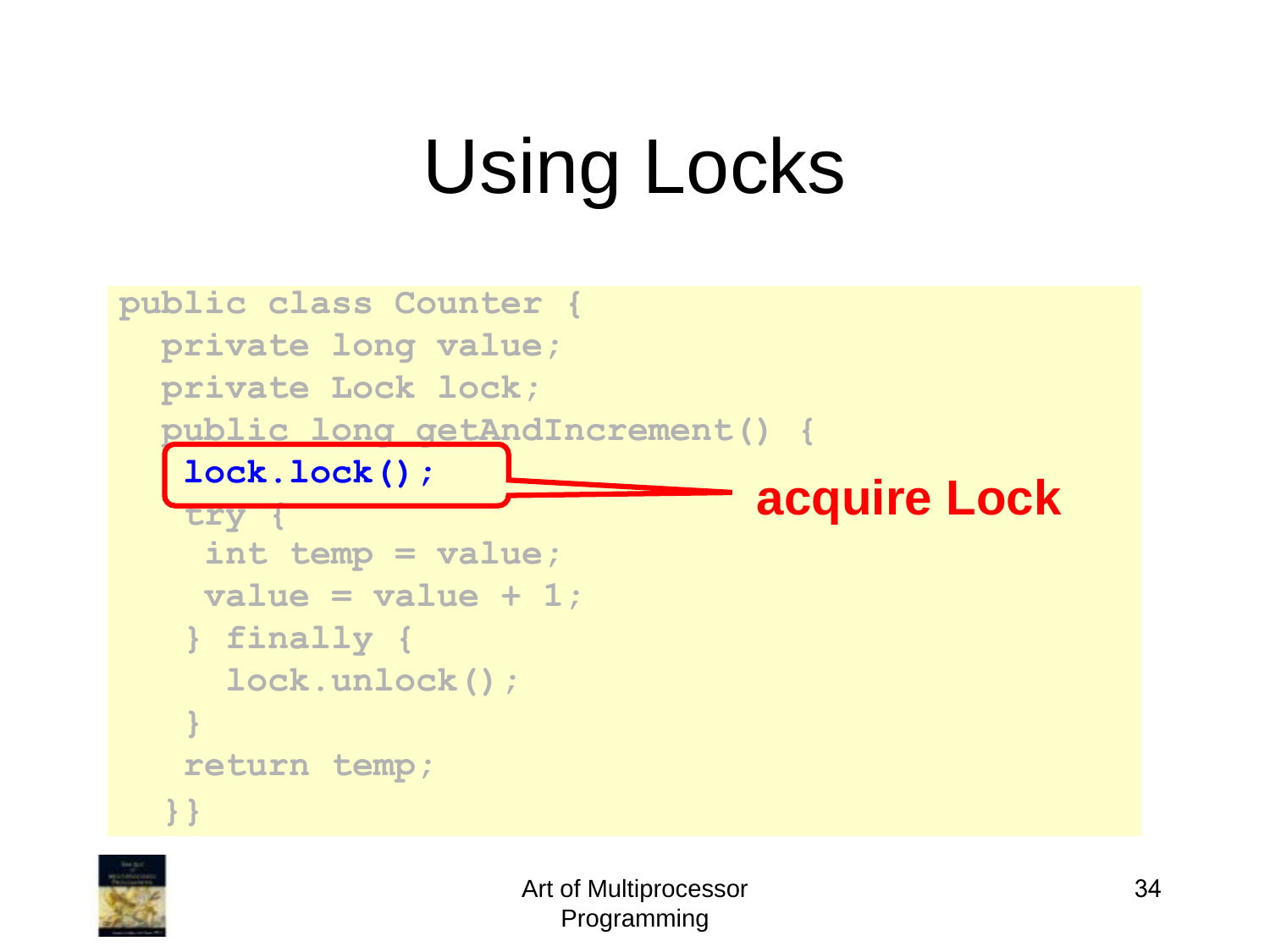

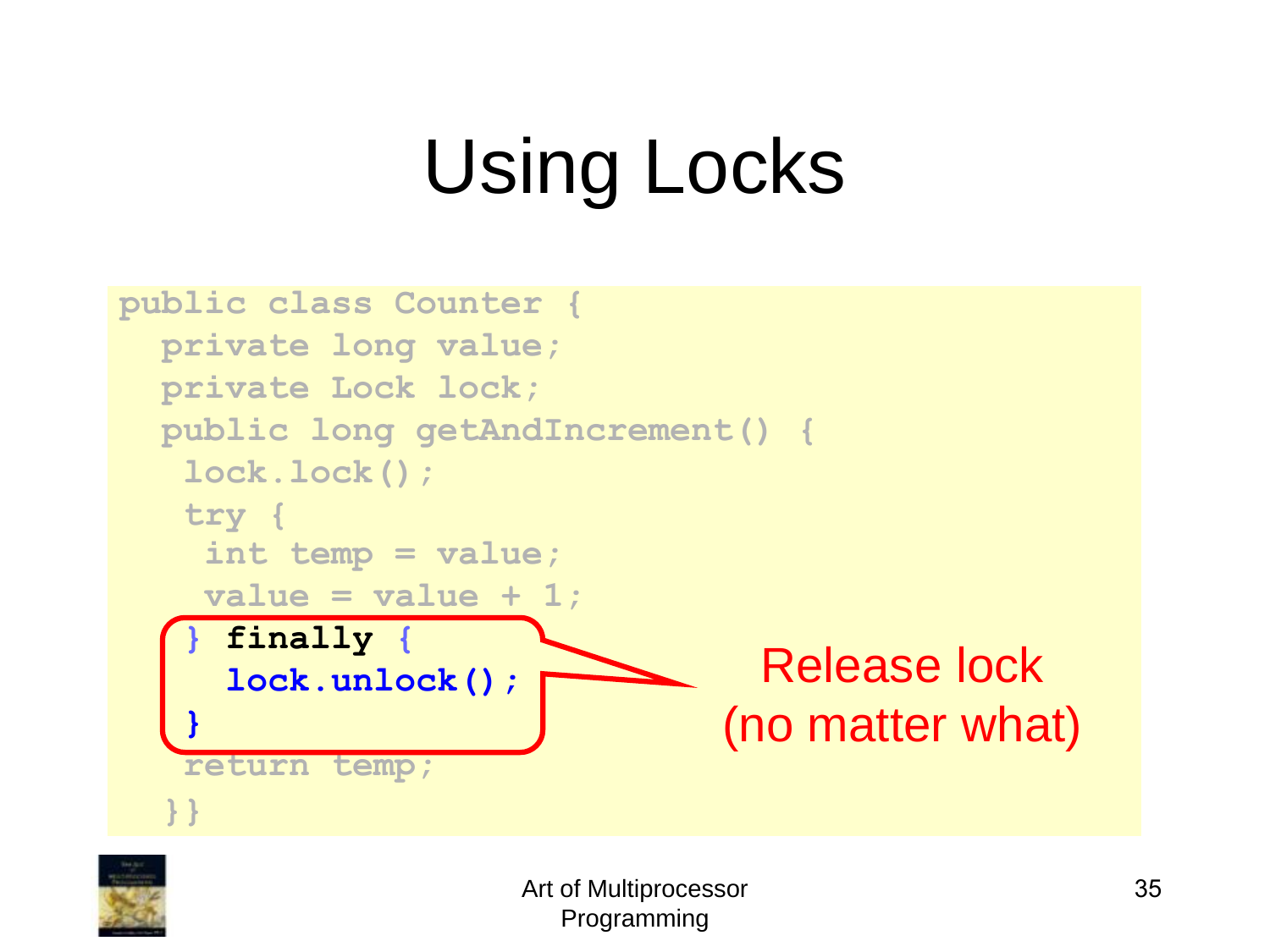

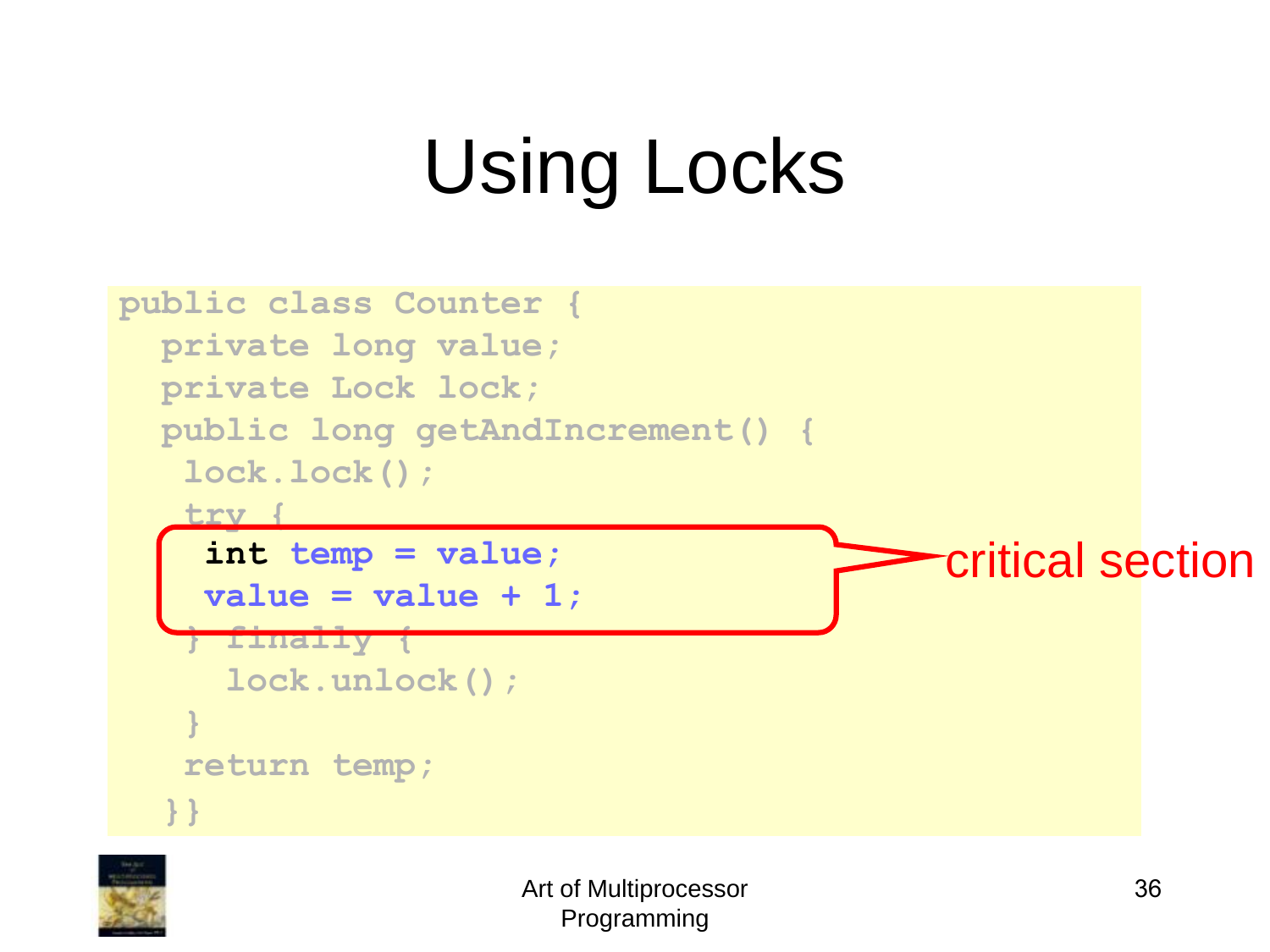• Let  $\mathsf{CS}_{i}^k \leftrightarrow \mathsf{be}$  thread i's k-th critical section execution

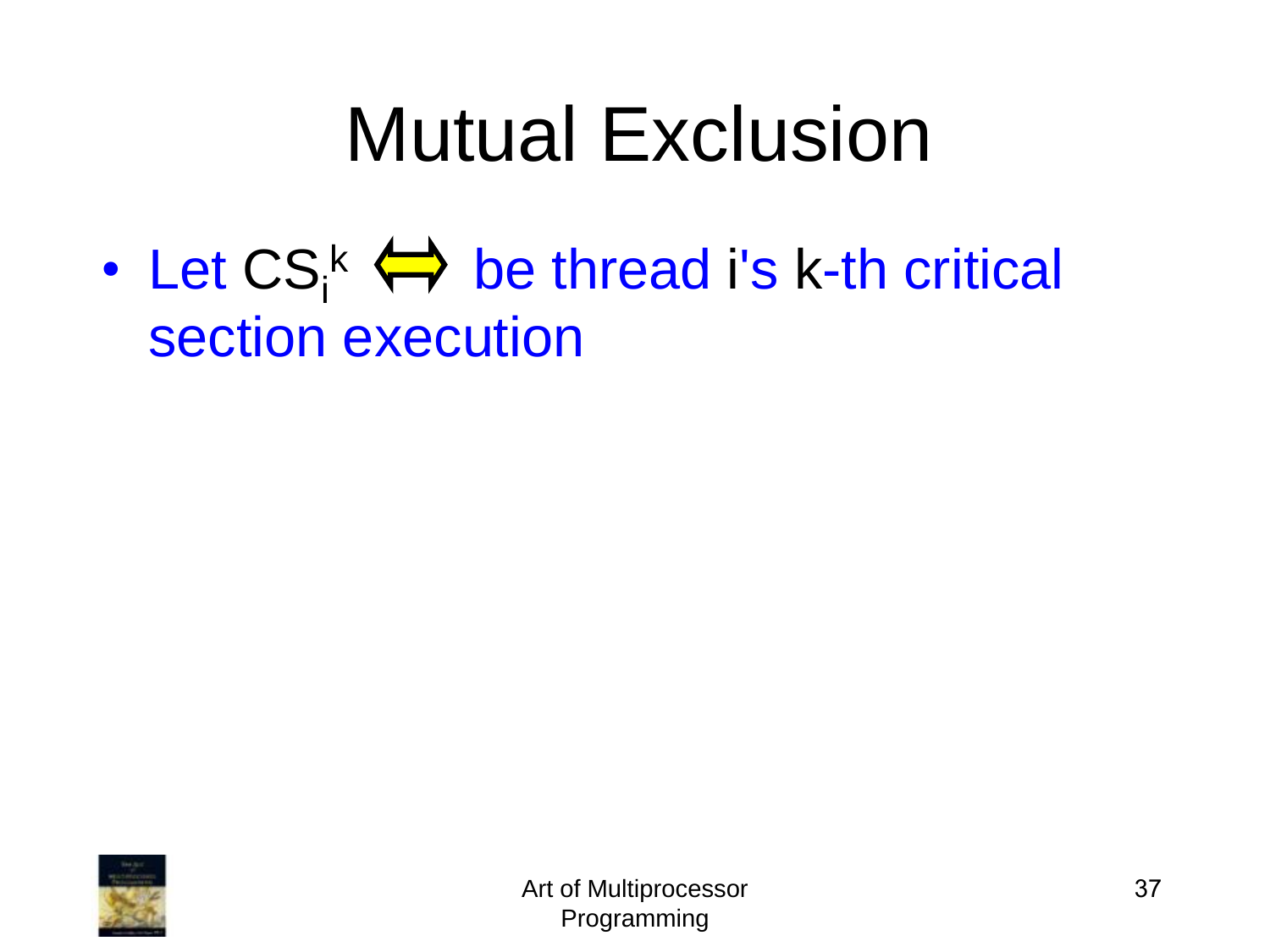- Let  $\mathsf{CS}_{i}^k \leftrightarrow \mathsf{be}$  thread i's k-th critical section execution
- And  $CS_j^m \Leftrightarrow$  be thread j's m-th critical section execution

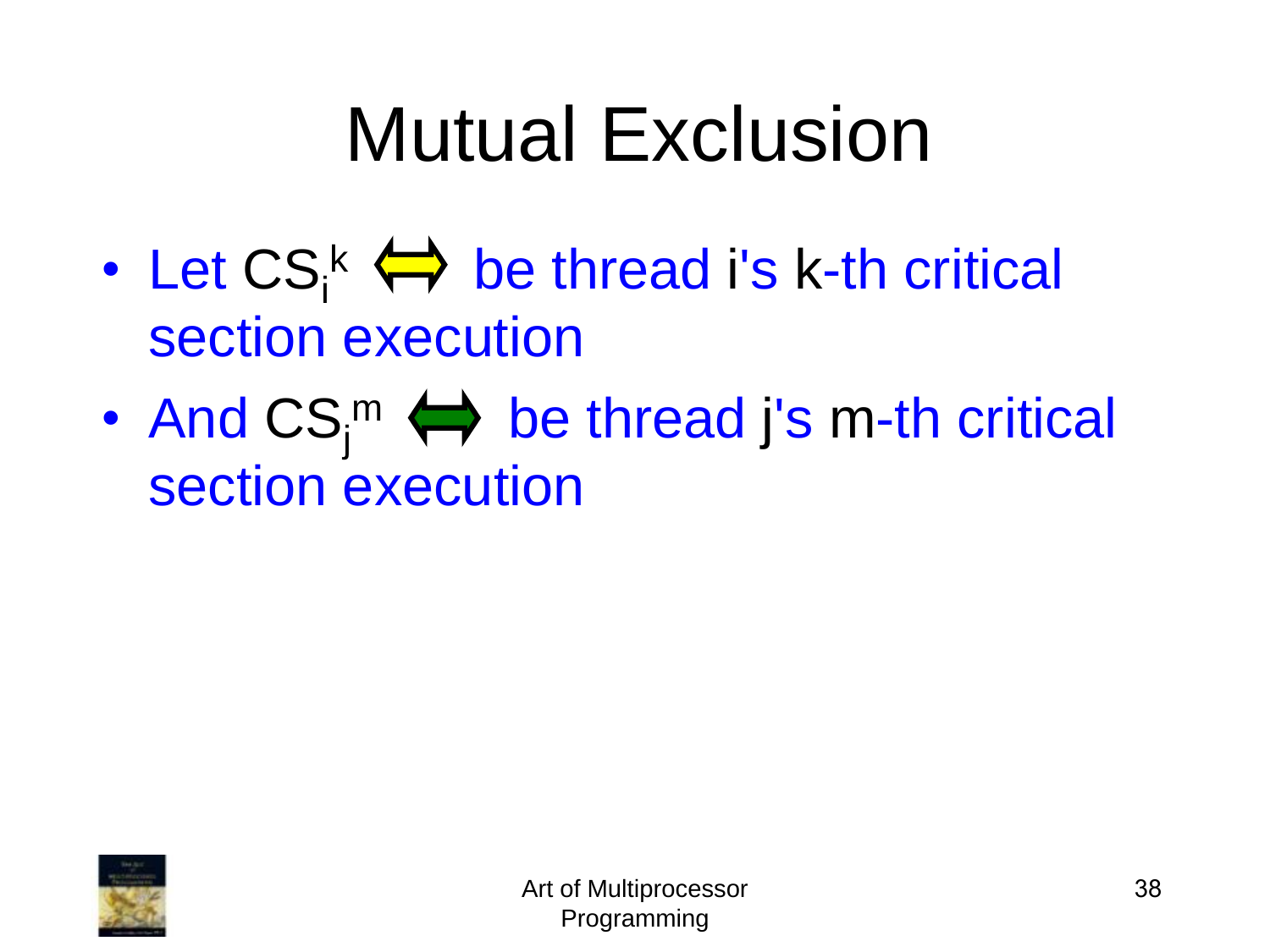- Let  $\mathsf{CS}_{i}^k \leftrightarrow \mathsf{be}$  thread i's k-th critical section execution
- And  $CS_j^m \Leftrightarrow$  be j's m-th execution
- Then either



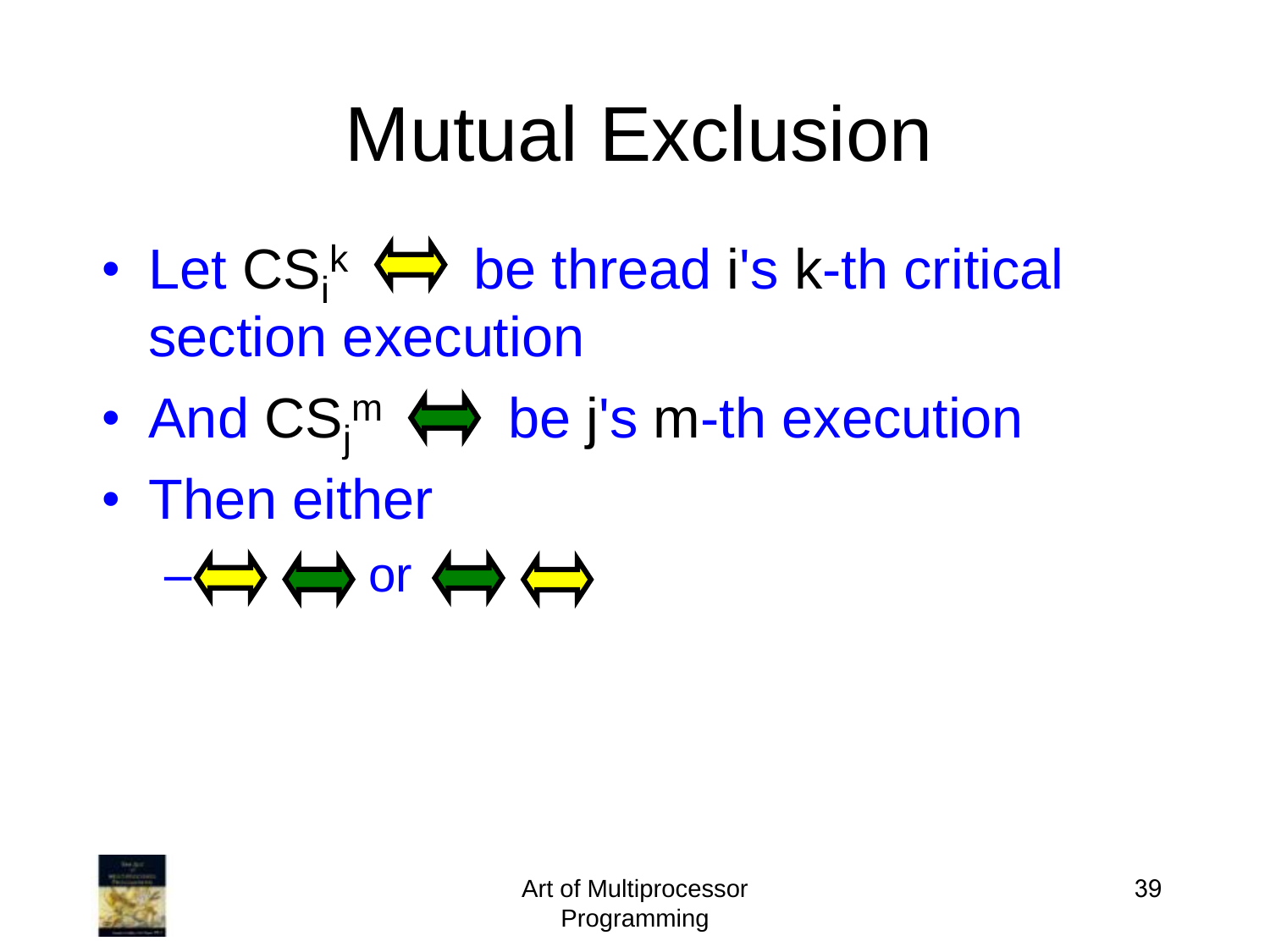- Let  $\mathsf{CS}_{i}^k \leftrightarrow \mathsf{be}$  thread i's k-th critical section execution
- And  $CS_j^m \Leftrightarrow$  be j's m-th execution
- Then either



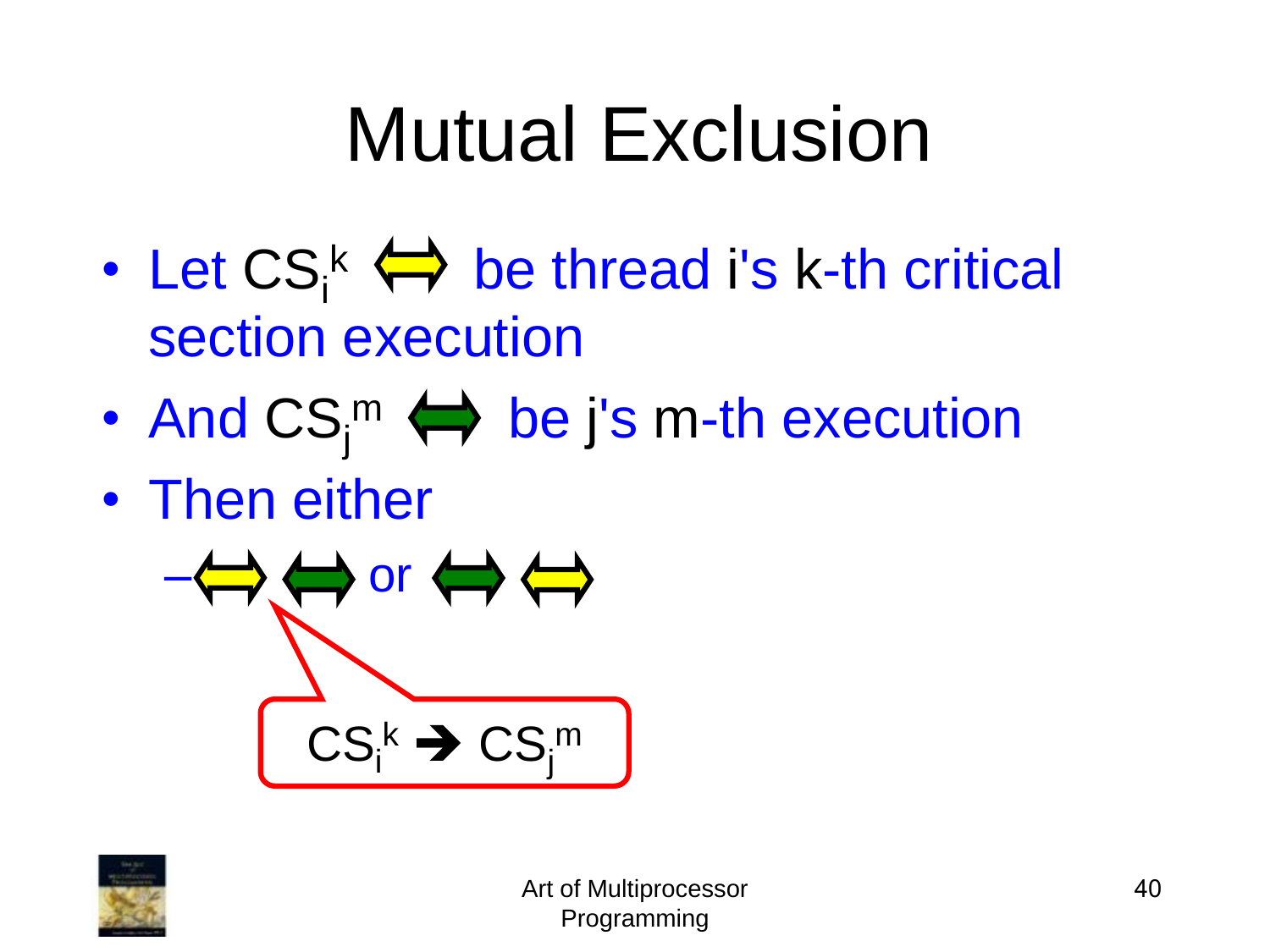## Mutual Exclusion

- Let  $\mathsf{CS}_{i}^k \leftrightarrow \mathsf{be}$  thread i's k-th critical section execution
- And  $CS_j^m \Leftrightarrow$  be j's m-th execution
- Then either





Art of Multiprocessor Programming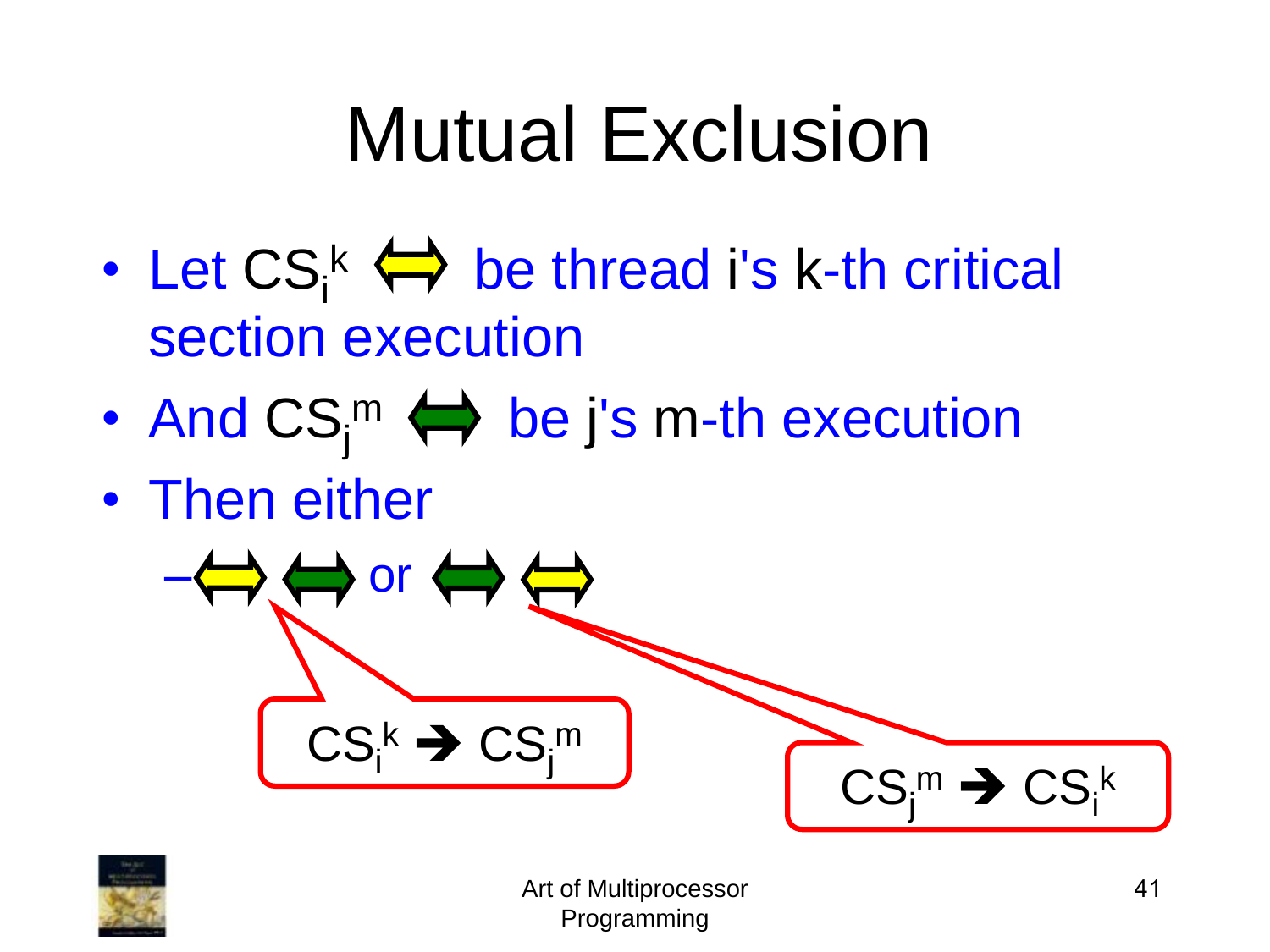## Deadlock-Free



- If some thread calls **lock()**
	- And never returns
	- Then other threads must complete **lock()** and **unlock()** calls infinitely often
- System as a whole makes progress – Even if individuals starve

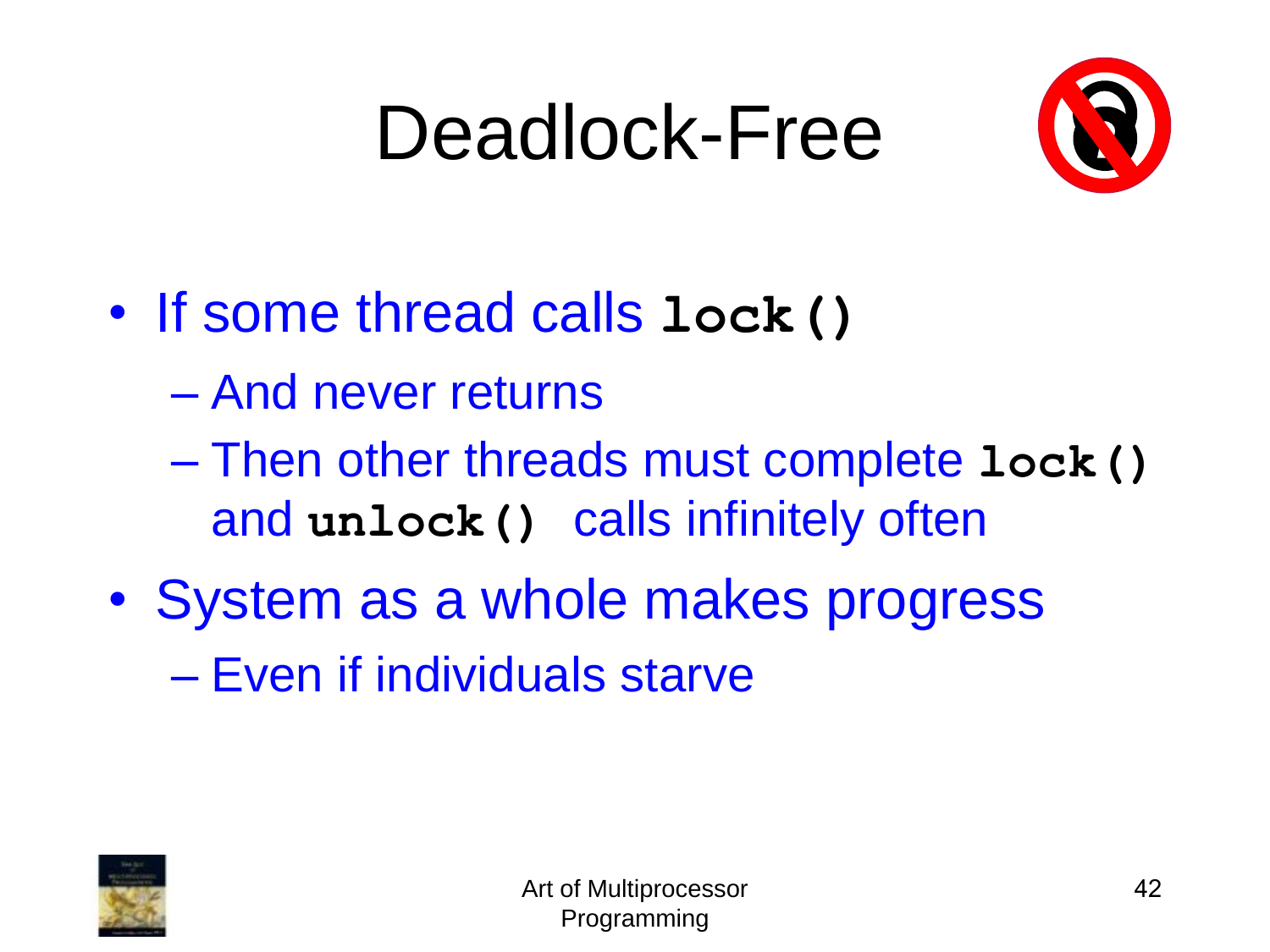## Starvation-Free



- If some thread calls **lock()** – It will eventually return
- Individual threads make progress

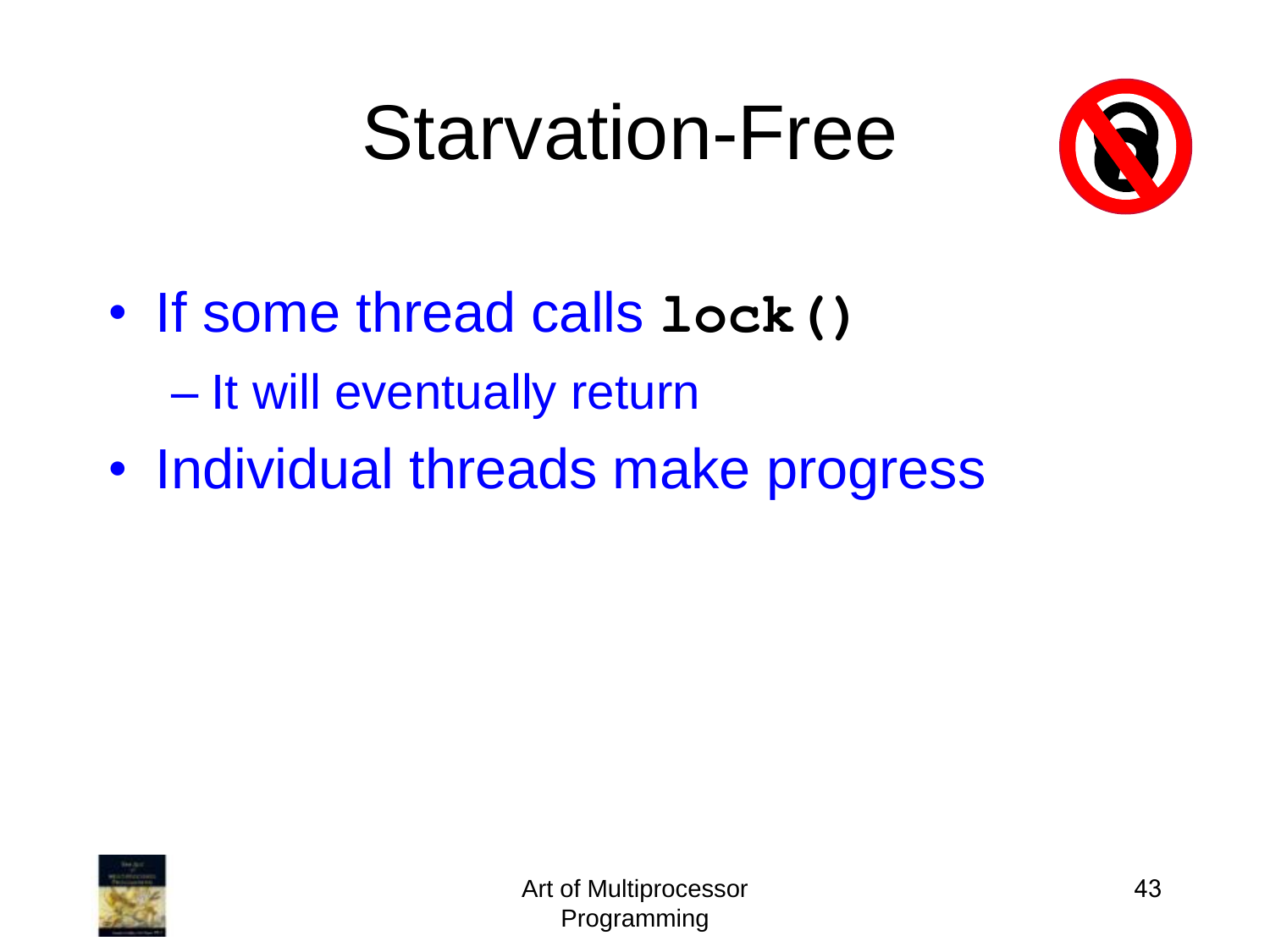## Two-Thread vs *n*-Thread **Solutions**

- 2-thread solutions first
	- Illustrate most basic ideas
	- Fits on one slide
- Then *n*-thread solutions

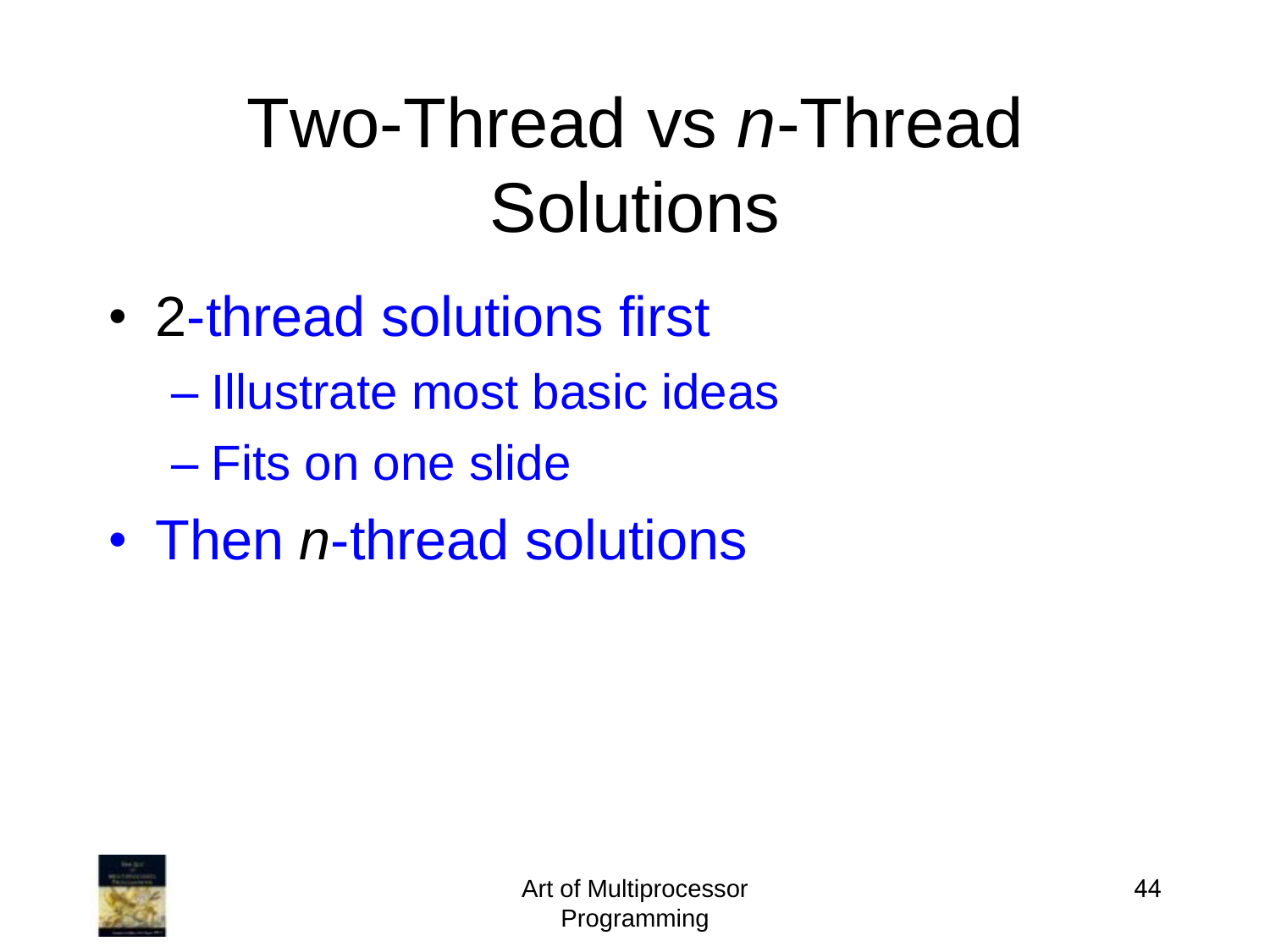#### Two-Thread Conventions

```
class … implements Lock {
  …
  // thread-local index, 0 or 1
 public void lock() {
    int i = ThreadID.get();
    int j = 1 - i;…
  }
}
```
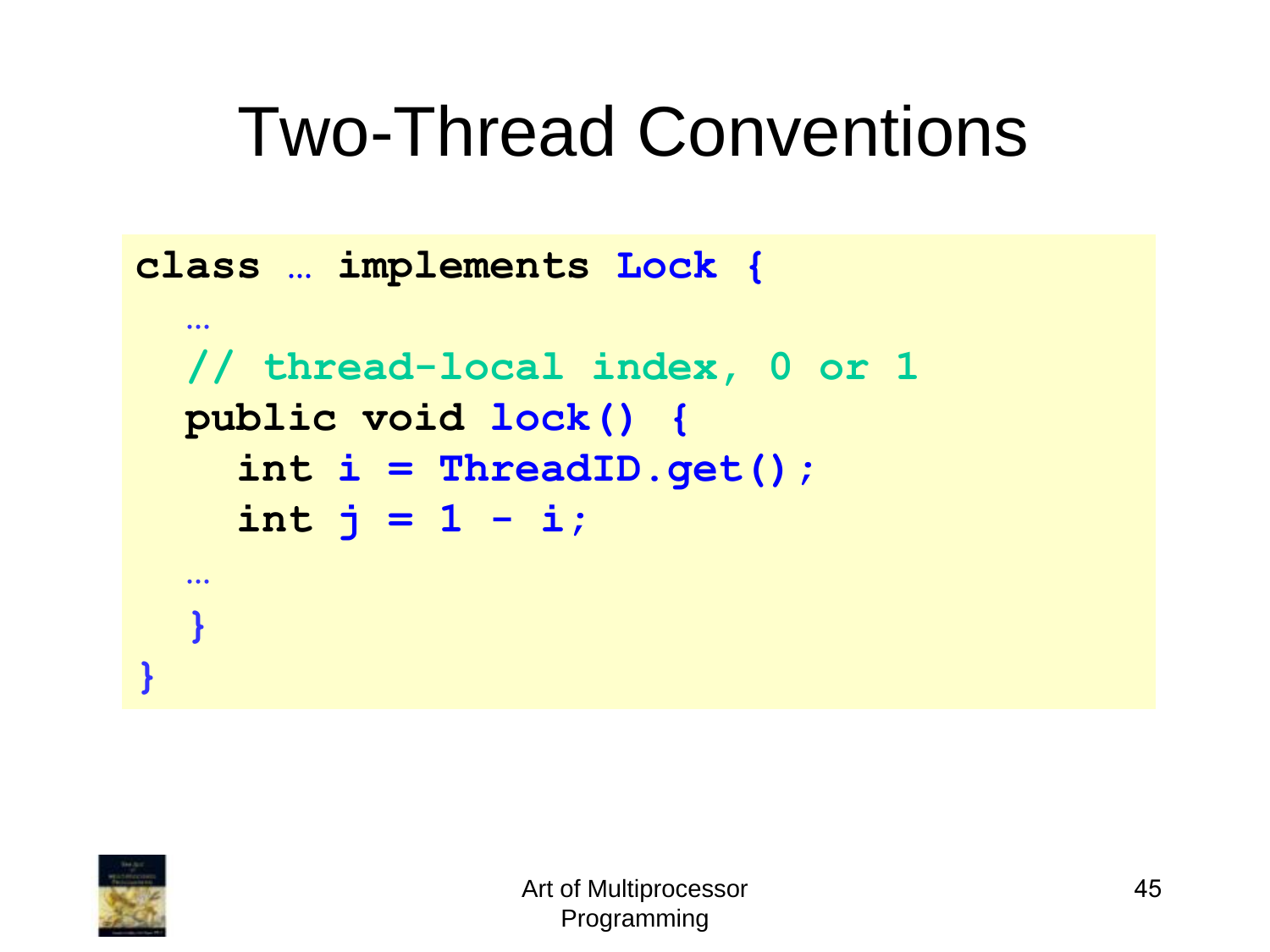## Two-Thread Conventions



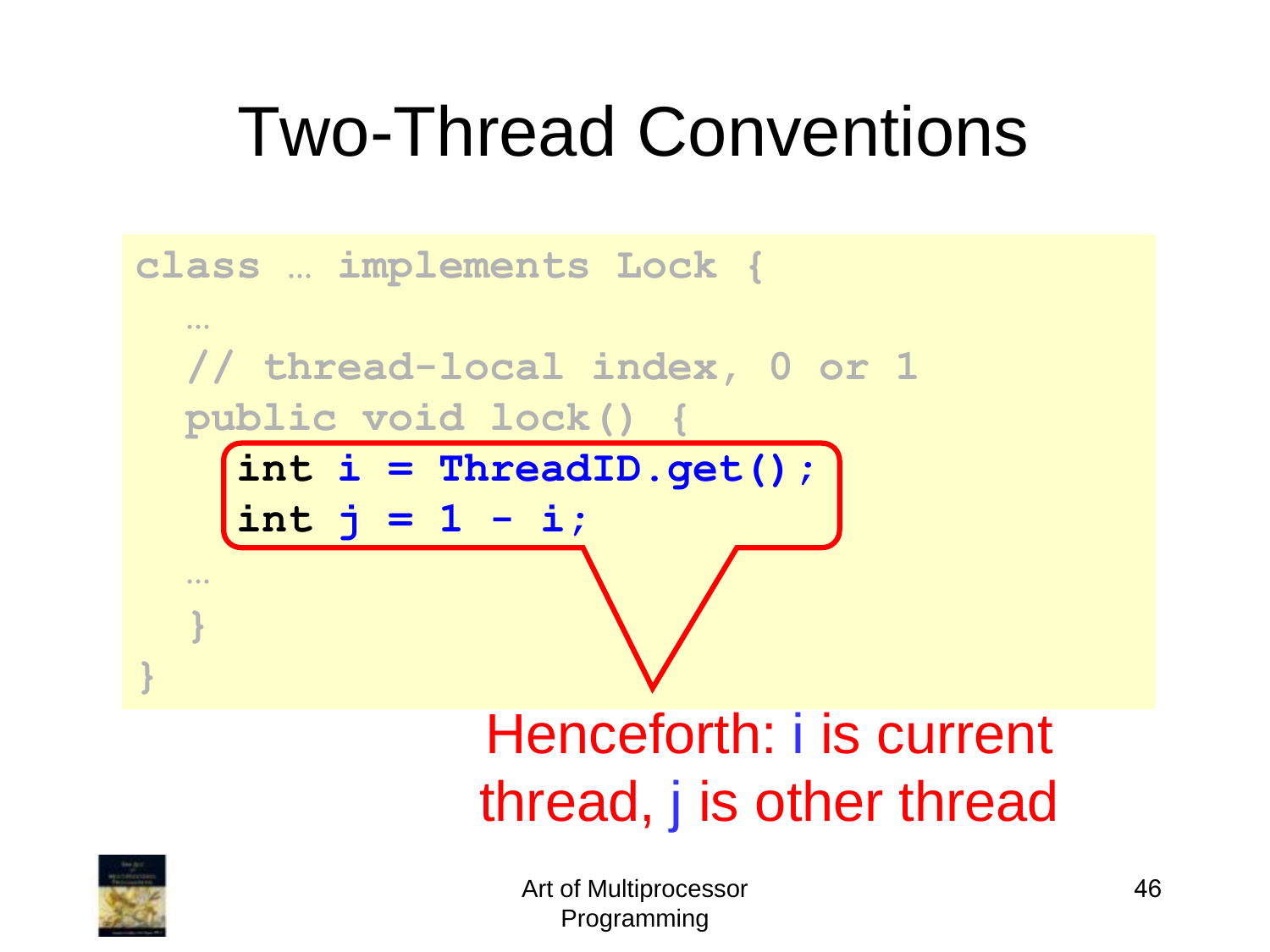```
class LockOne implements Lock {
private boolean[] flag = new boolean[2];
public void lock() {
  flag[i] = true;
  while (flag[j]) {}
 }
```
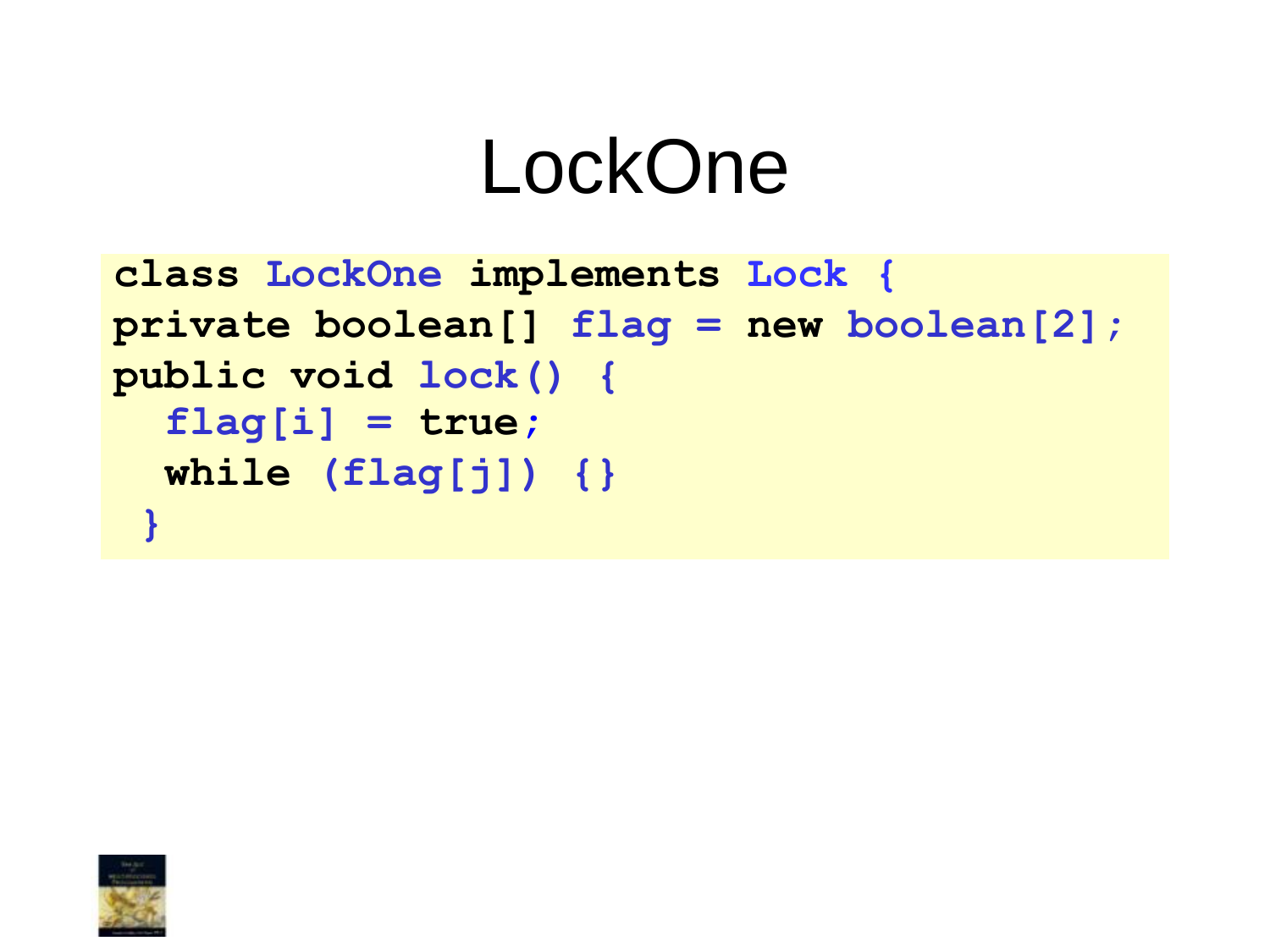**class LockOne implements Lock {**

**private boolean[] flag = new boolean[2];**

**public void lock() { flag[i] = true; while (flag[j]) {} } Each thread has flag**

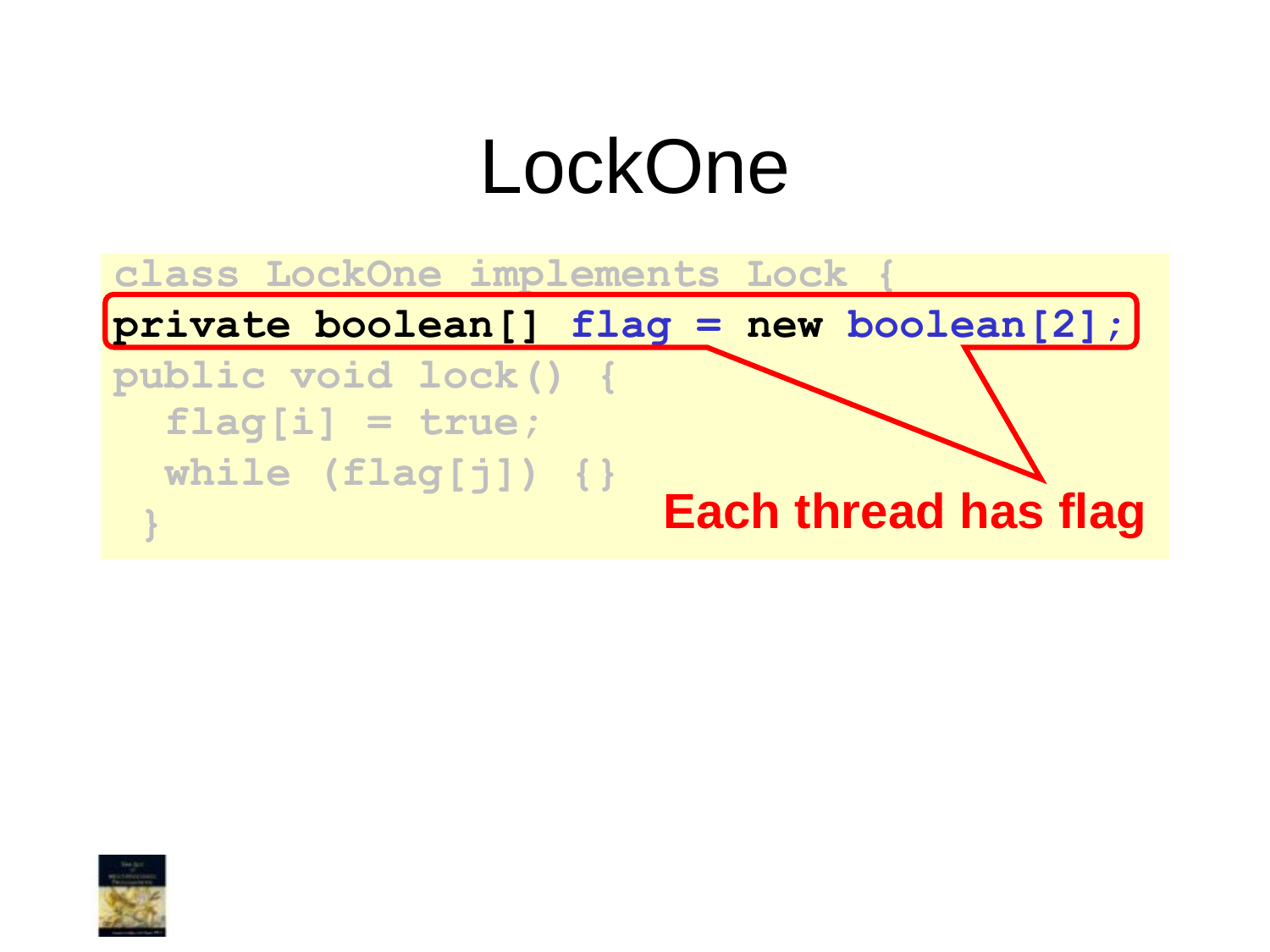

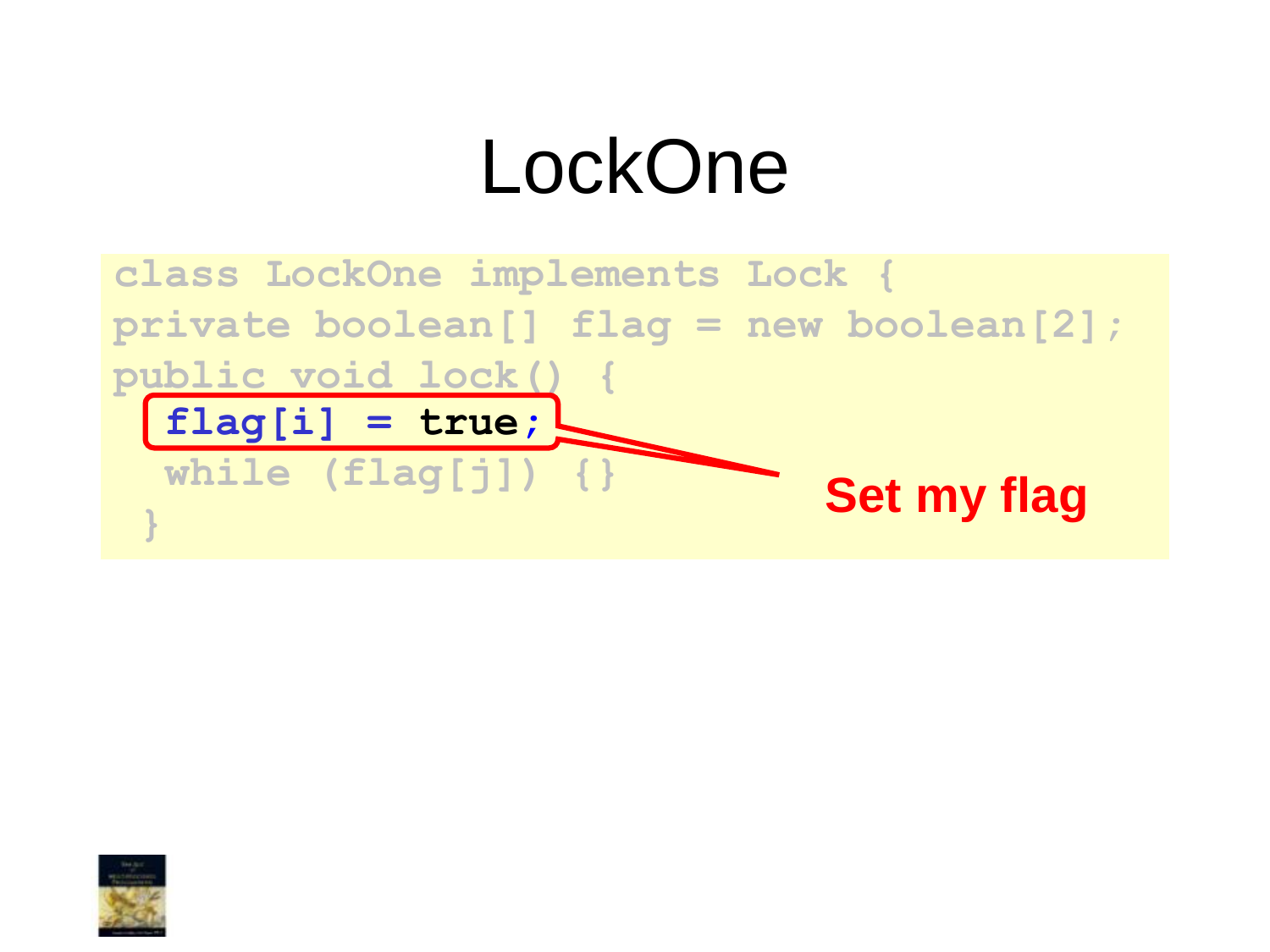

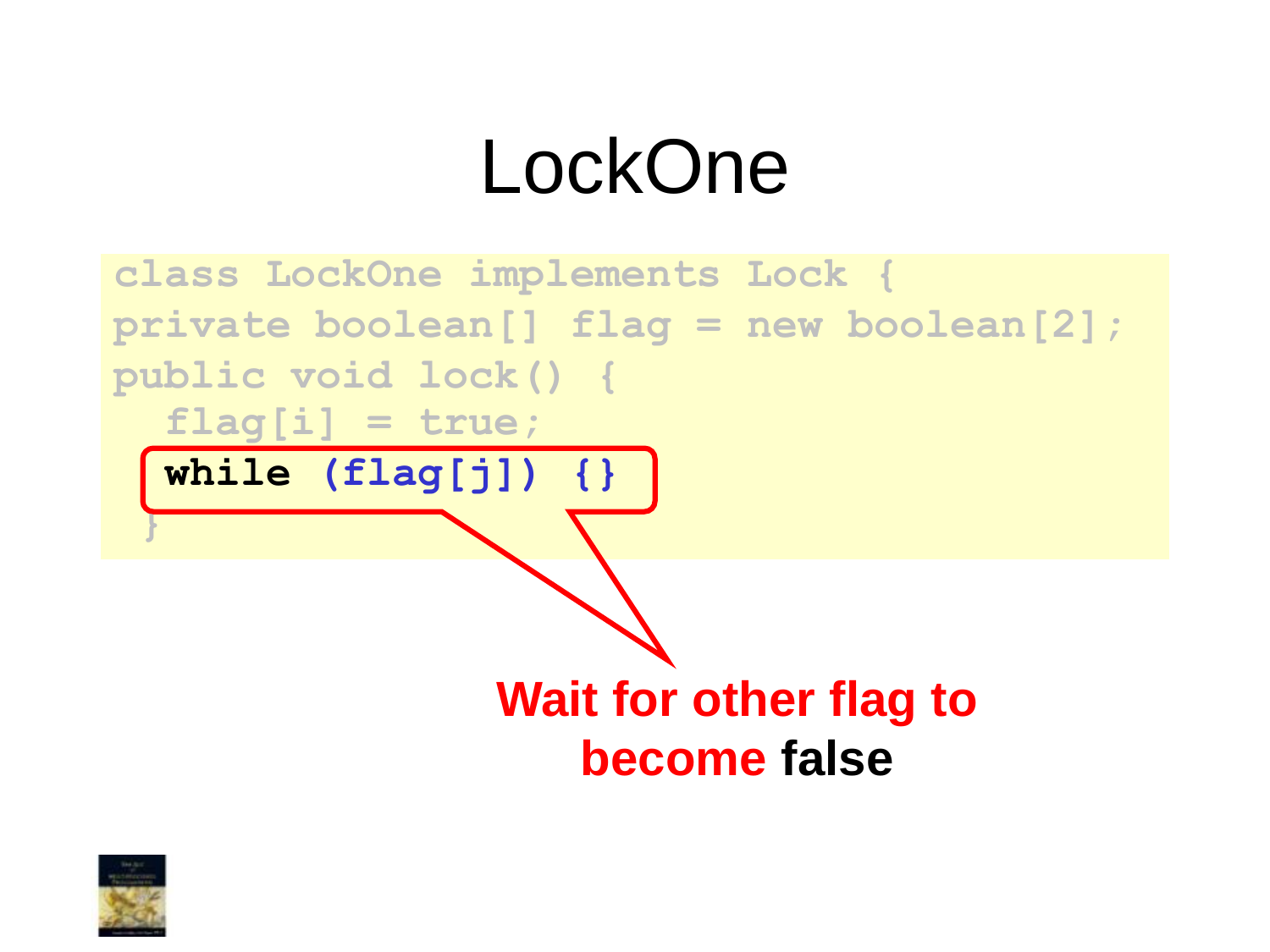## LockOne Satisfies Mutual Exclusion

- Assume CS<sub>A</sub><sup>j</sup> overlaps CS<sub>B</sub><sup>k</sup>
- Consider each thread's last
	- (*j th* and *k th*) read and write …
	- in **lock()** before entering
- Derive a contradiction

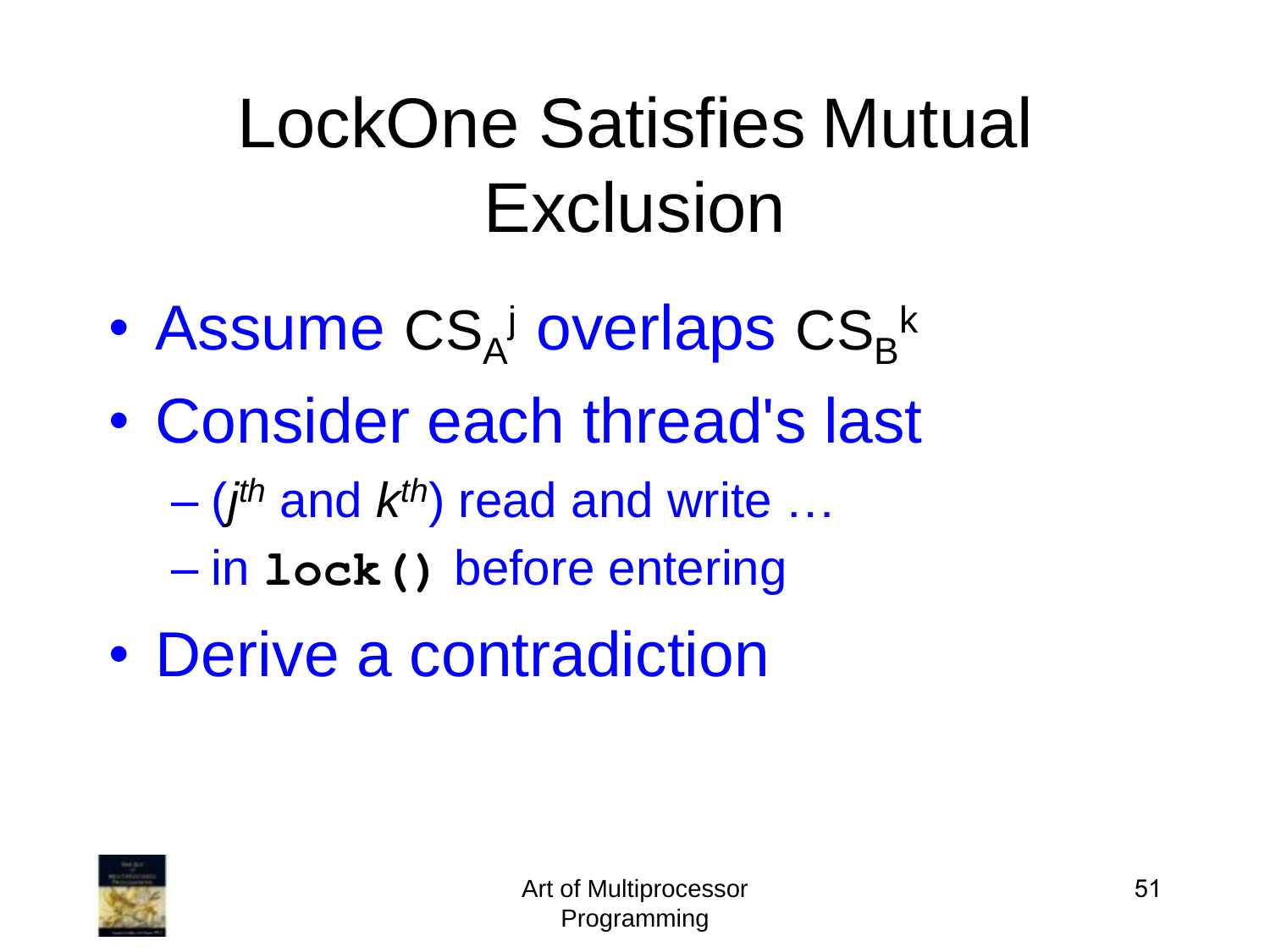#### From the Code

- **write<sup>A</sup> (flag[A]=true)** → **read<sup>A</sup> (flag[B]==false)** →**CS<sup>A</sup>**
- **write<sup>B</sup> (flag[B]=true)** →  $\mathsf{read}_{\mathsf{B}}(\mathsf{flag}[\mathsf{A}] \mathsf{=} \mathsf{false}) \rightarrow \mathsf{CS}_{\mathsf{B}}$

```
class LockOne implements Lock {
…
public void lock() {
  flag[i] = true;
  while (flag[j]) {}
 }
```
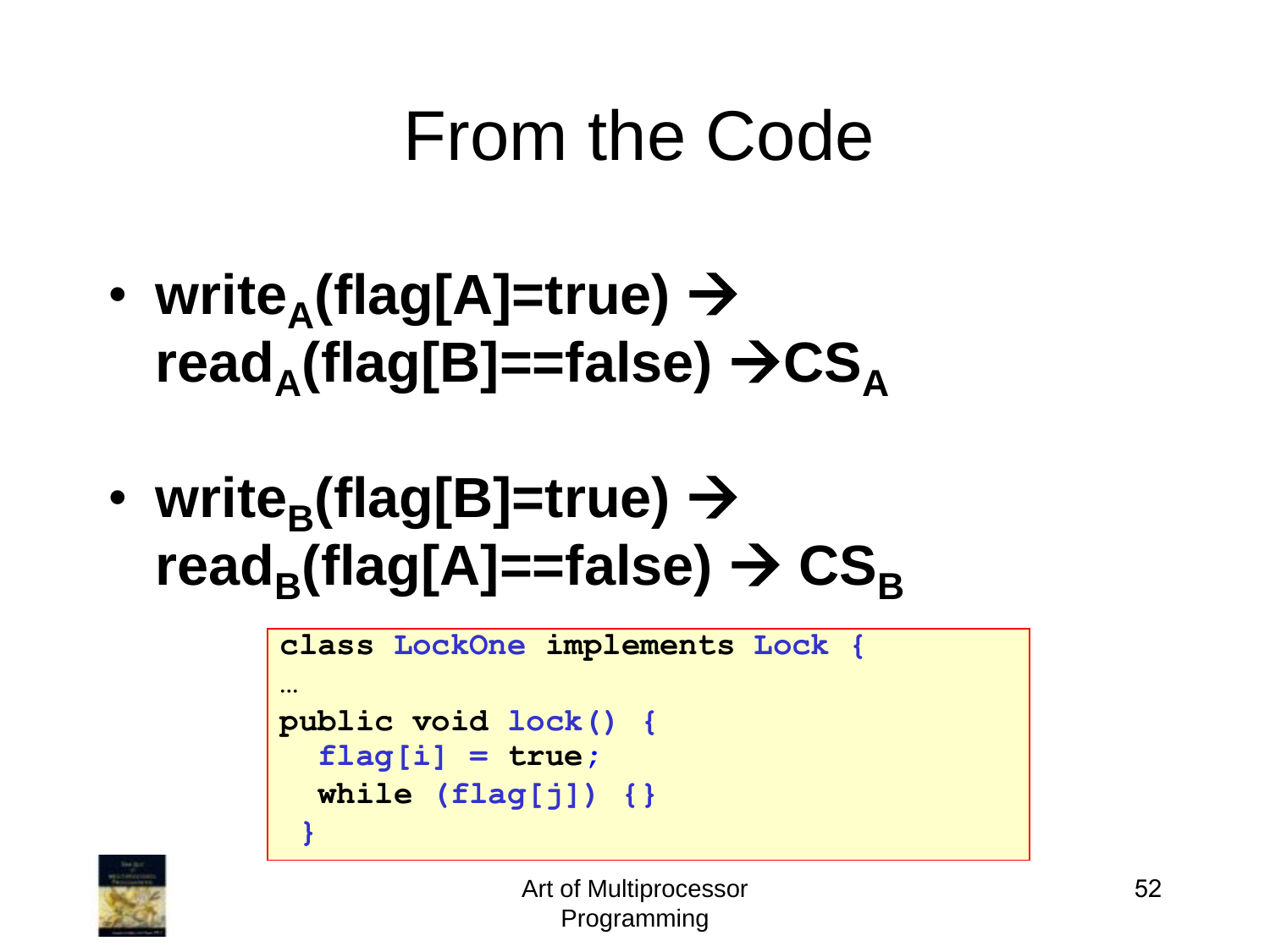#### From the Assumption

- **read<sup>A</sup> (flag[B]==false)** → **write<sup>B</sup> (flag[B]=true)**
- **read<sup>B</sup> (flag[A]==false)** → **write<sup>A</sup> (flag[A]=true)**

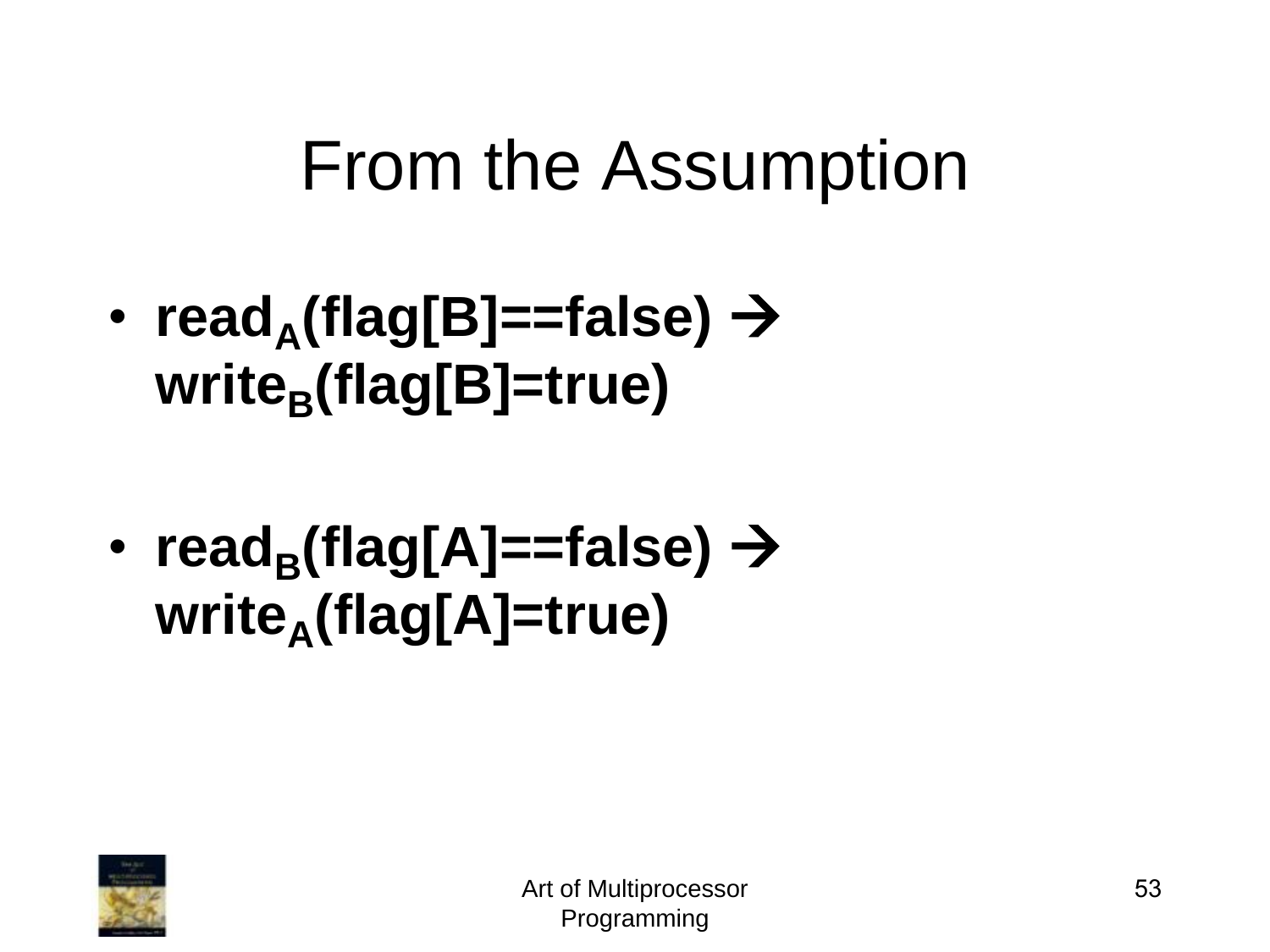- Assumptions:
	- **read<sup>A</sup> (flag[B]==false)** → **write<sup>B</sup> (flag[B]=true)**
	- **read<sup>B</sup> (flag[A]==false)** → **write<sup>A</sup> (flag[A]=true)**
- From the code
	- **write<sup>A</sup> (flag[A]=true)** → **read<sup>A</sup> (flag[B]==false)**
	- **write<sup>B</sup> (flag[B]=true)** → **read<sup>B</sup> (flag[A]==false)**

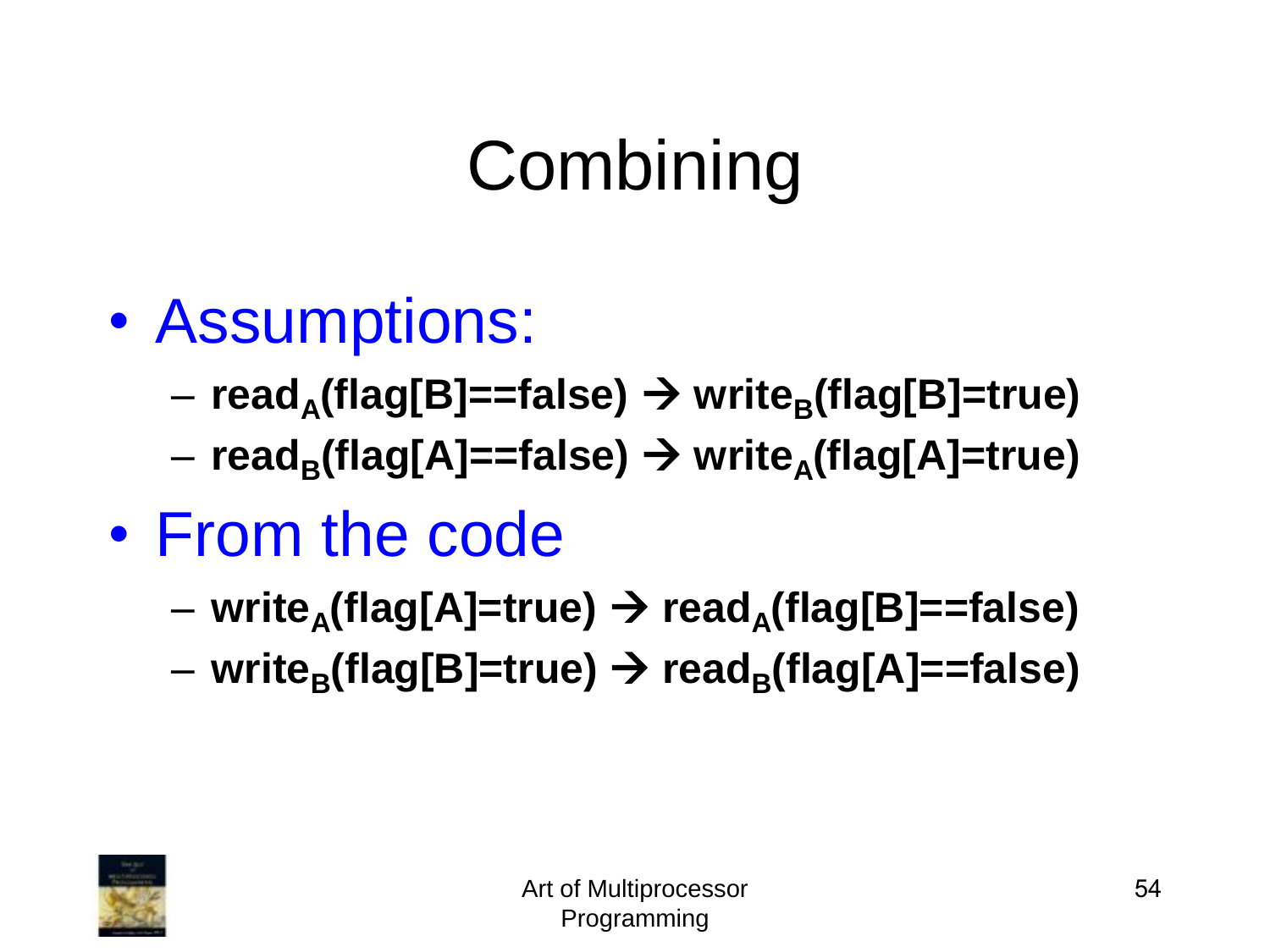- Assumptions:
	- **read<sup>A</sup> (flag[B]==false)** → **write<sup>B</sup> (flag[B]=true)**
	- **read<sup>B</sup> (flag[A]==false)** → **write<sup>A</sup> (flag[A]=true)**
- From the code
	- **write<sup>A</sup> (flag[A]=true)** → **read<sup>A</sup> (flag[B]==false)**

– **write<sup>B</sup> (flag[B]=true)** → **read<sup>B</sup> (flag[A]==false)**

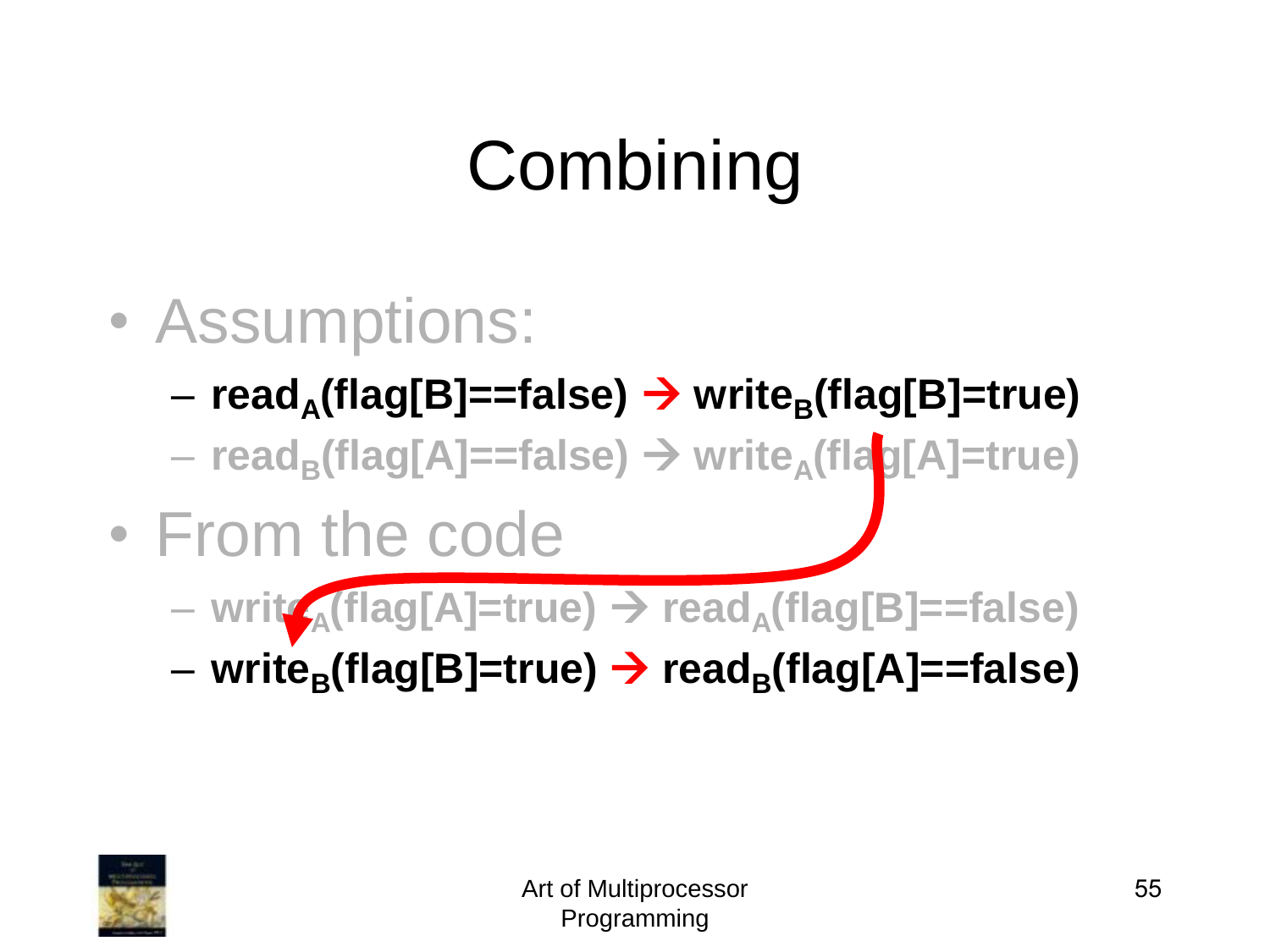

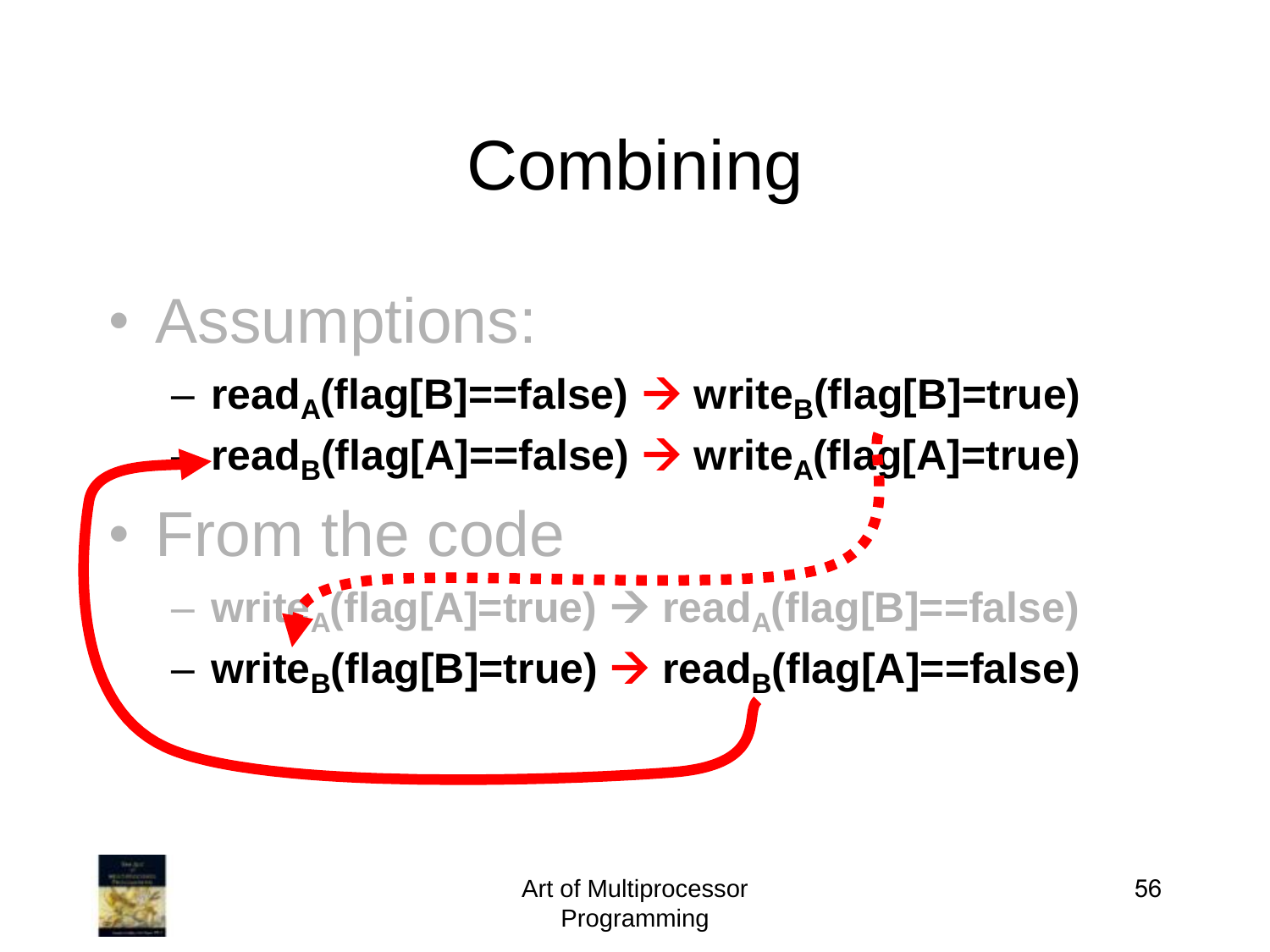

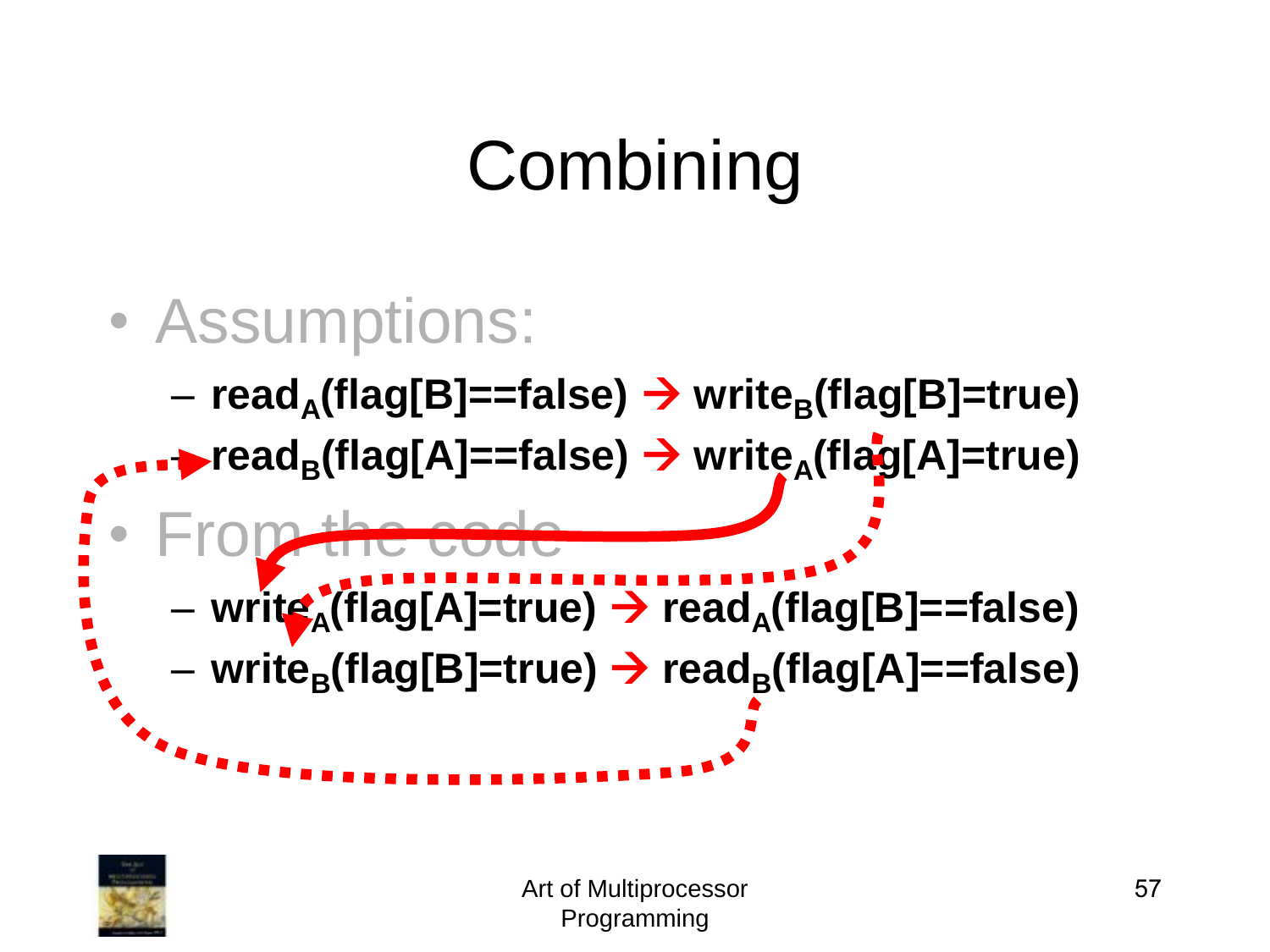

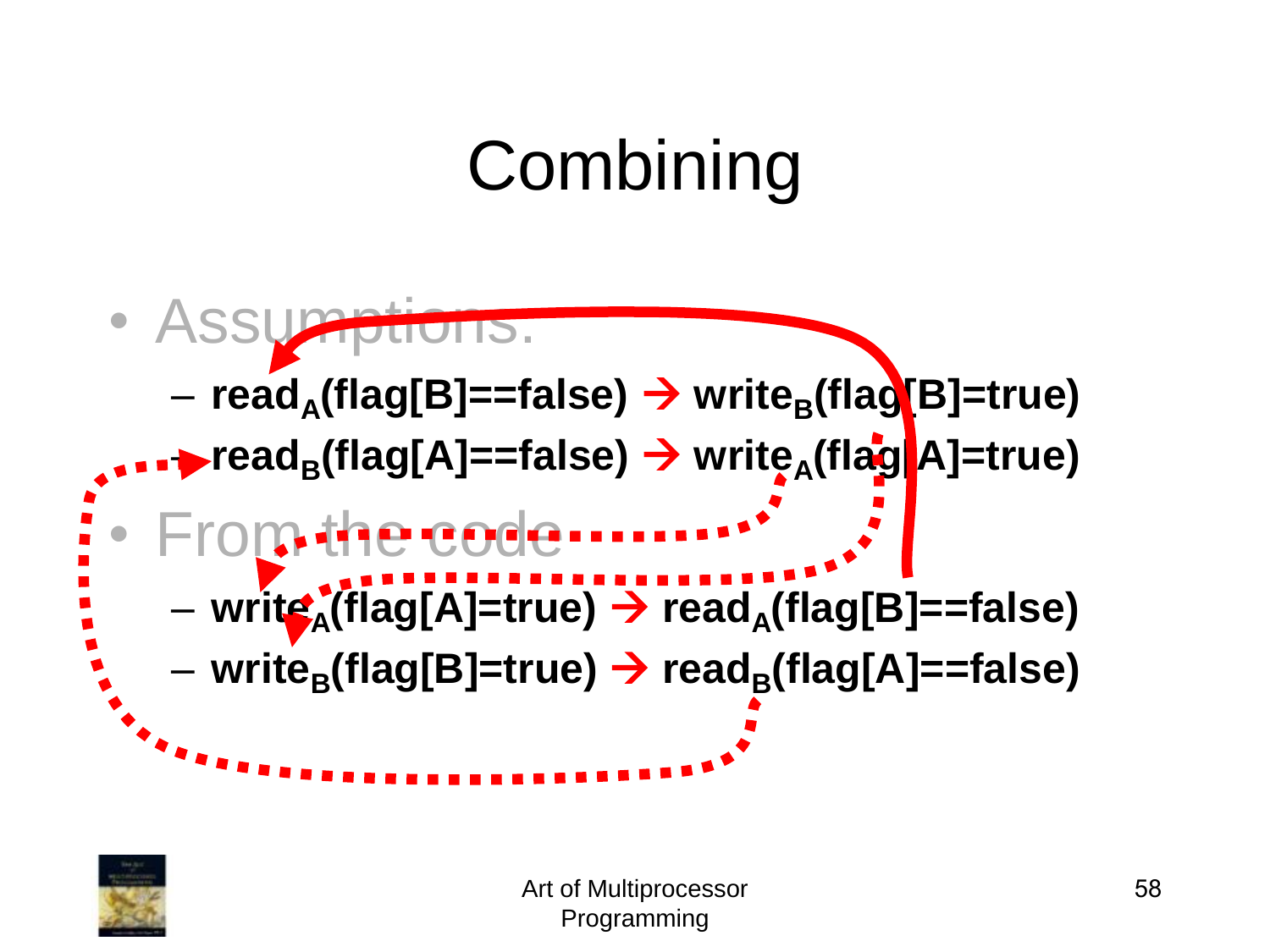

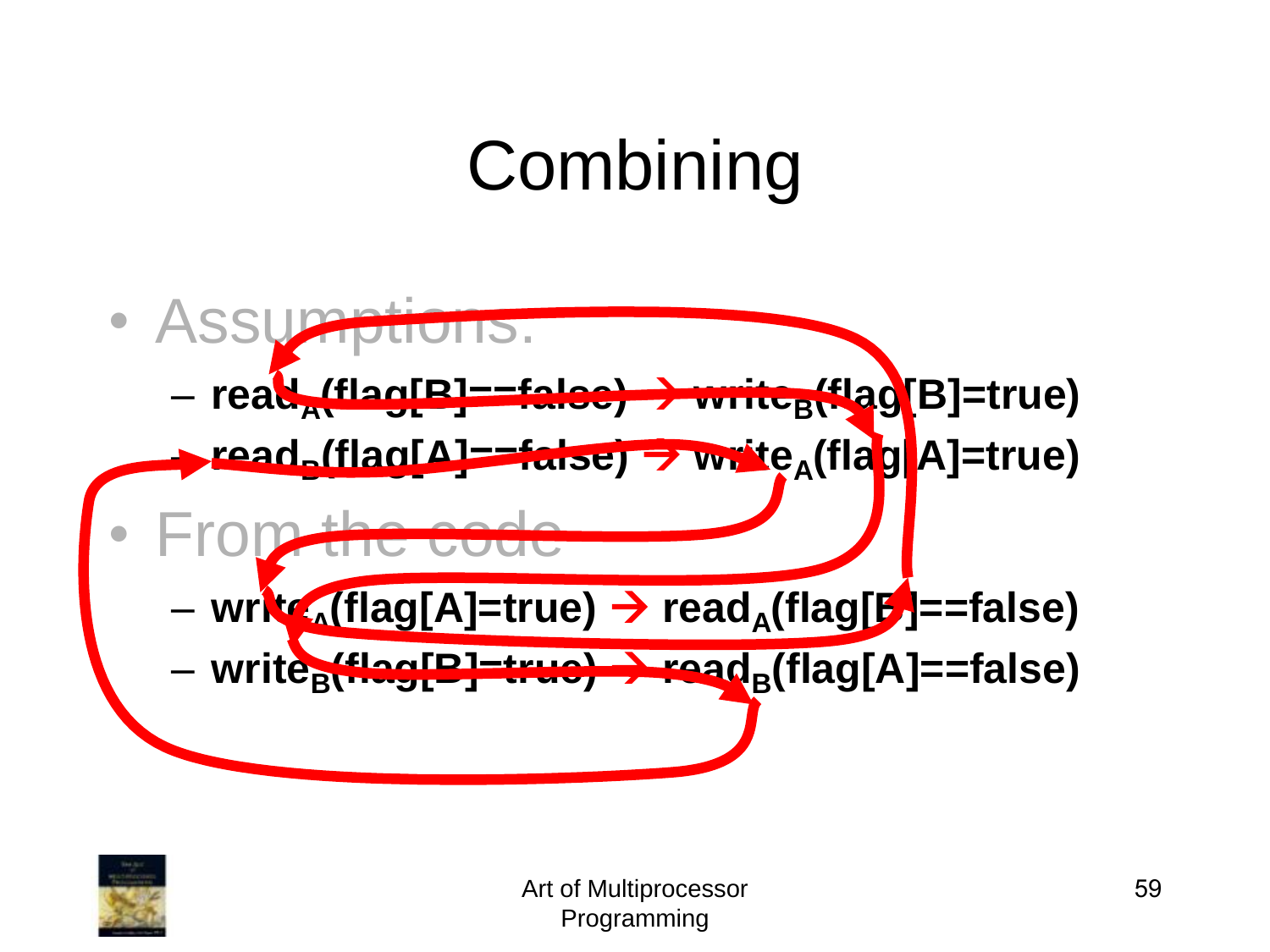### Cycle!

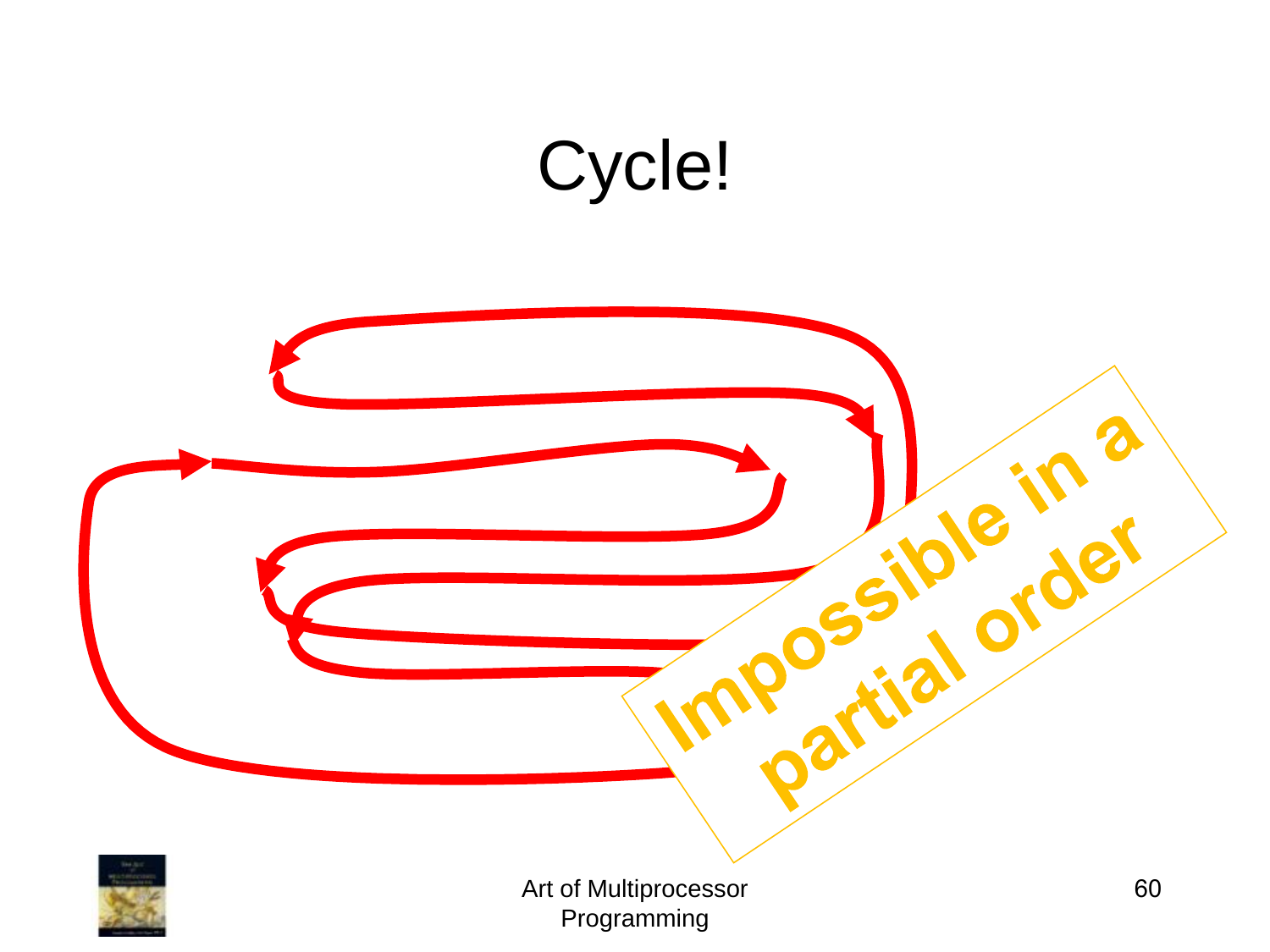## Deadlock Freedom

• LockOne Fails deadlock-freedom – Concurrent execution can deadlock

| $flag[i] = true;$                       | $flag[j] = true;$ |
|-----------------------------------------|-------------------|
| while $flag[j])$ {} while $flag[i])$ {} |                   |

– Sequential executions OK

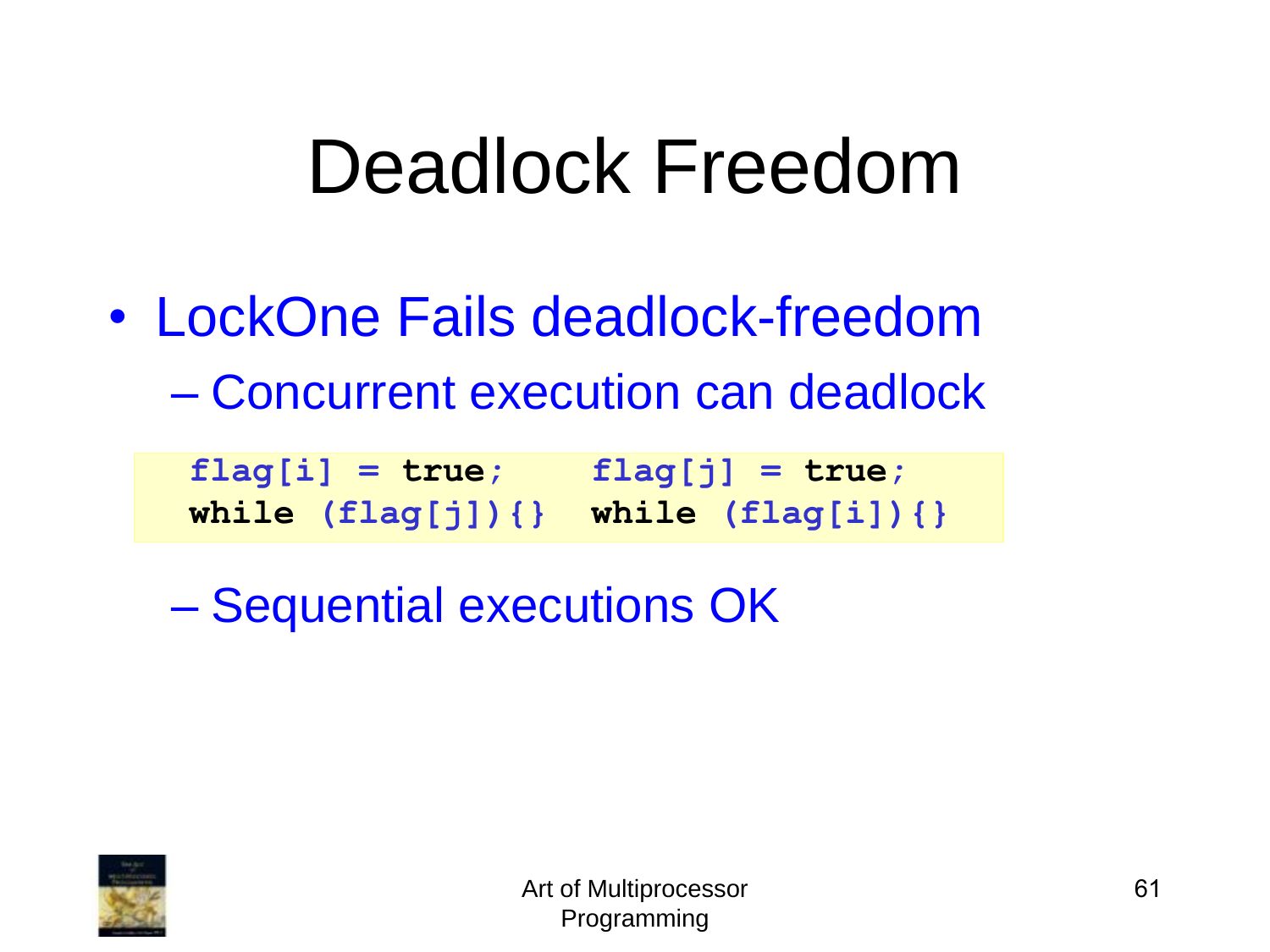```
public class LockTwo implements Lock {
private int victim;
public void lock() {
  victim = i;
  while (victim == i) {}; 
 }
public void unlock() {}
}
```
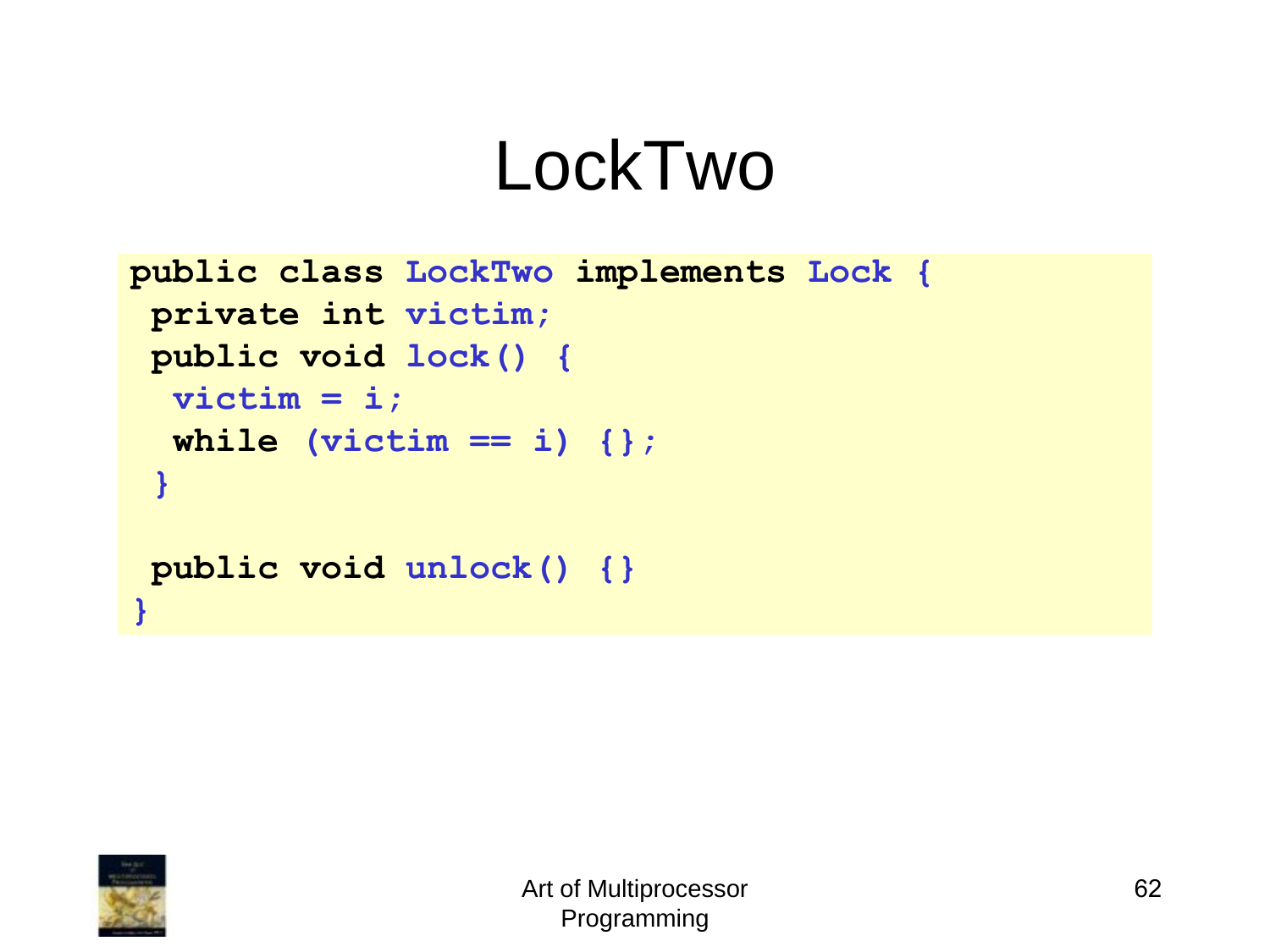

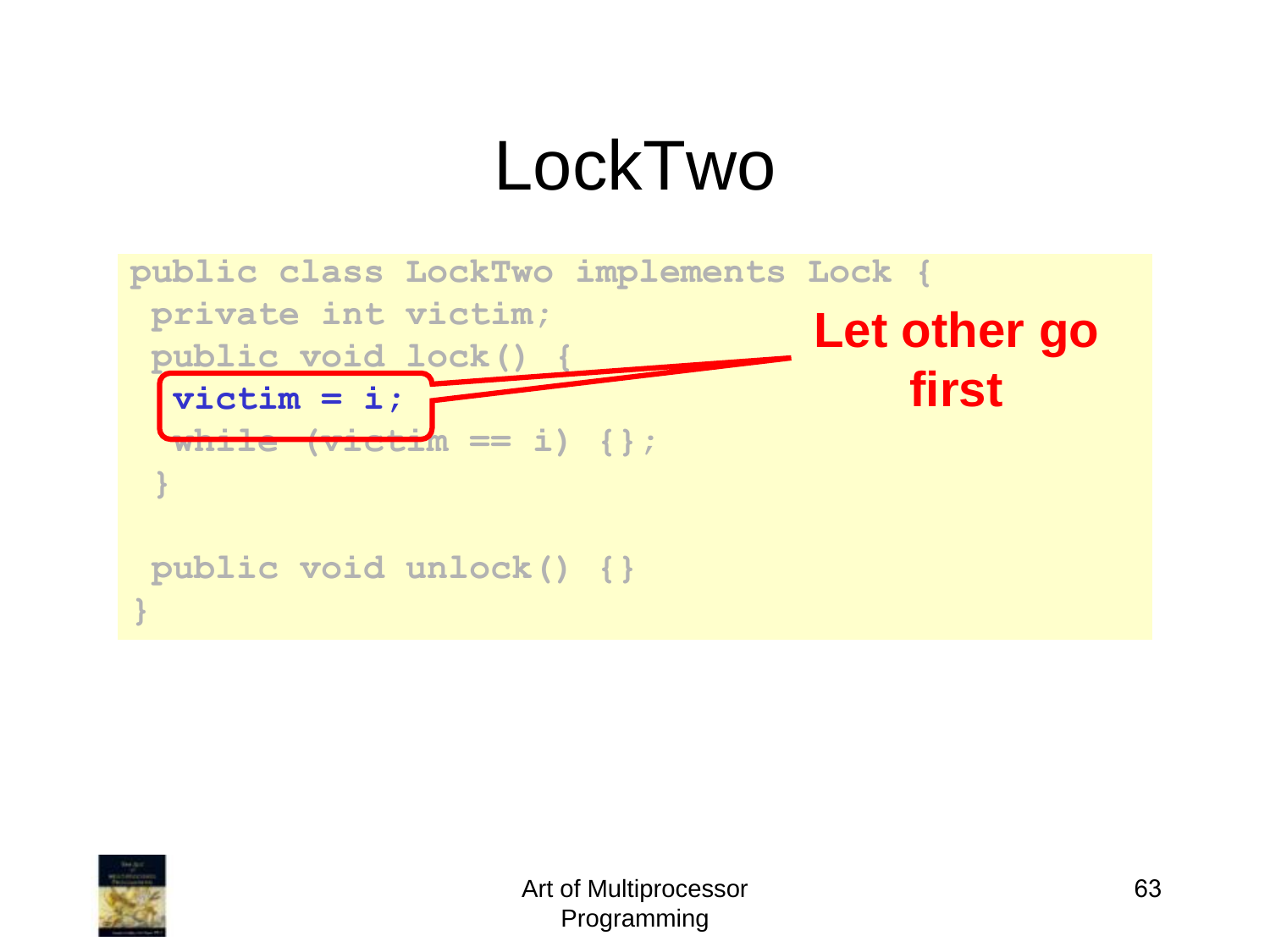

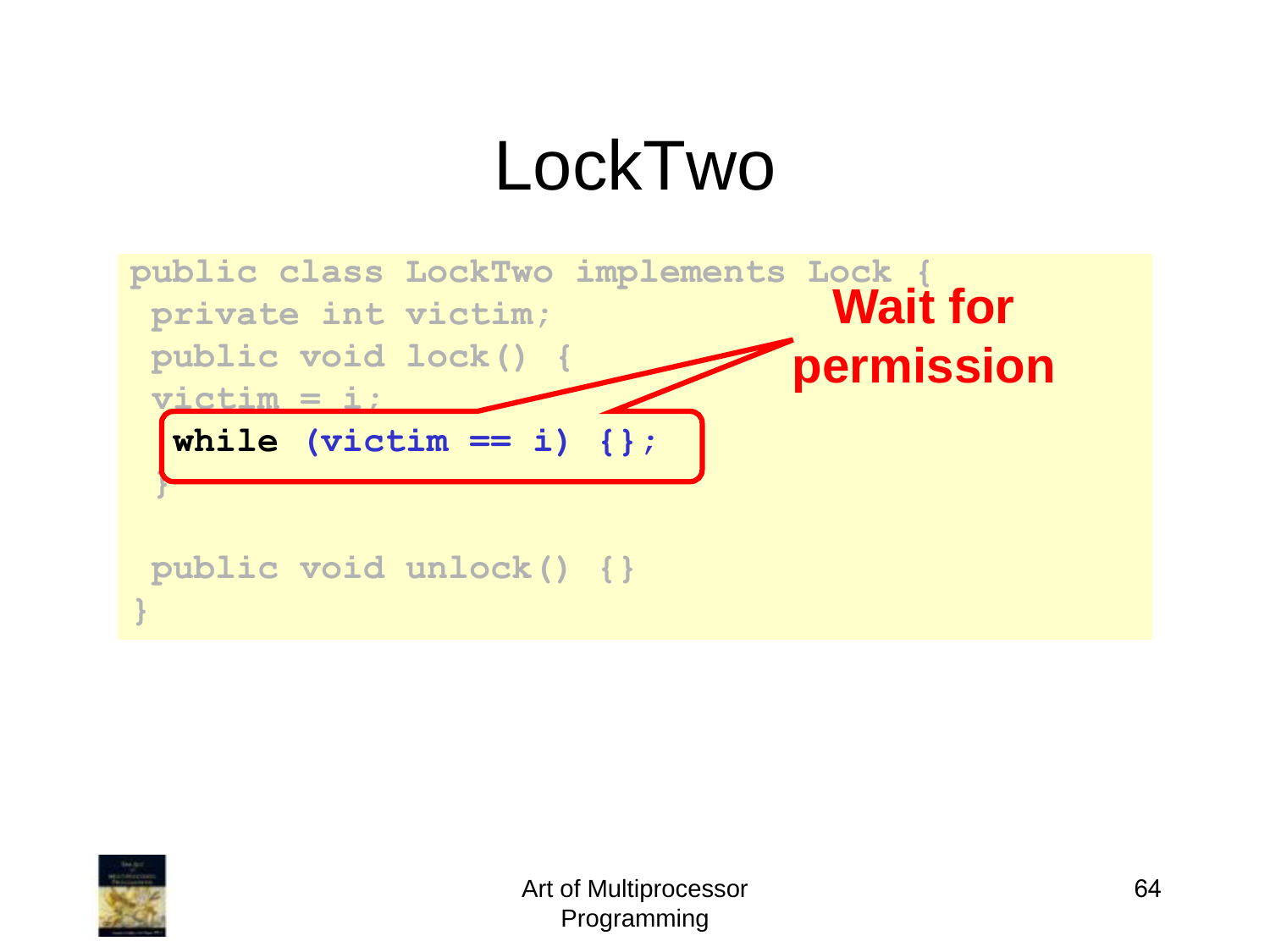

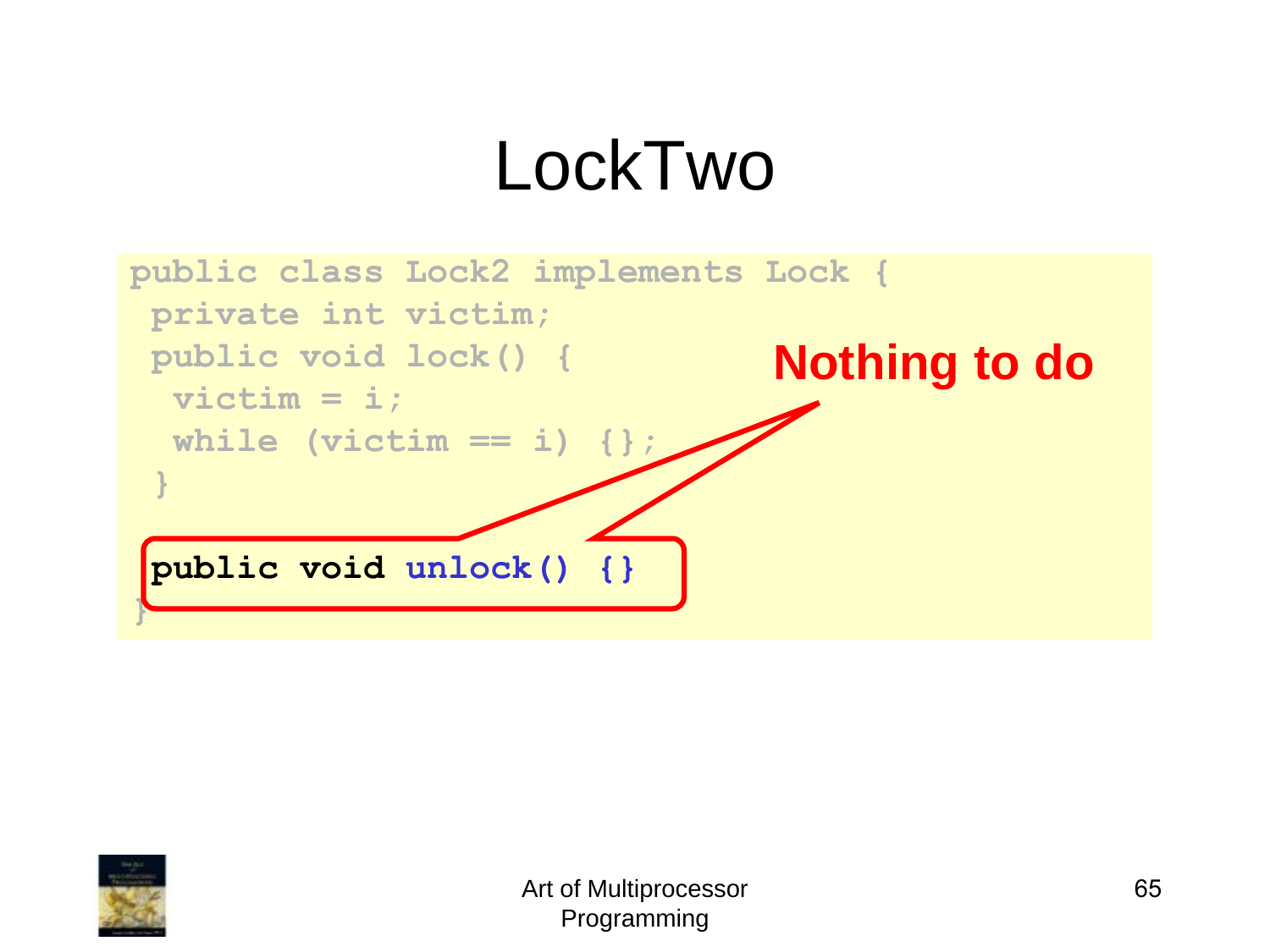## LockTwo Claims

#### • Satisfies mutual exclusion

- If thread **i** in CS
- Then **victim == j**
- Cannot be both 0 and 1
- Not deadlock free
	- Sequential execution deadlocks
	- Concurrent execution does not



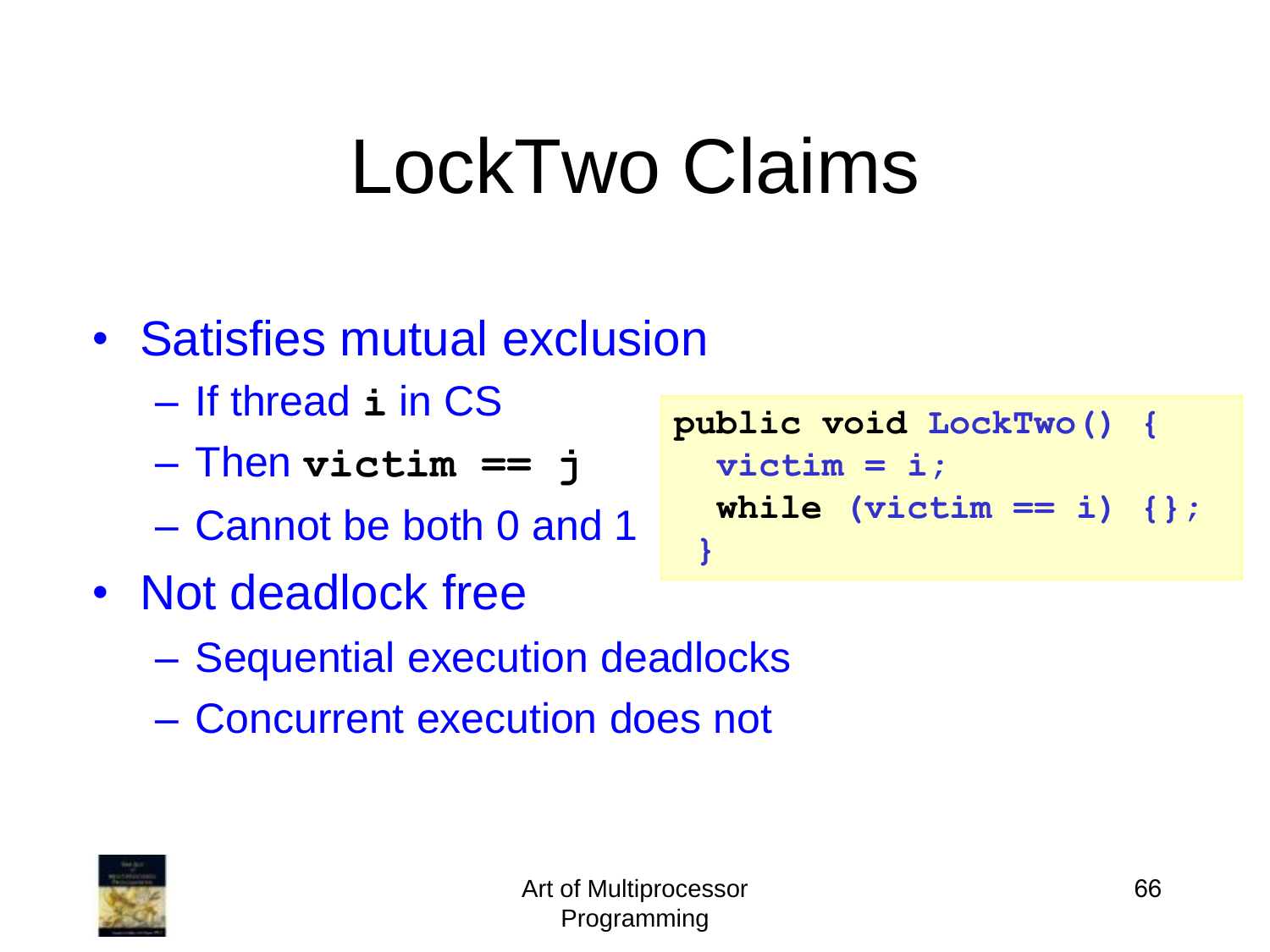```
public void lock() {
 flag[i] = true; 
 victim = i;
 while (flag[j] && victim == i) {};
}
public void unlock() {
 flag[i] = false;
}
```
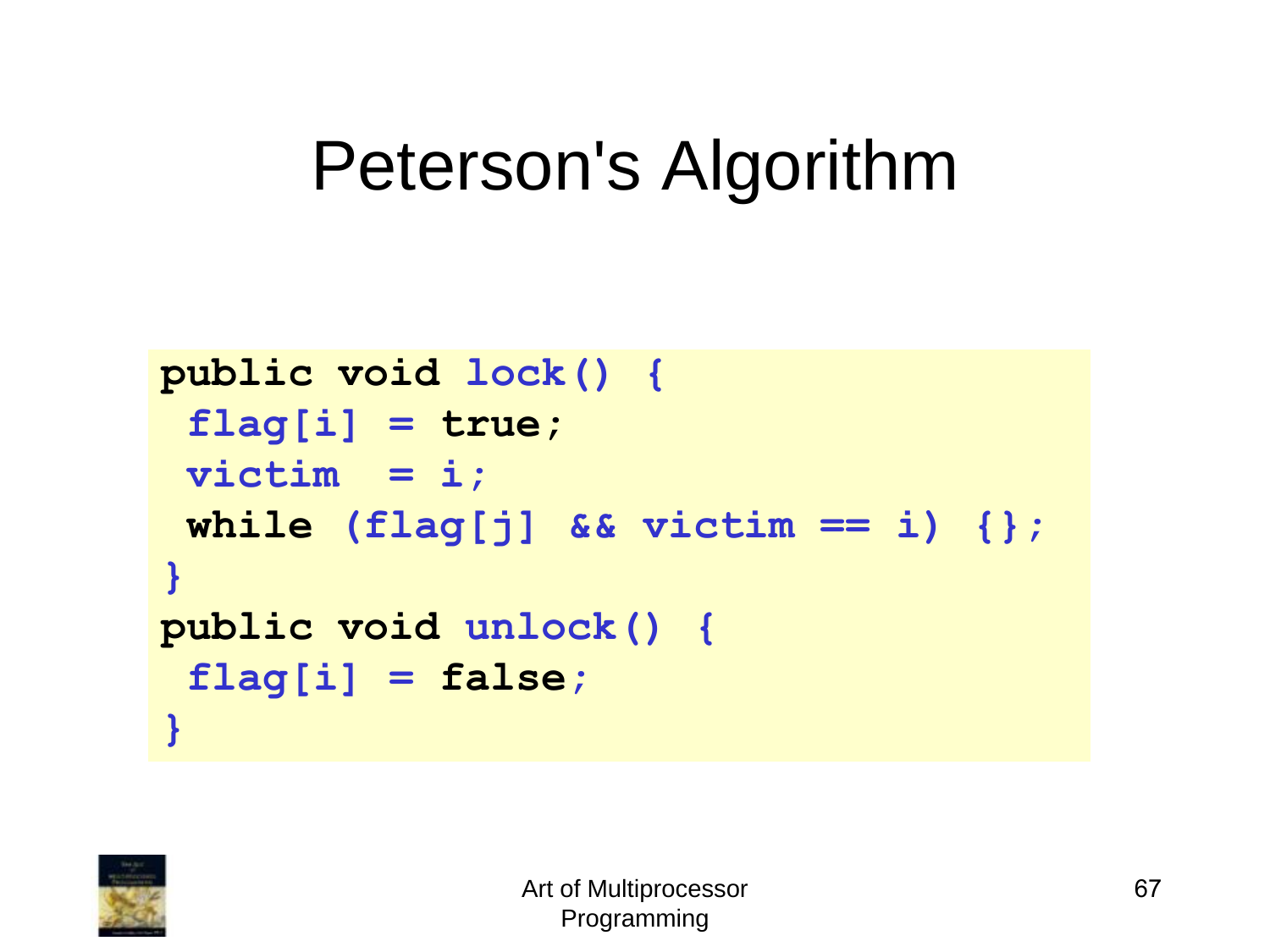#### Peterson's Algorithm public void lock **flag[i] = true; victim = i; while (flag[j] && victim == i) {}; } public void unlock() { flag[i] = false; } Announce I'm interested**

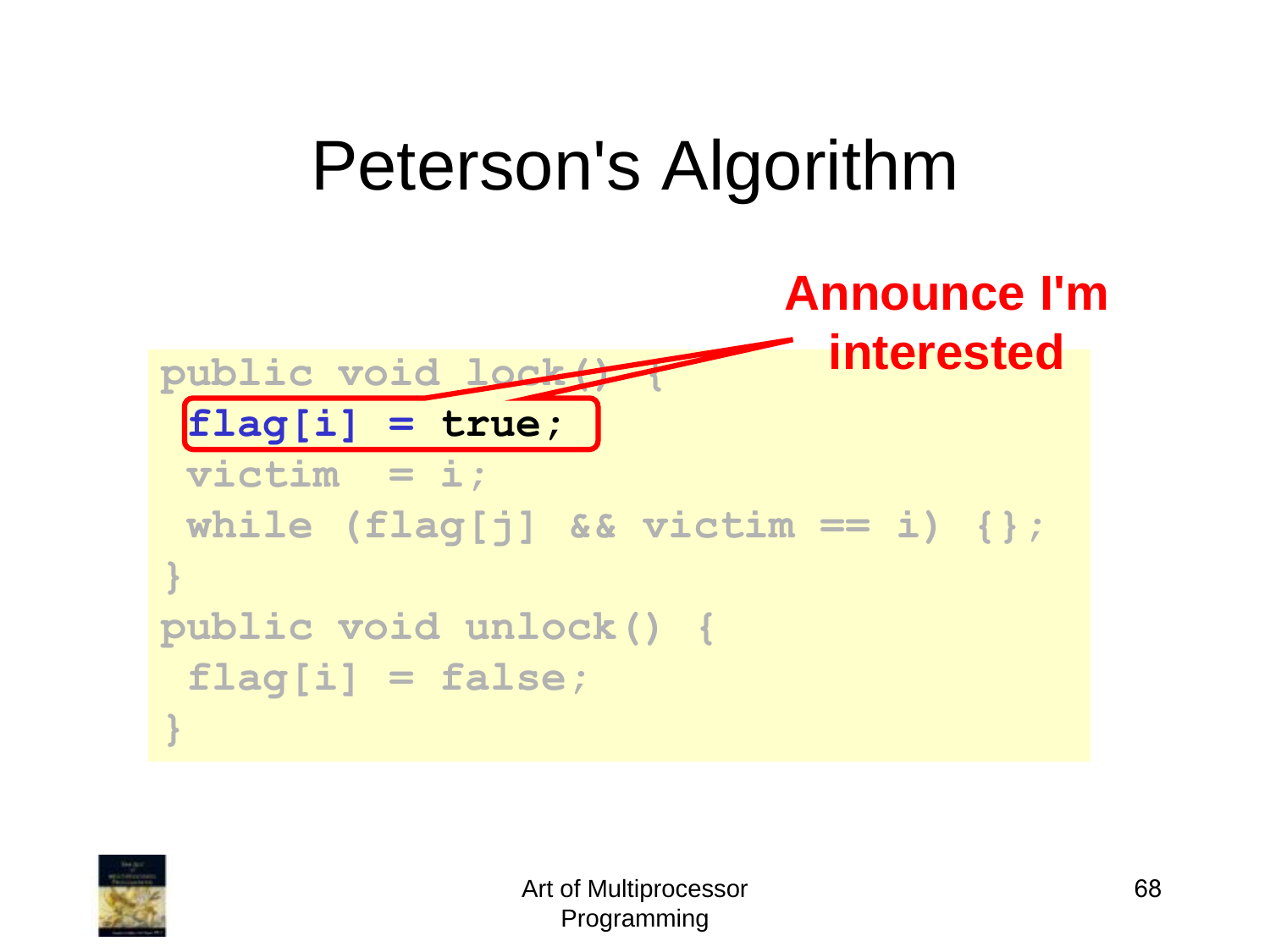

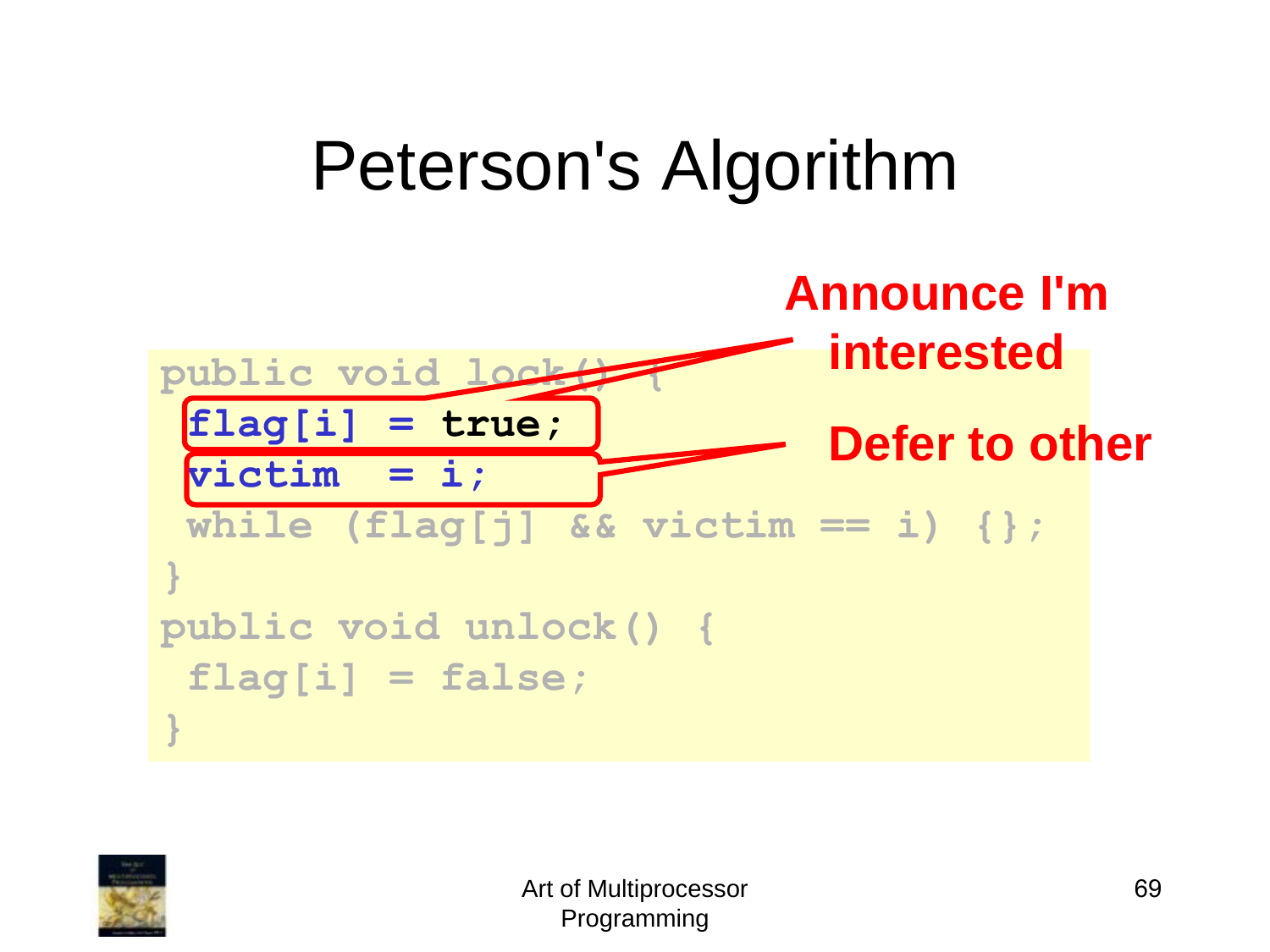

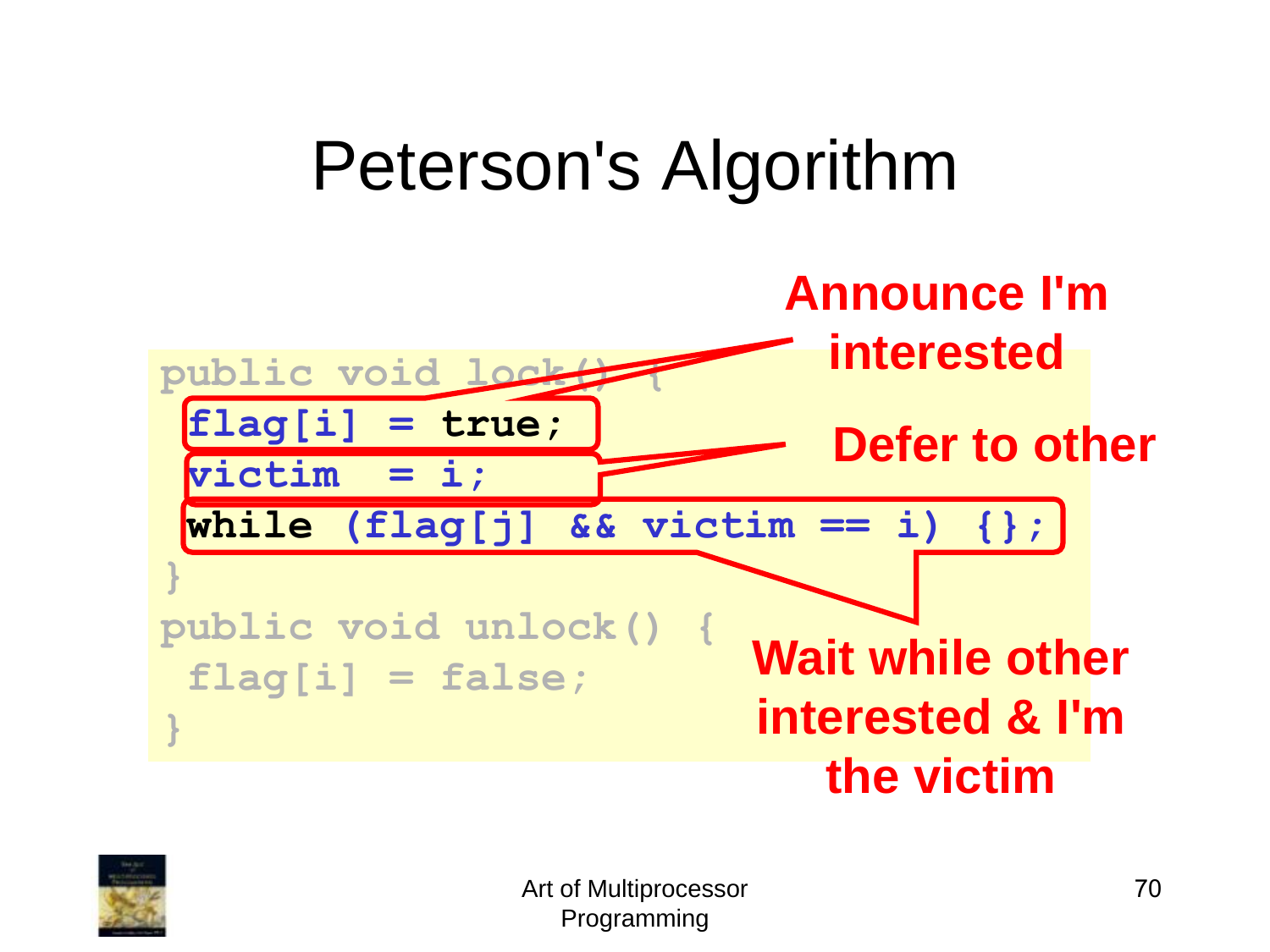

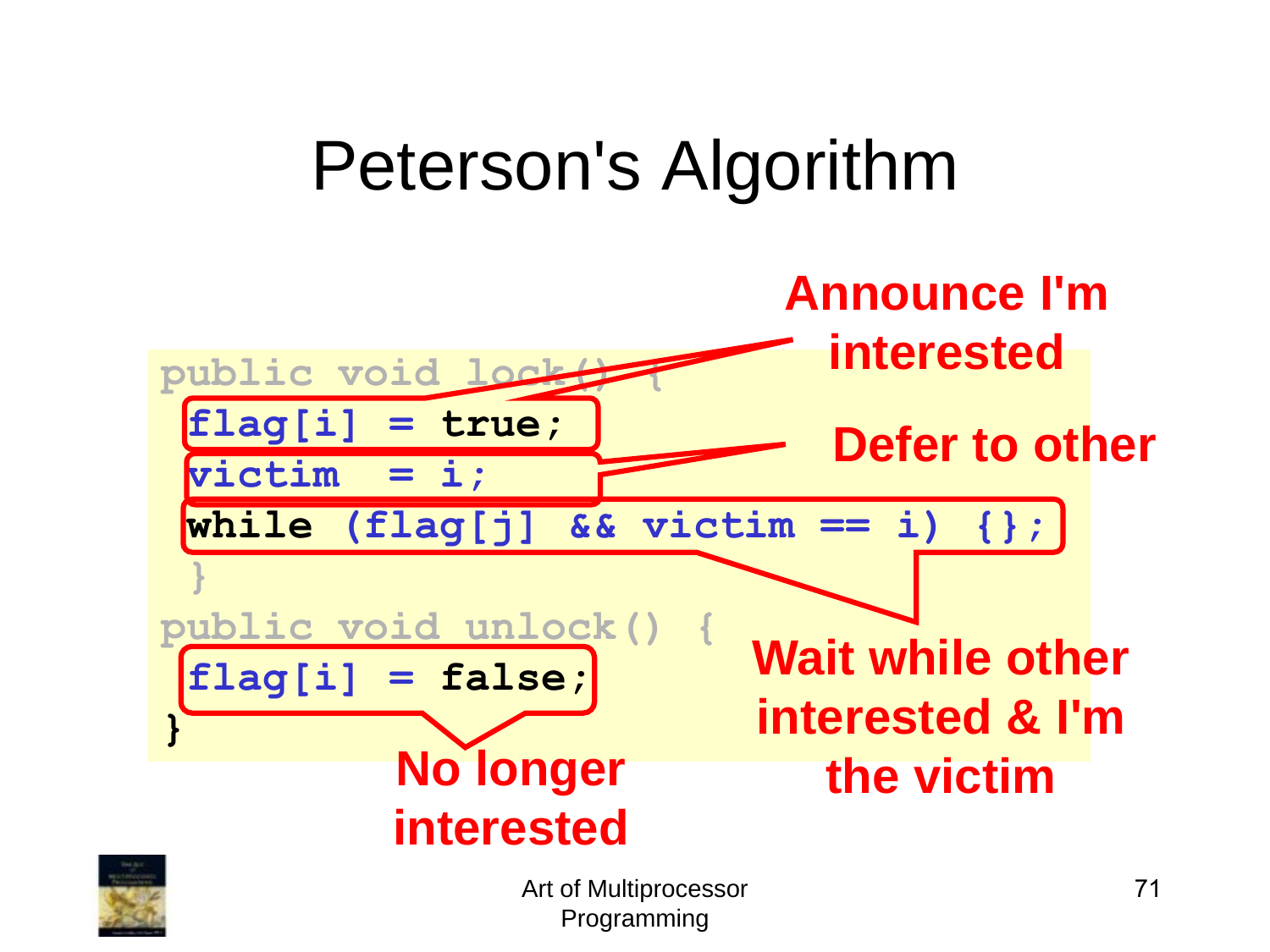## Mutual Exclusion

#### (1) write<sub>B</sub>(Flag[B]=true) $\rightarrow$ write<sub>B</sub>(victim=B)



#### From the Code

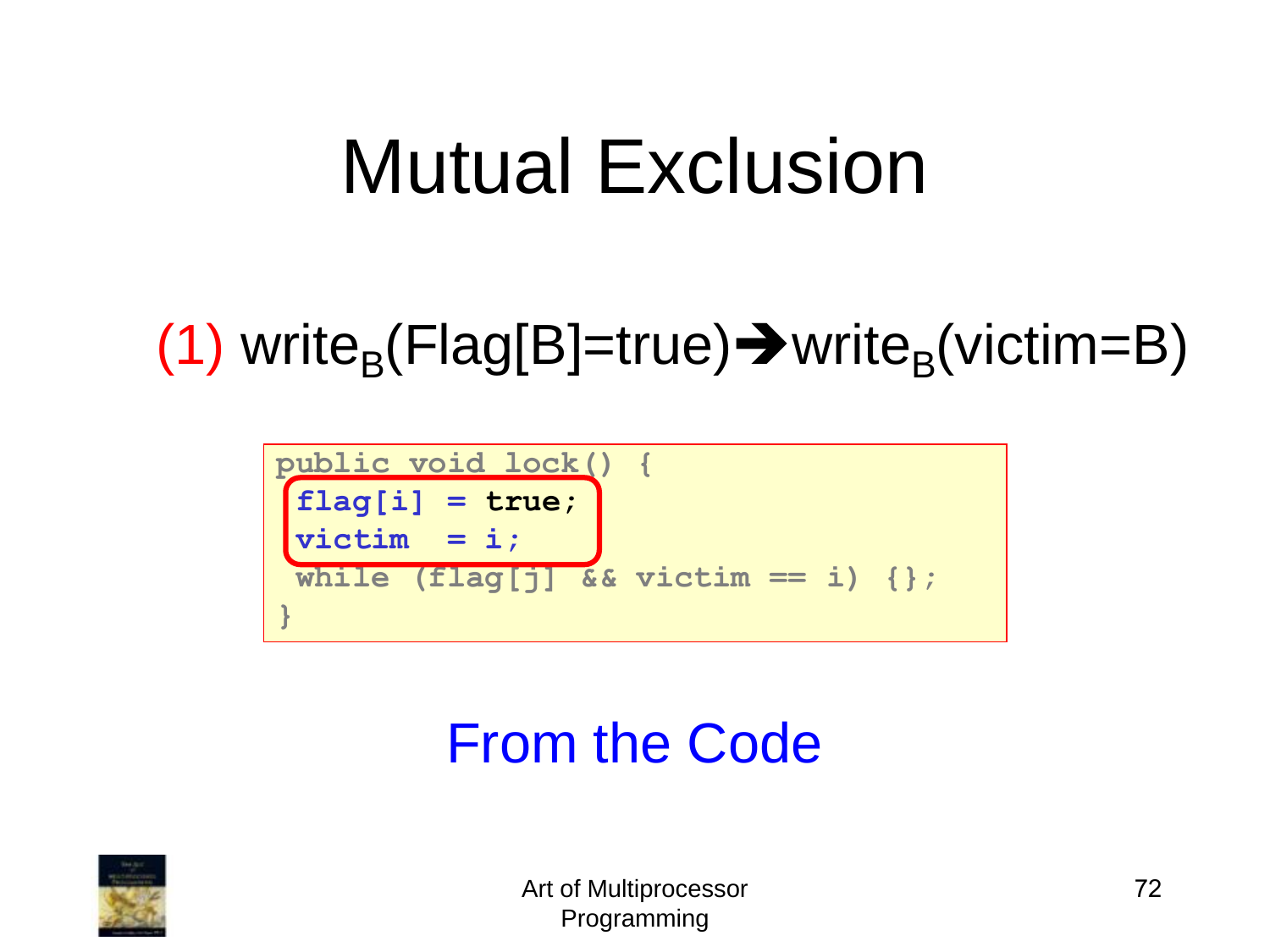## Also from the Code

#### (2) write<sub>A</sub>(victim=A)  $\rightarrow$  read<sub>A</sub>(flag[B])  $\rightarrow$  read<sub>A</sub>(victim)



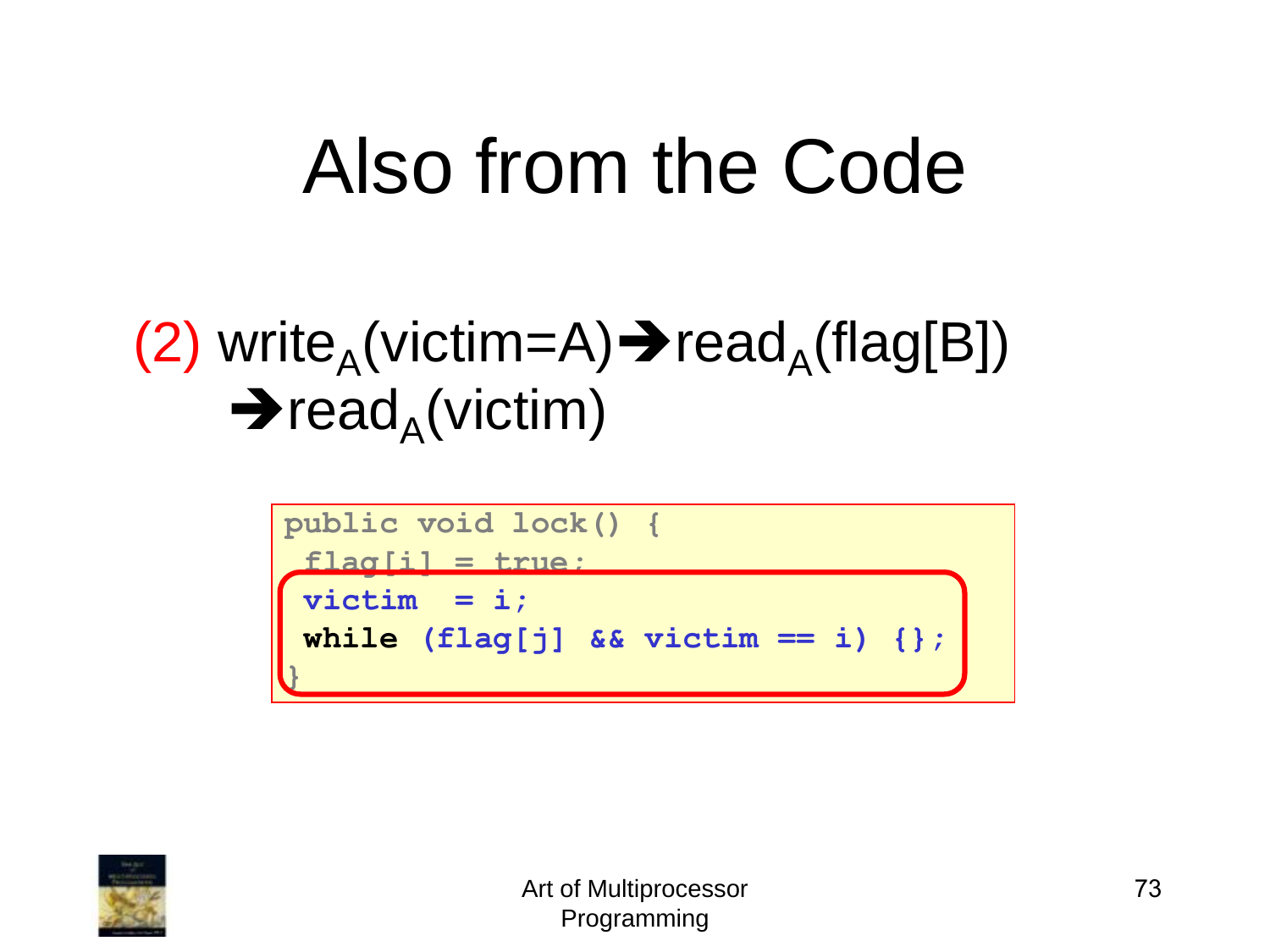## Assumption

#### (3) write<sub>B</sub>(victim=B) $\rightarrow$ write<sub>A</sub>(victim=A)

#### W.L.O.G. assume A is the last thread to write **victim**

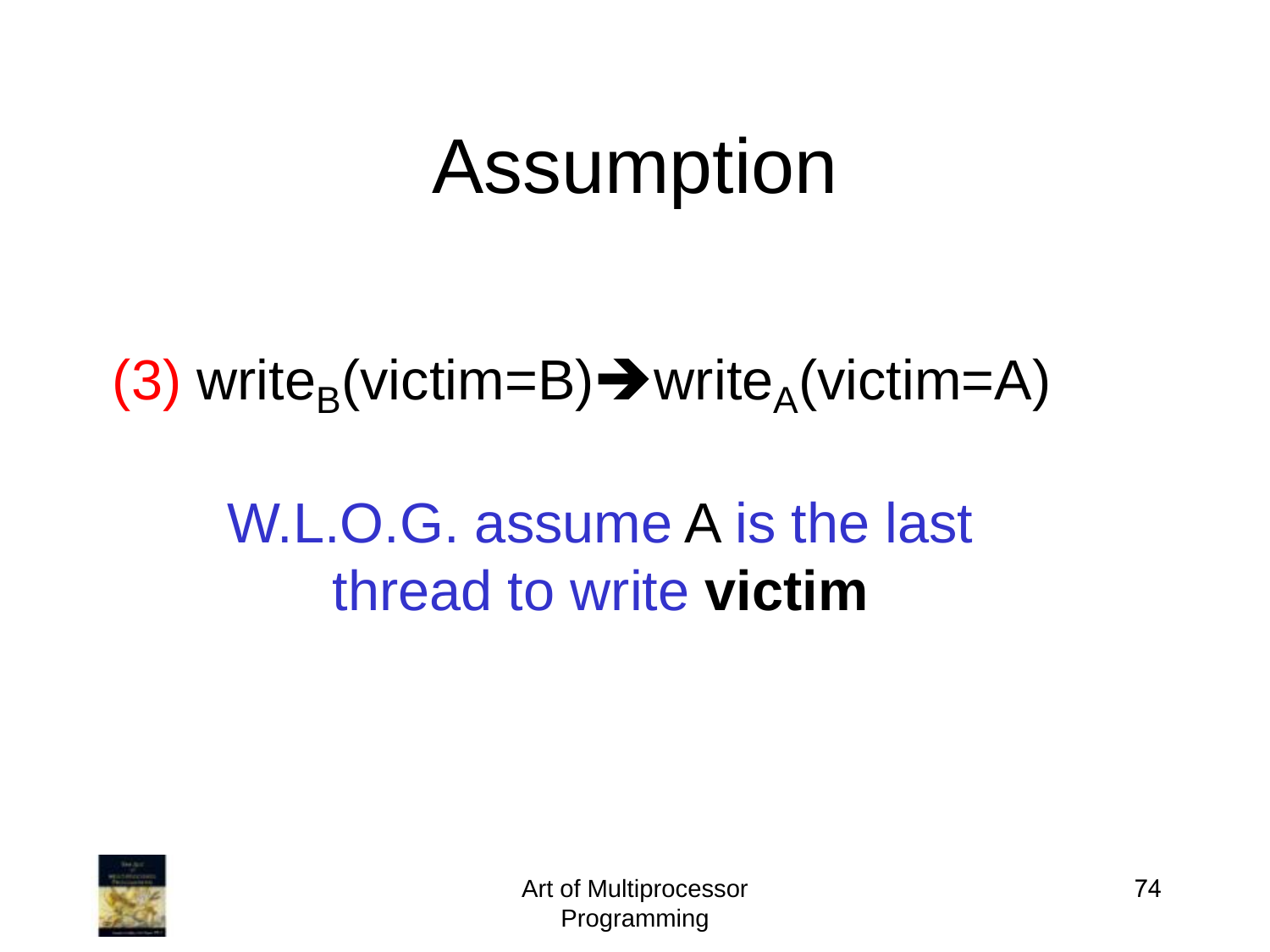# Combining Observations

(1) write<sub>B</sub>(flag[B]=true)  $\rightarrow$  write<sub>B</sub>(victim=B) (3) write<sub>B</sub>(victim=B) $\rightarrow$ write<sub>A</sub>(victim=A) (2) write<sub>A</sub>(victim=A) $\rightarrow$ read<sub>A</sub>(flag[B])  $\rightarrow$  read<sub>A</sub>(victim)

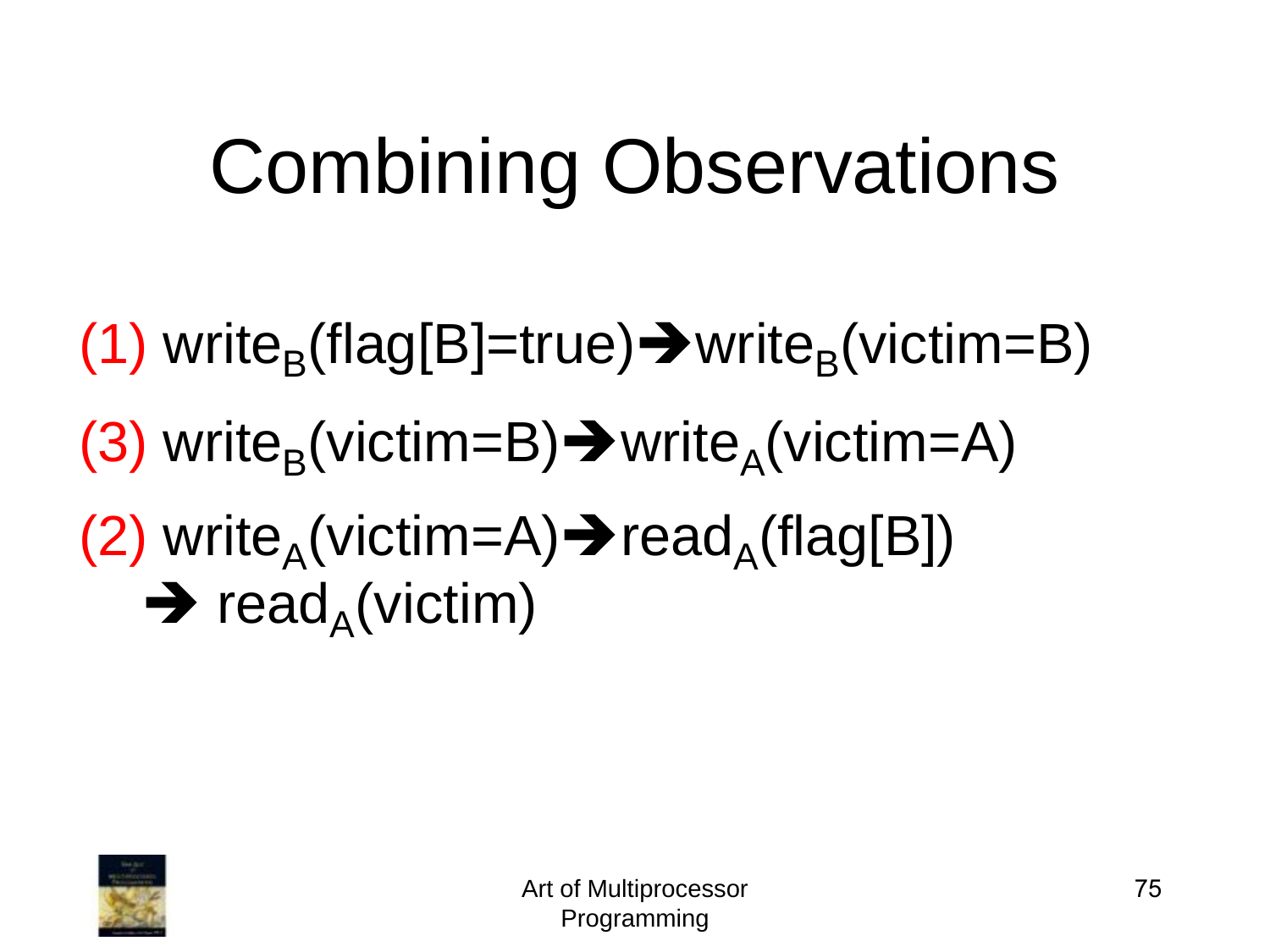# Combining Observations

(1) write<sub>B</sub>(flag[B]=true)→ (3) write<sub>B</sub>(victim=B)→ (2) write<sub>A</sub>(victim=A) $\rightarrow$ read<sub>A</sub>(flag[B])  $\rightarrow$  read<sub>A</sub>(victim)

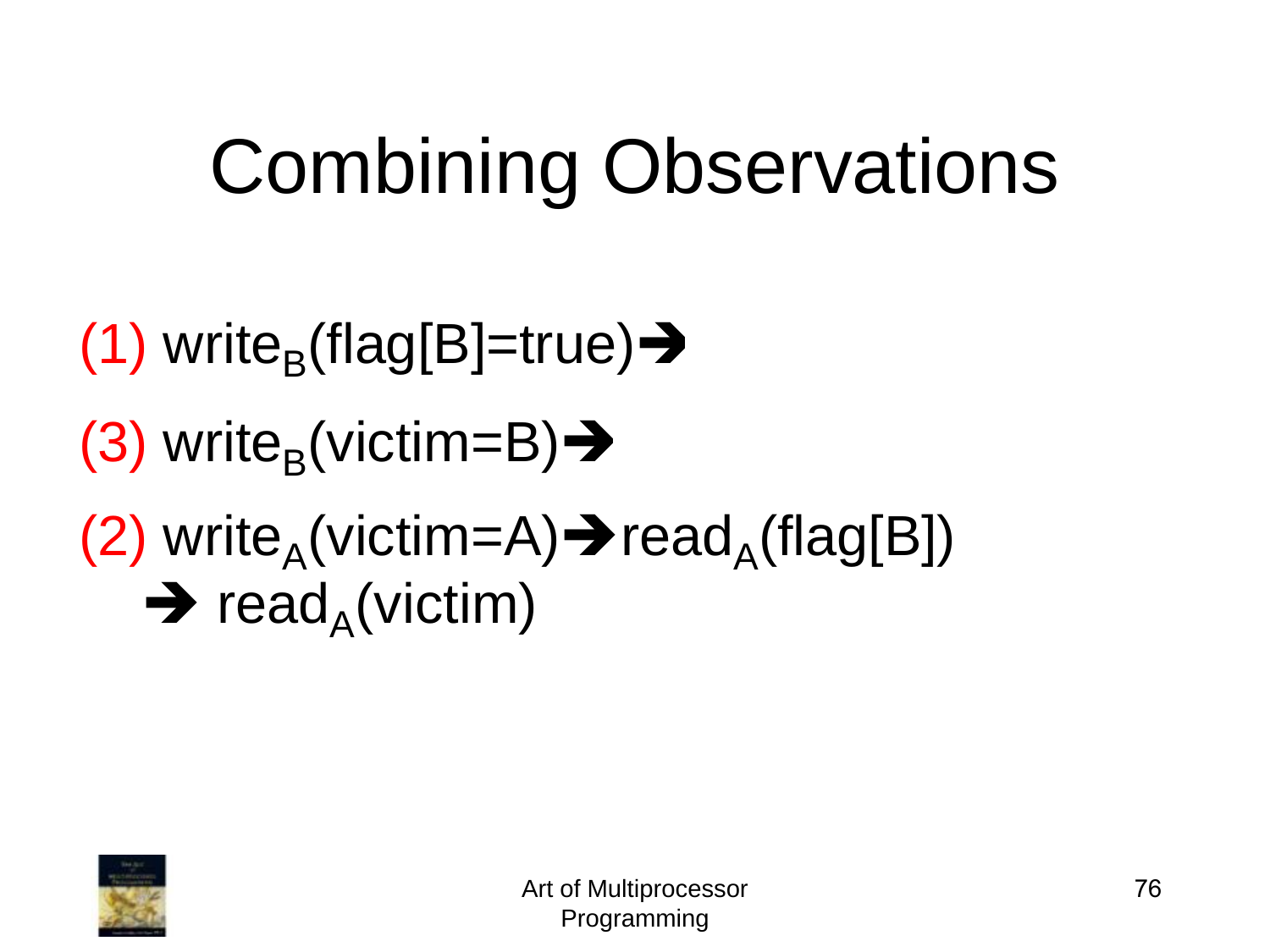## Combining Observations

77 (1) write<sub>B</sub>(flag[B]=true)→ (3) write<sub>B</sub>(victim=B)→ (2) write<sub>A</sub>(victim=A) > read<sub>A</sub>(flag[B])  $\rightarrow$  read<sub>A</sub>(victim) A read flag[B]  $==$  true and victim  $== A$ , so it could not have entered the CS (**QED)**

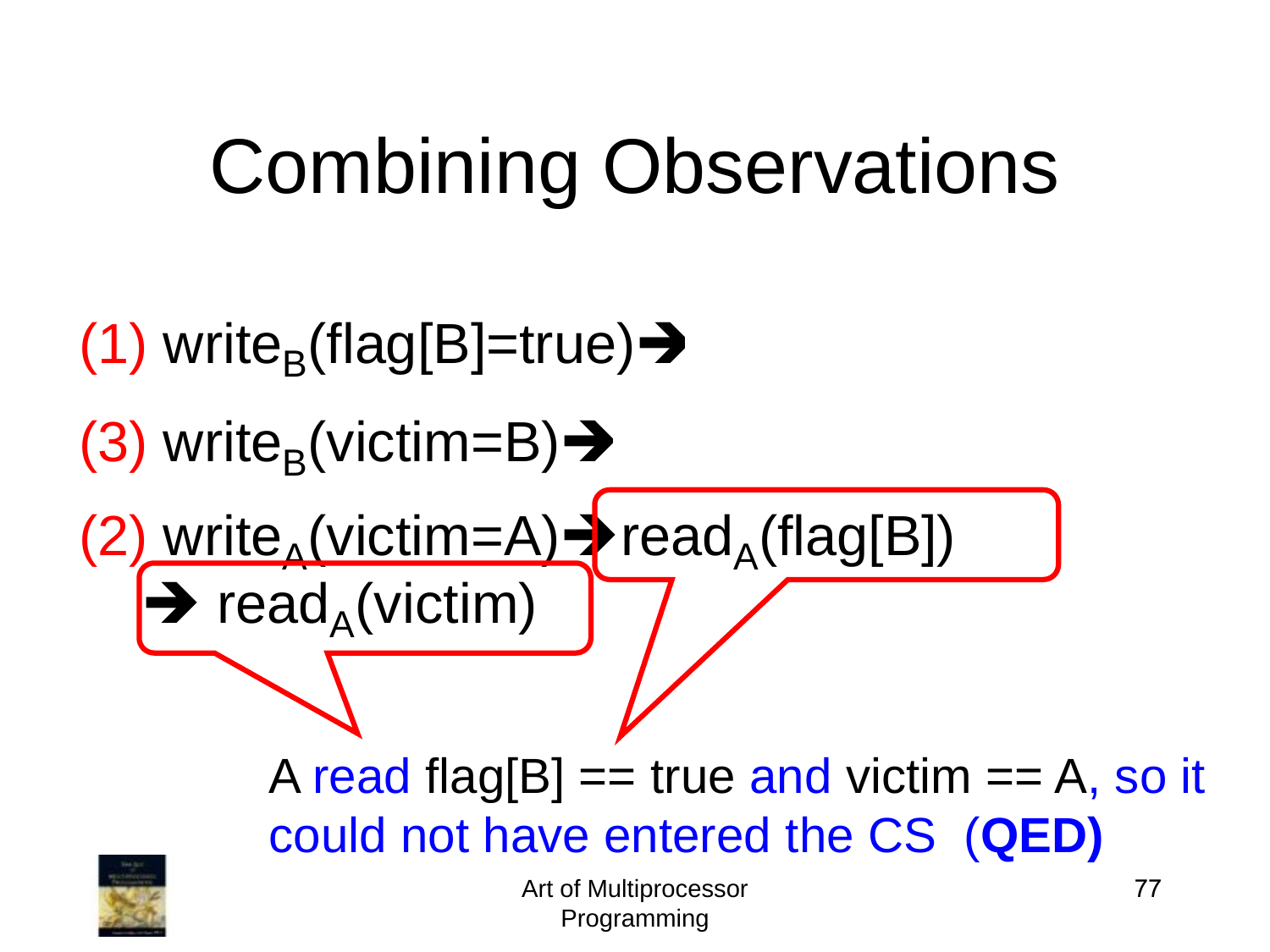#### Deadlock Free



- Thread blocked
	- only at **while** loop
	- only if other's flag is true
	- only if it is the victim
- Solo: other's flag is false
- Both: one or the other not the victim

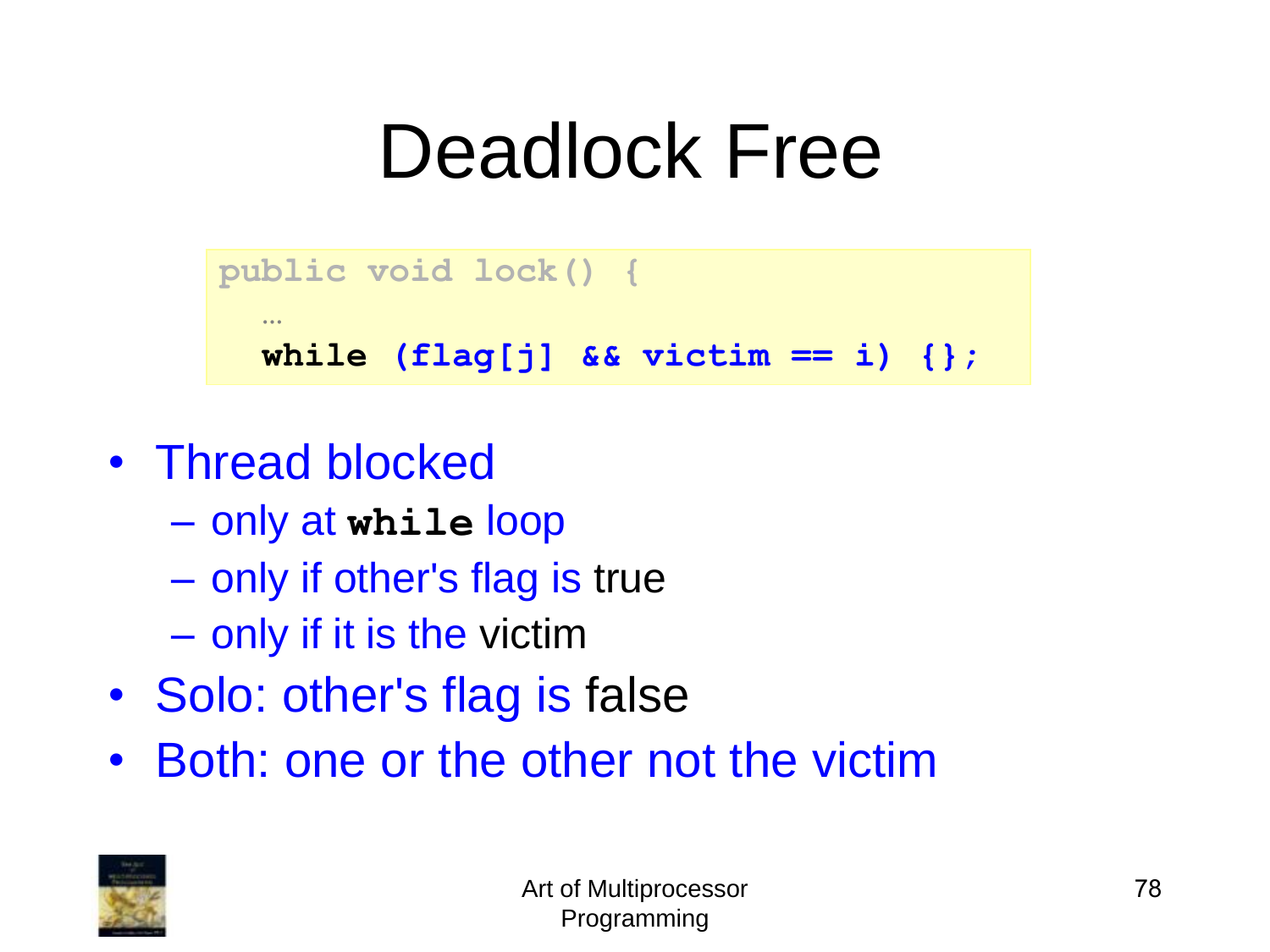#### Starvation Free

• Thread **i** blocked only if **j** repeatedly re-enters so that

> **flag[j] == true** and **victim == i**

- When **j** re-enters
	- it sets **victim** to **j**.
	- So **i** gets in

```
public void lock() {
  flag[i] = true; 
  \text{victim} = i;
  while (flag[j] && victim == i) {};
}
public void unlock() {
  flag[i] = false; 
}
```
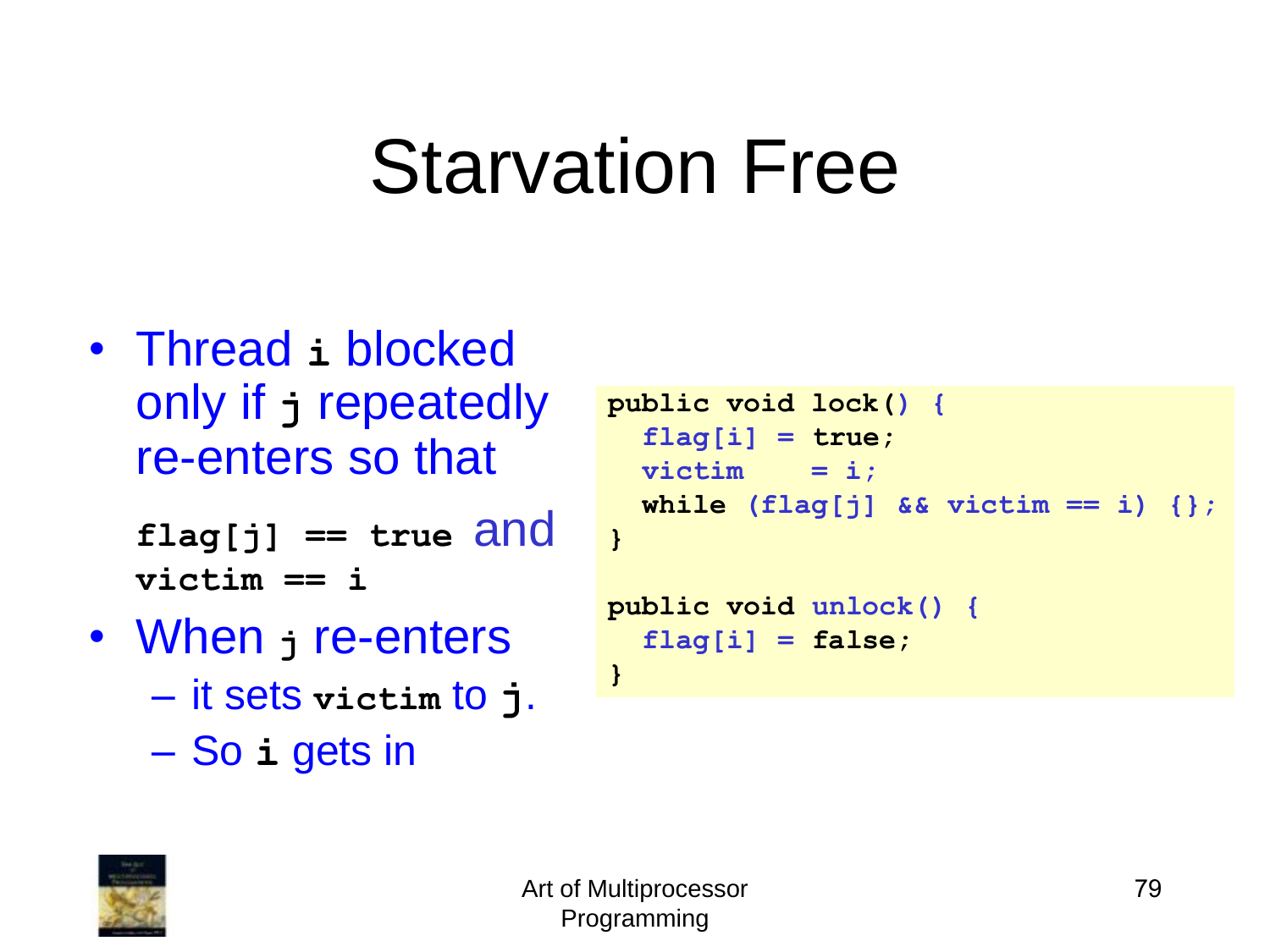### Bounded Waiting

- Want stronger fairness guarantees
- Thread not "overtaken" too much
- If A starts before B, then A enters before B?
- But what does "start" mean?
- Need to adjust definitions ....

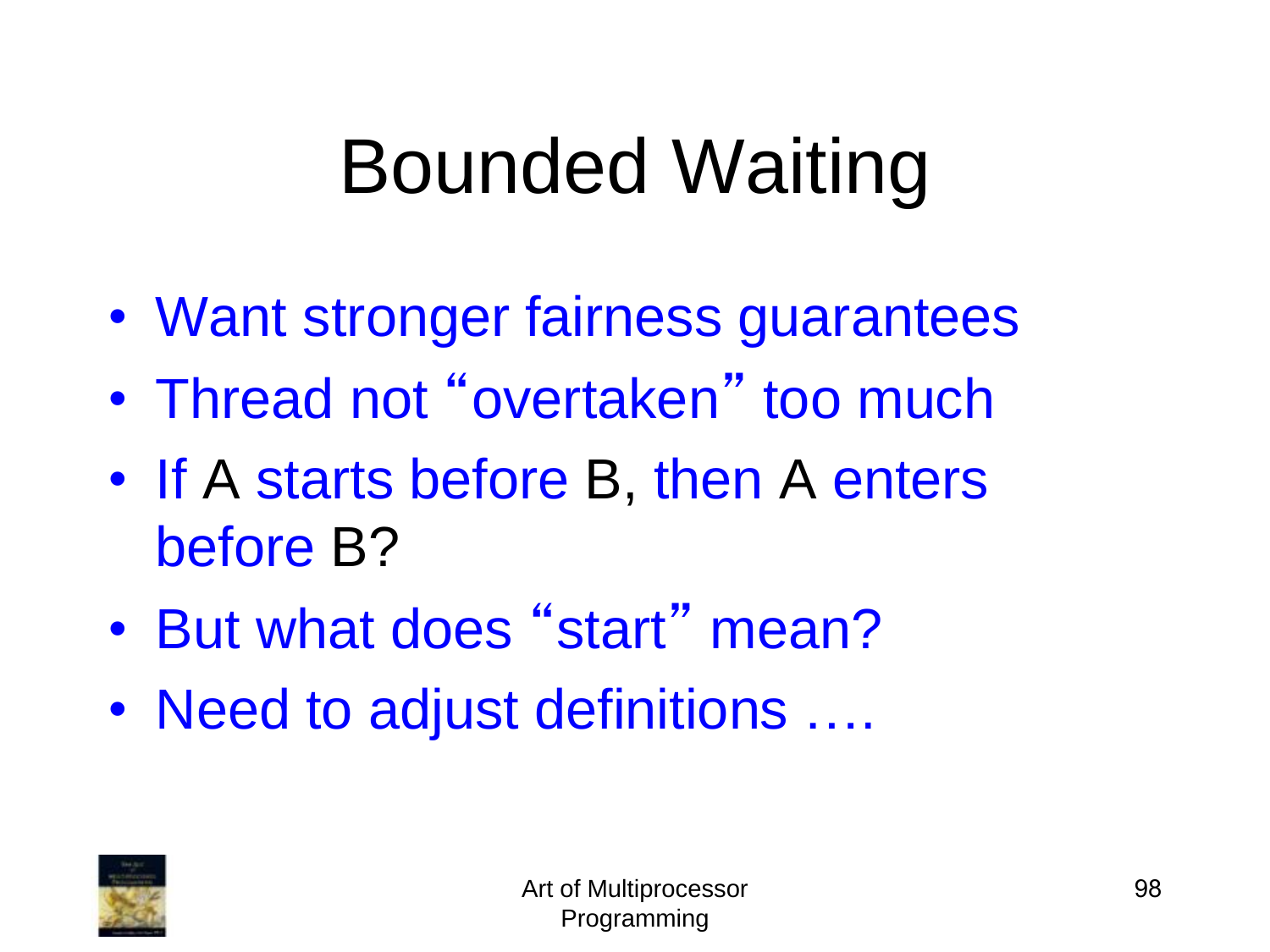### Bounded Waiting

- Divide **lock()** method into 2 parts:
	- Doorway interval:
		- Written **D**<sub>A</sub>
		- always finishes in finite steps
	- Waiting interval:
		- Written **W**<sub>A</sub>
		- may take unbounded steps

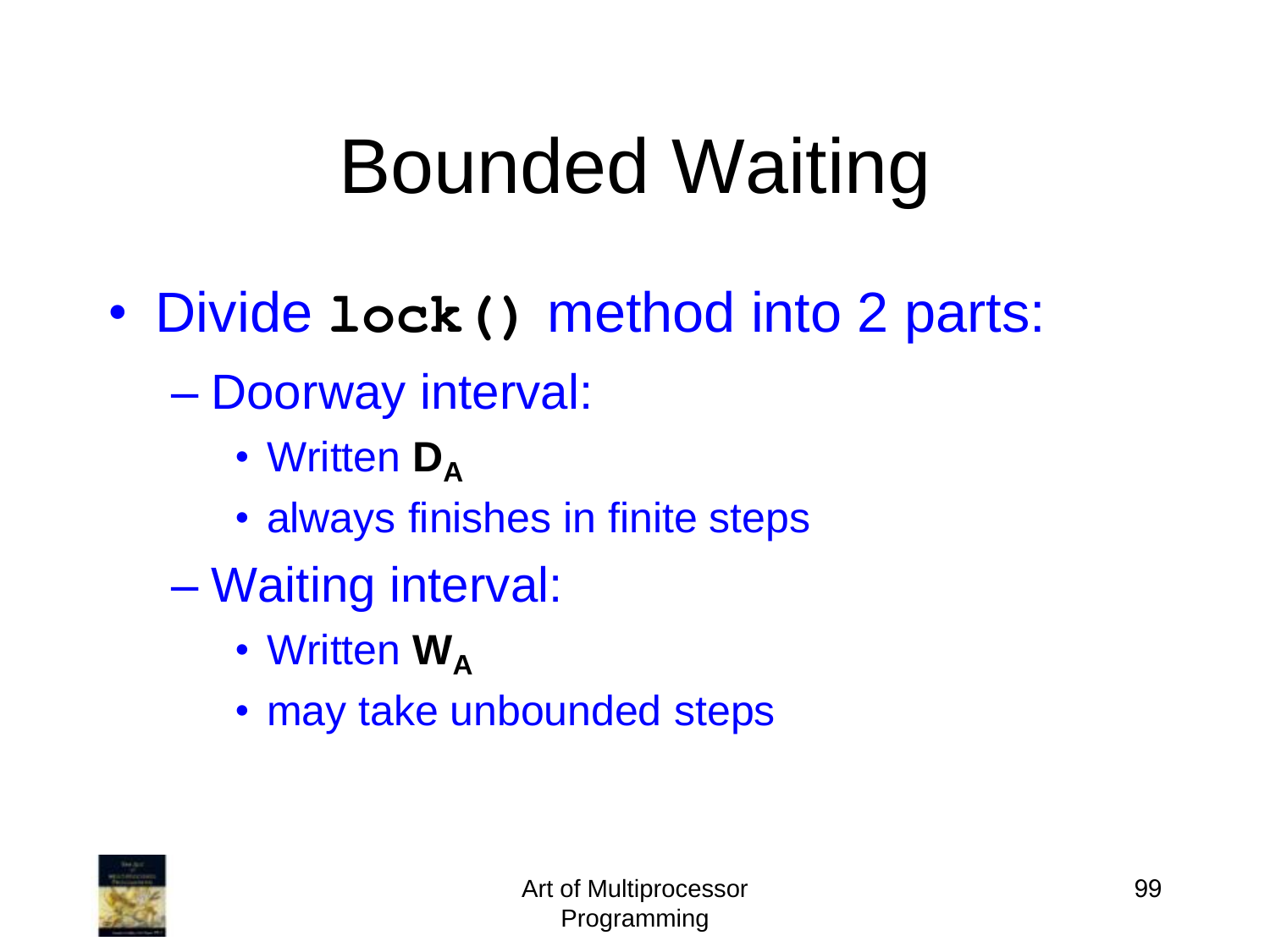#### r-Bounded Waiting

#### • For threads A and B:

- $-$  If  $D_A^k \rightarrow D_B^k$ 
	- A's k-th doorway precedes B's j-th doorway

#### $-$  Then  $\text{CS}_{A}{}^k \rightarrow \text{CS}_{B}{}^{j+r}$

- A's k-th critical section precedes B's j+r-th critical section
- B cannot overtake A more than r times
- First-come-first-served  $\rightarrow r = 0$

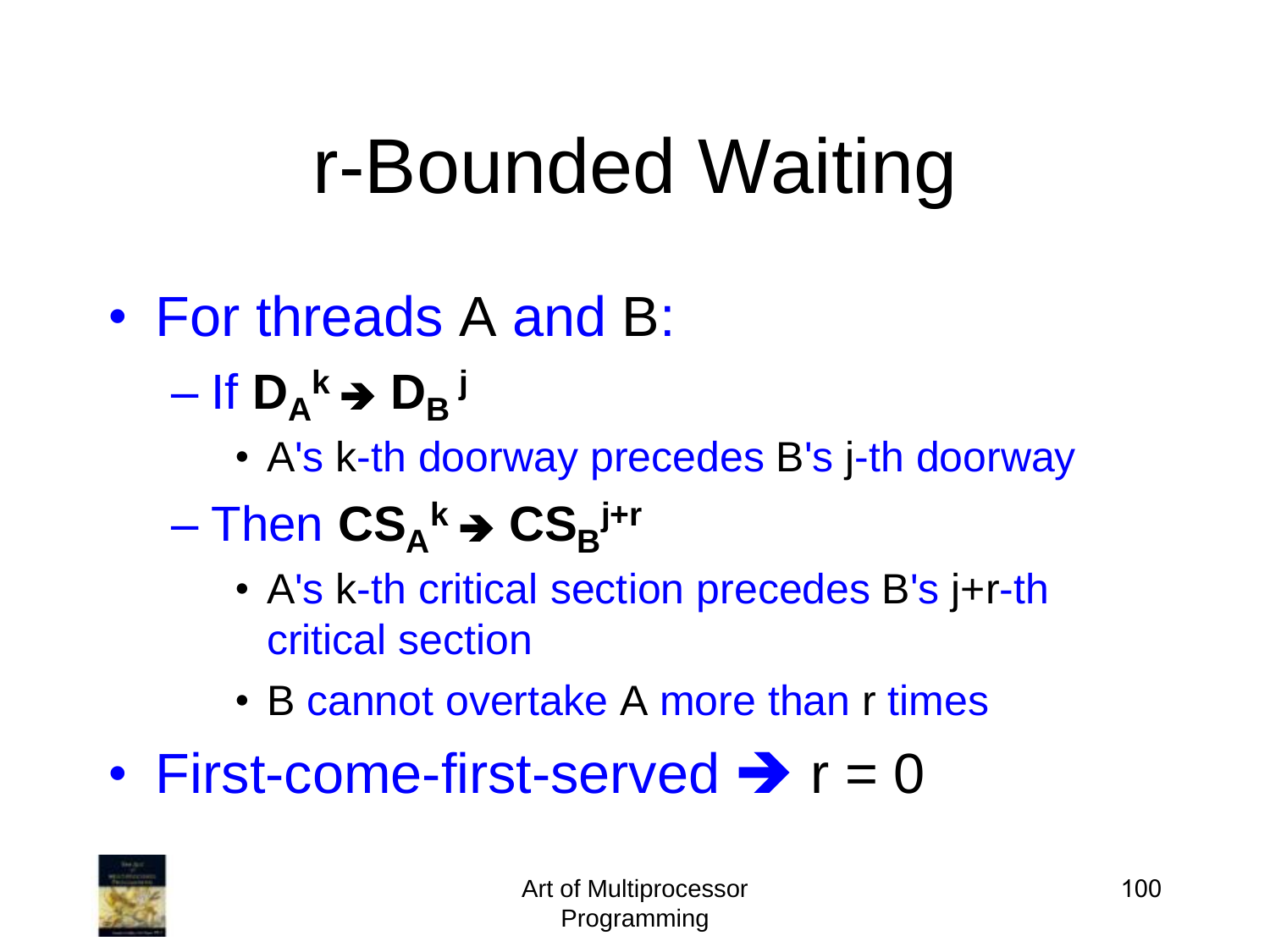#### What is "r" for Peterson's Algorithm?

```
public void lock() {
 flag[i] = true; 
 victim = i;
 while (flag[j] && victim == i) {};
}
public void unlock() {
 flag[i] = false;
}
```
#### **Answer: r = 0**

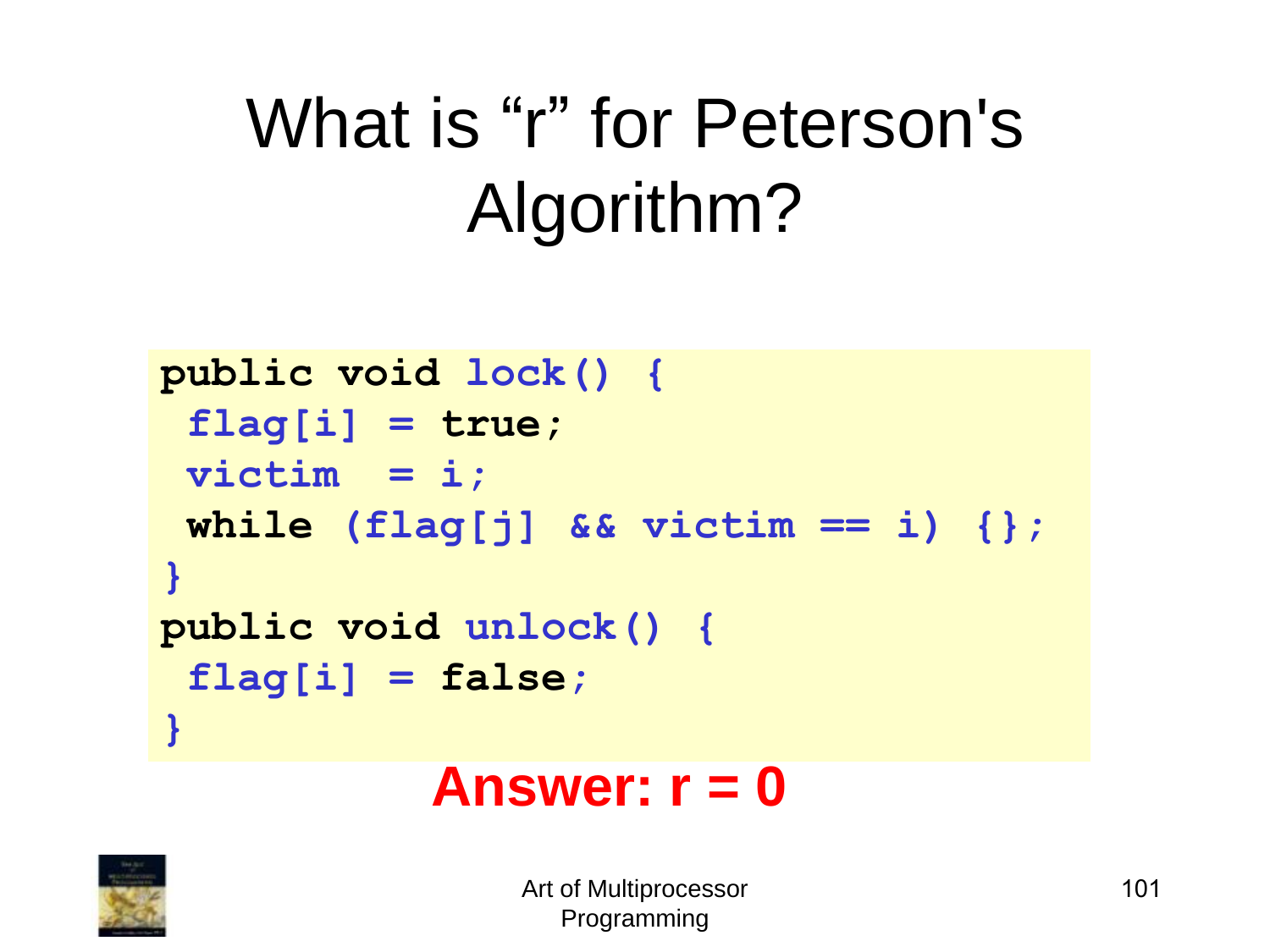#### First-Come-First-Served

#### • For threads A and B:

- $-$  If  $D_A^k \rightarrow D_B^k$ 
	- A's k-th doorway precedes B's j-th doorway

#### $-$  Then  $\mathbf{CS_A}^k \rightarrow \mathbf{CS_B}^k$

- A's k-th critical section precedes B's j-th critical section
- B cannot overtake A

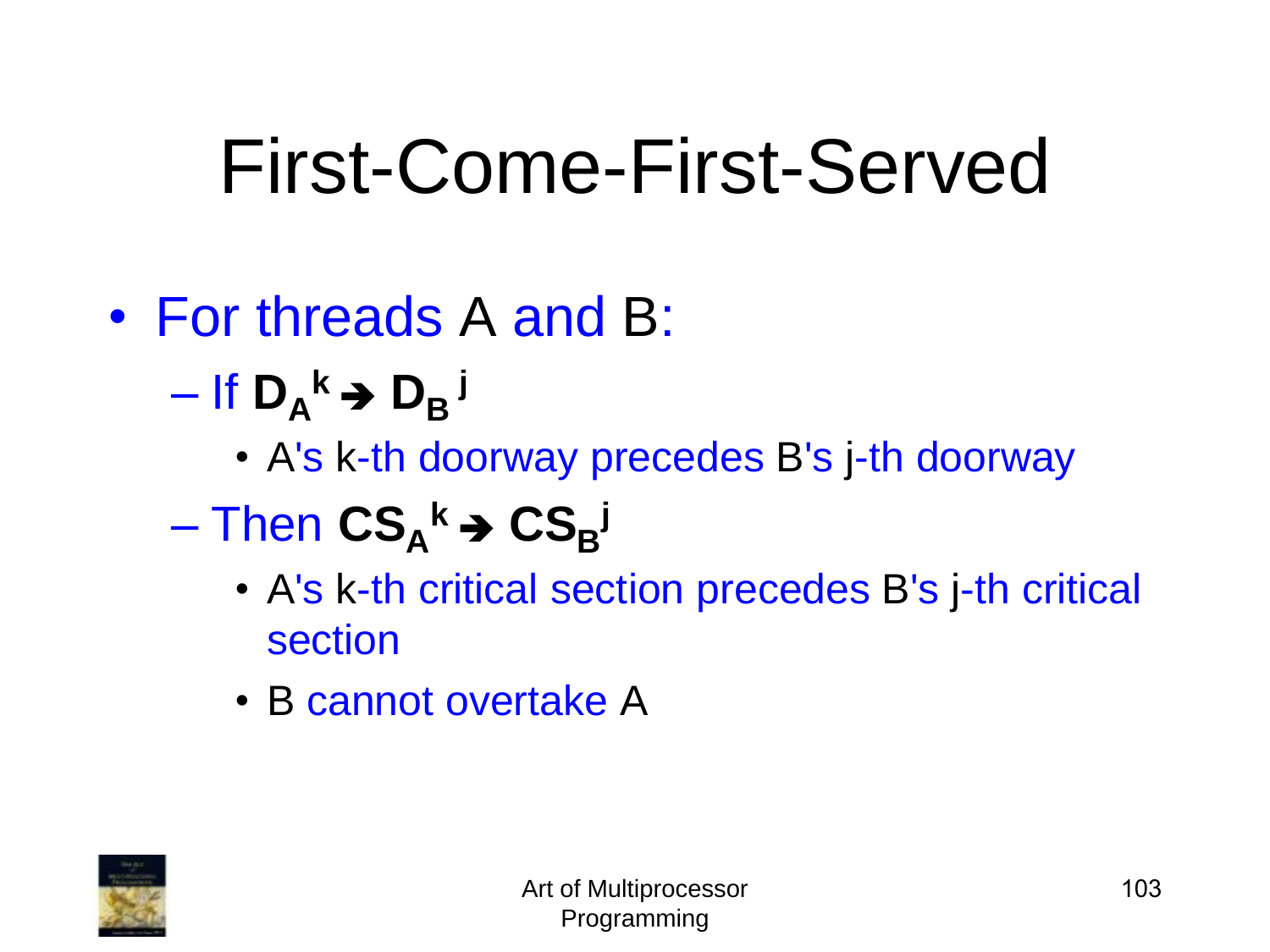- Provides First-Come-First-Served for *n* threads
- How?
	- Take a "number"
	- Wait until lower numbers have been served
- Lexicographic order

$$
-(a,i)>(b,j)
$$

• If 
$$
a > b
$$
, or  $a = b$  and  $i > j$ 

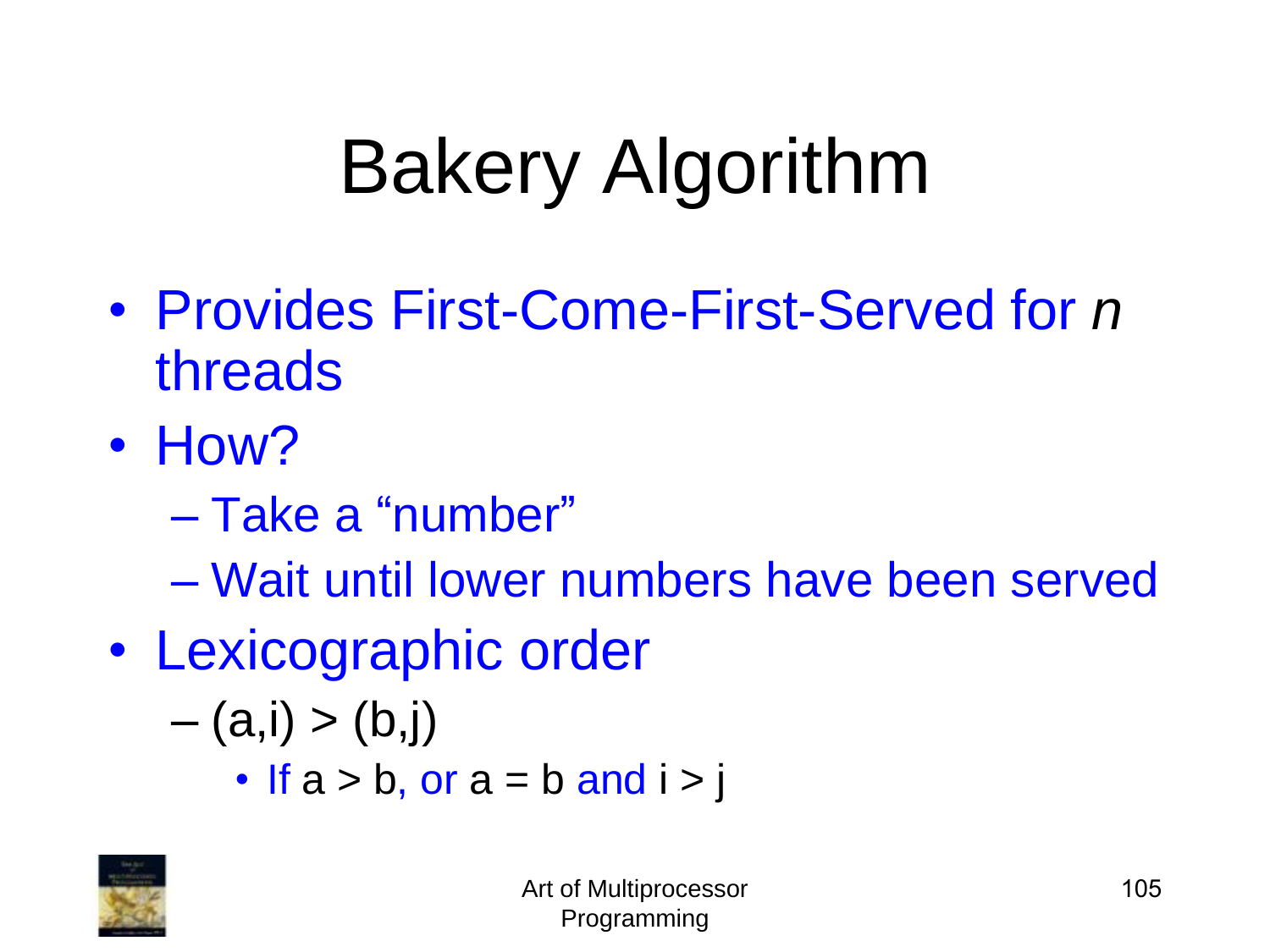```
class Bakery implements Lock {
  boolean[] flag;
   Label[] label;
 public Bakery (int n) {
    flag = new boolean[n];
    label = new Label[n];for (int i = 0; i < n; i++)flag[i] = false; label[i] = 0;
    }
  }
 …
```
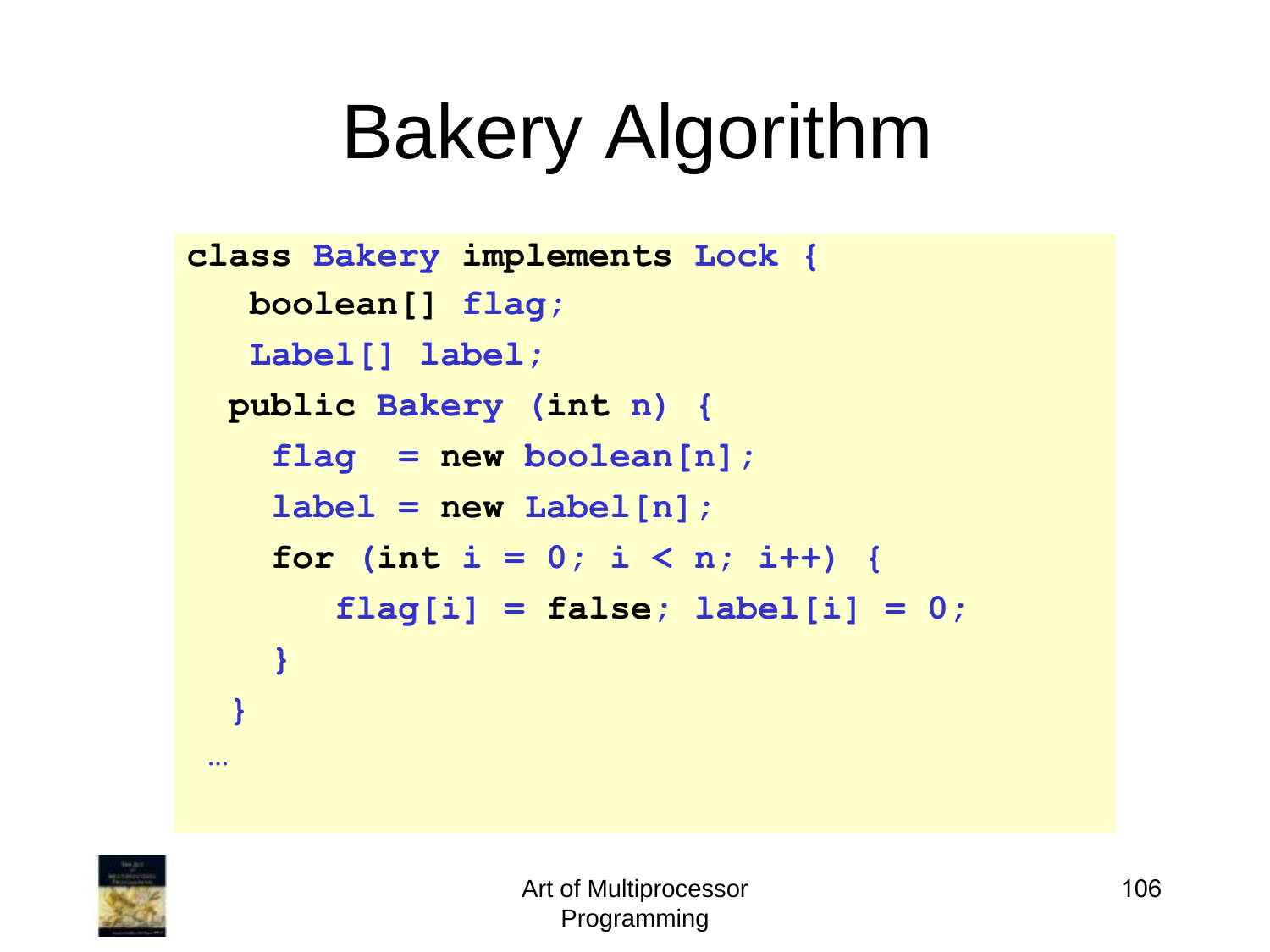

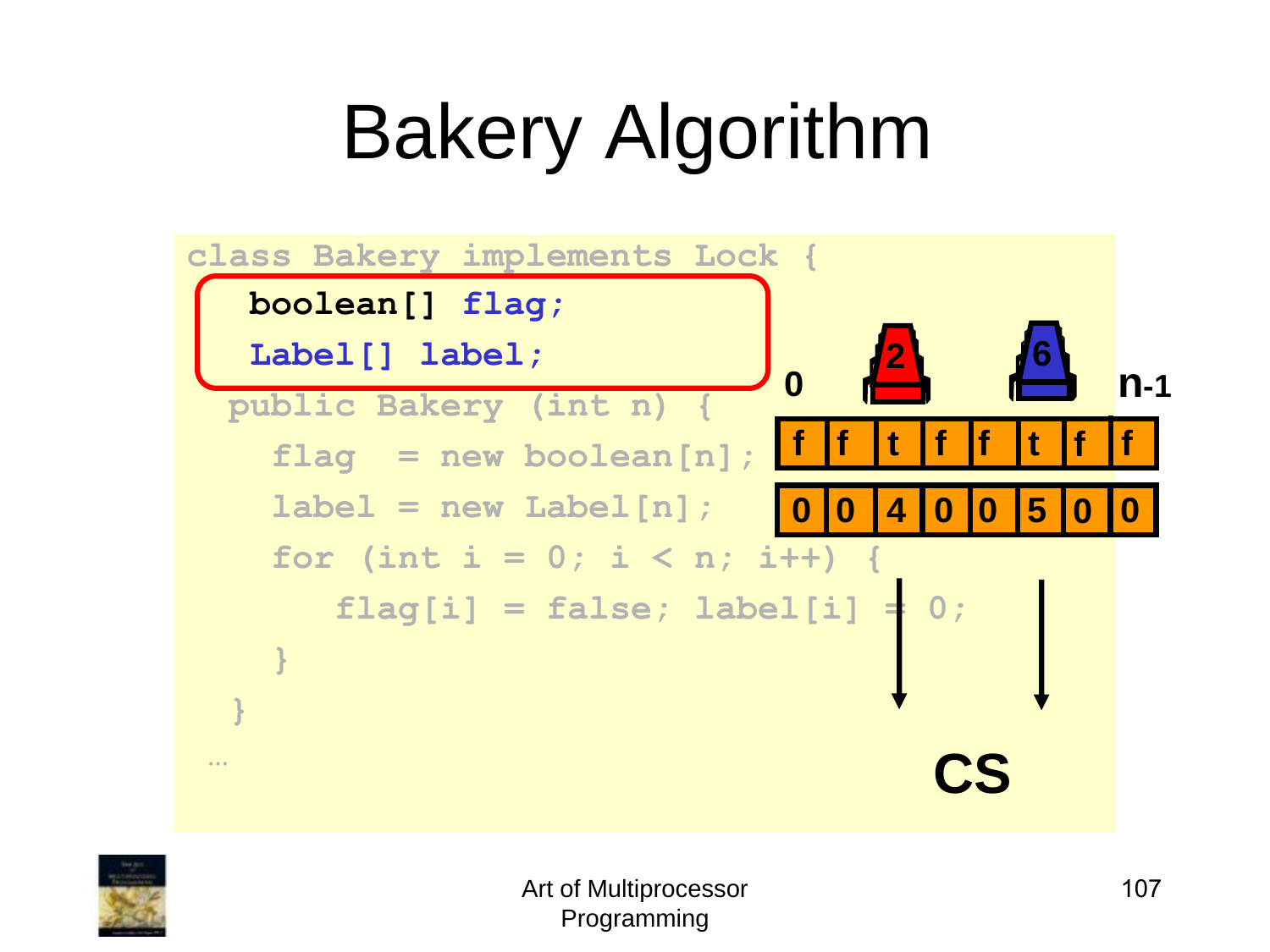```
class Bakery implements Lock {
  …
 public void lock() { 
  flag[i] = true; 
  label[i] = max(label[0], ..., label[n-1]) + 1;\mathbf{while} (\exists k \ \mathbf{flag}[k])&& (label[i],i) > (label[k],k));
 }
```
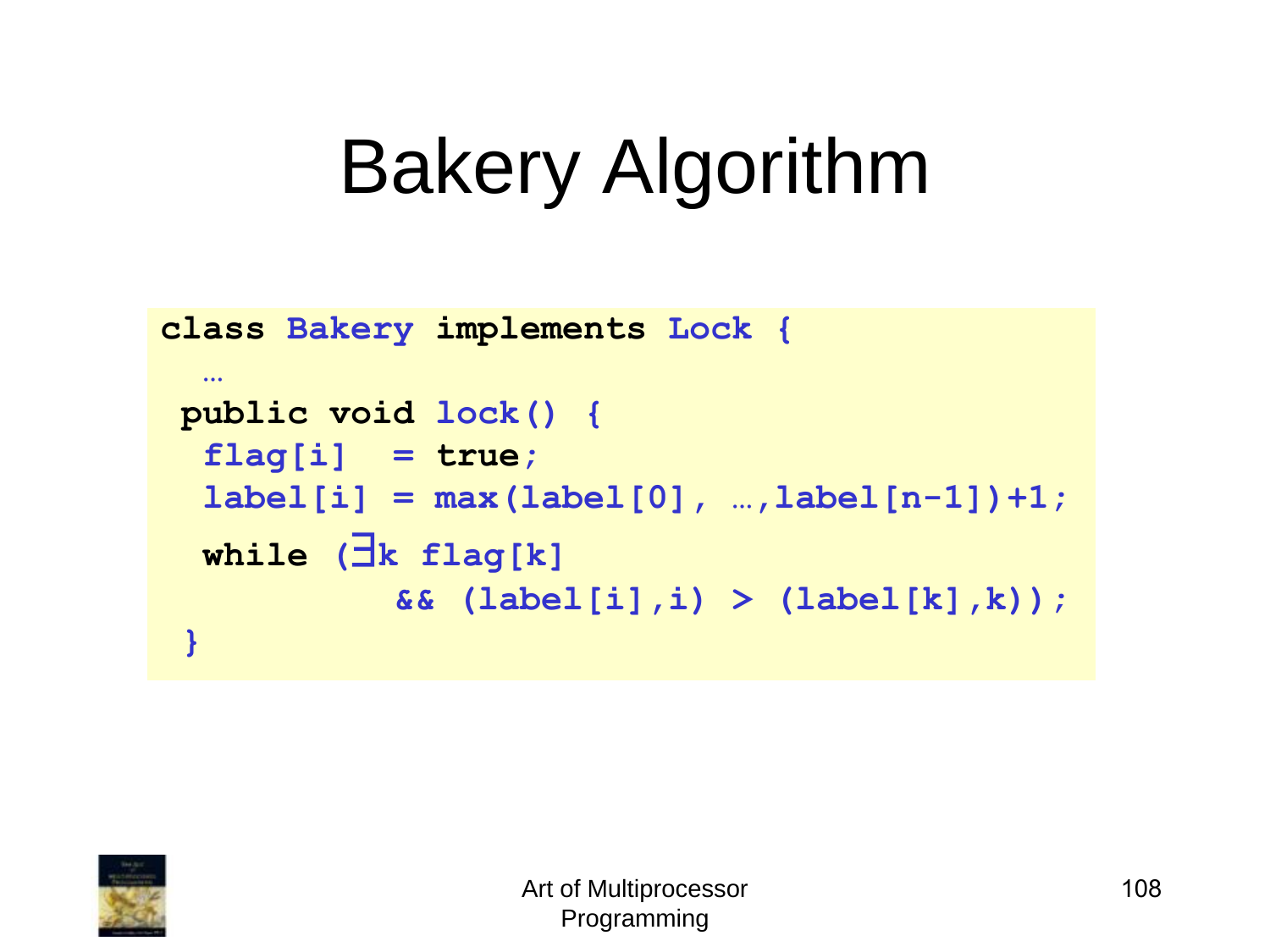

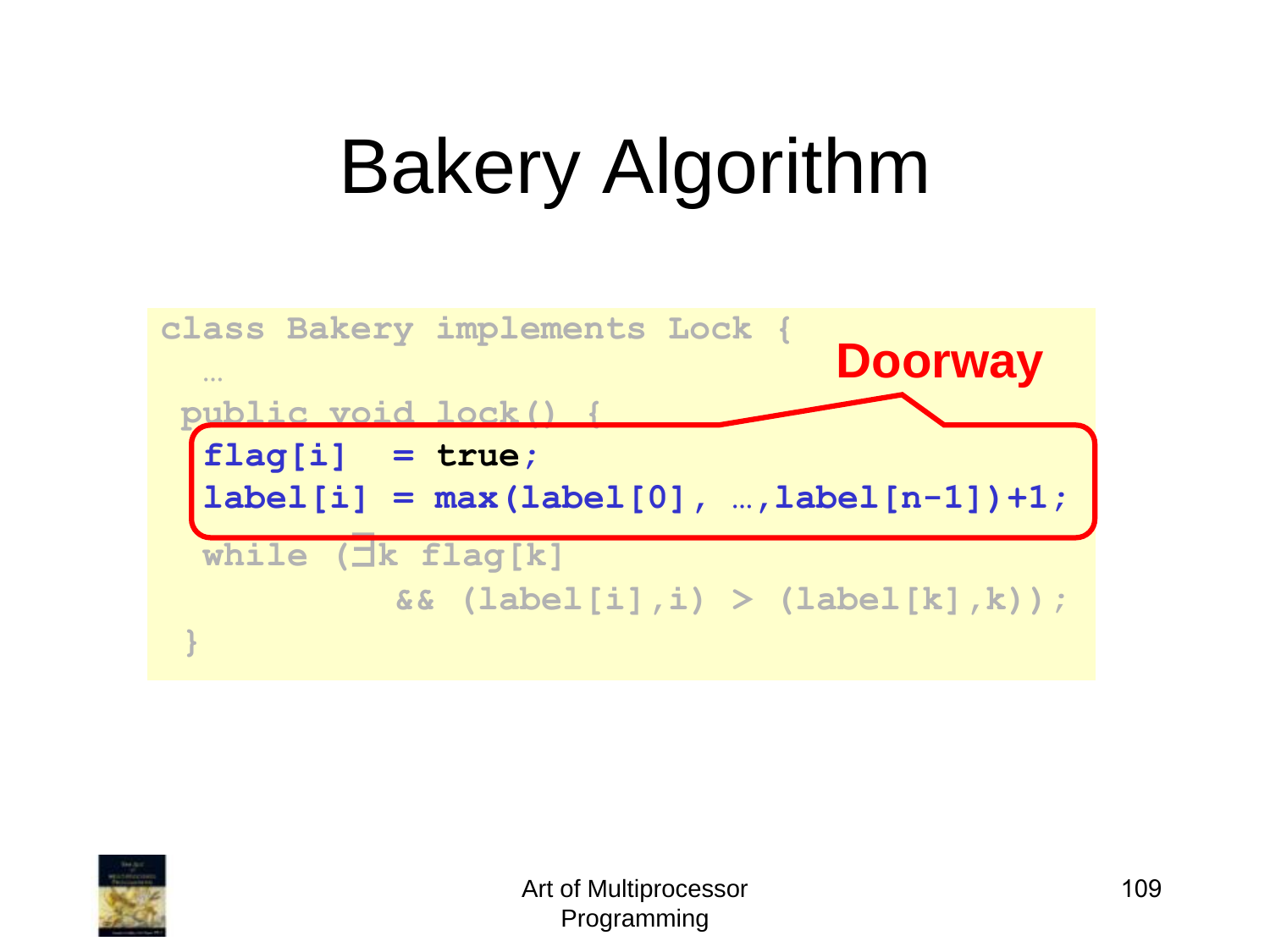

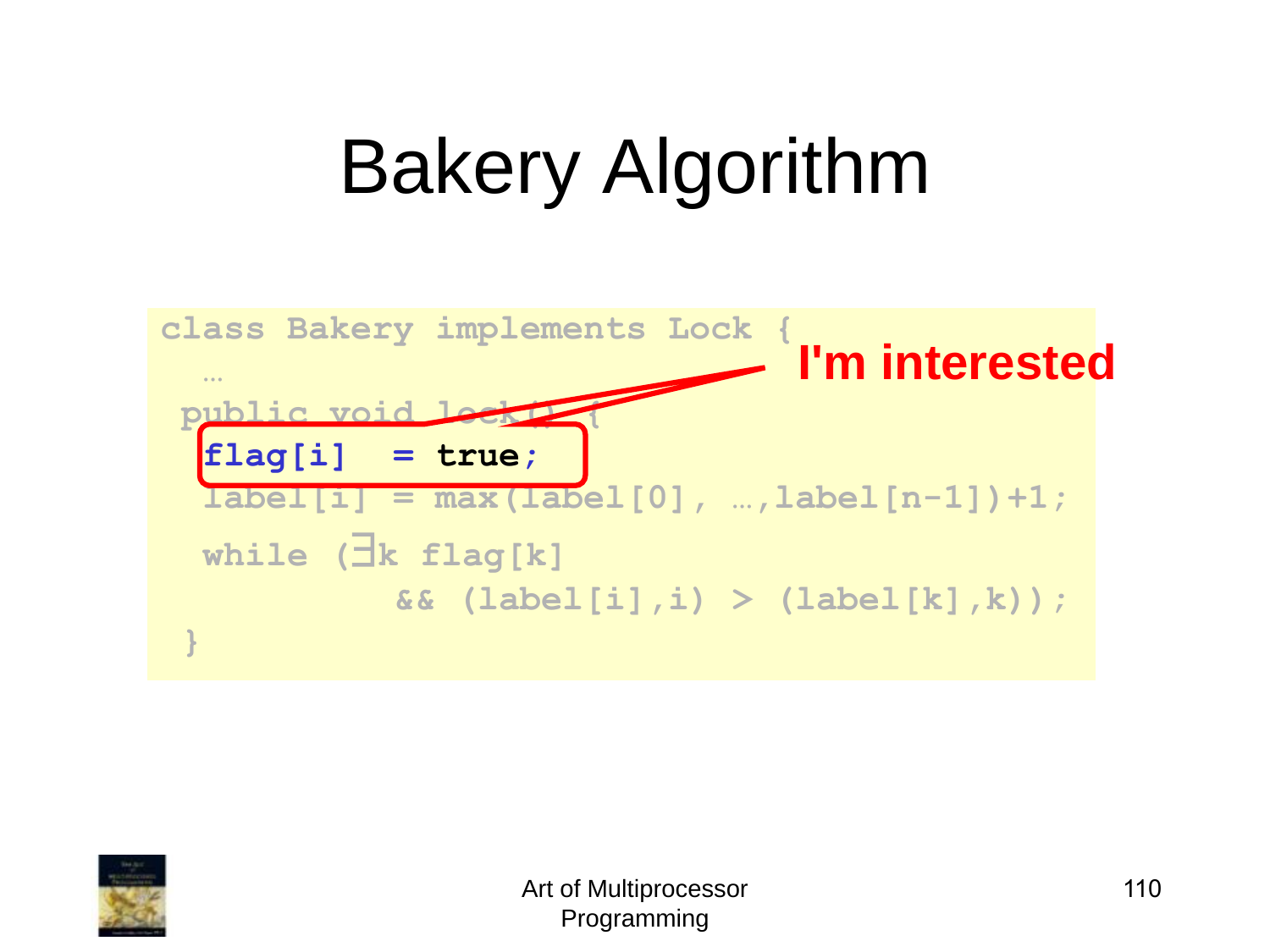

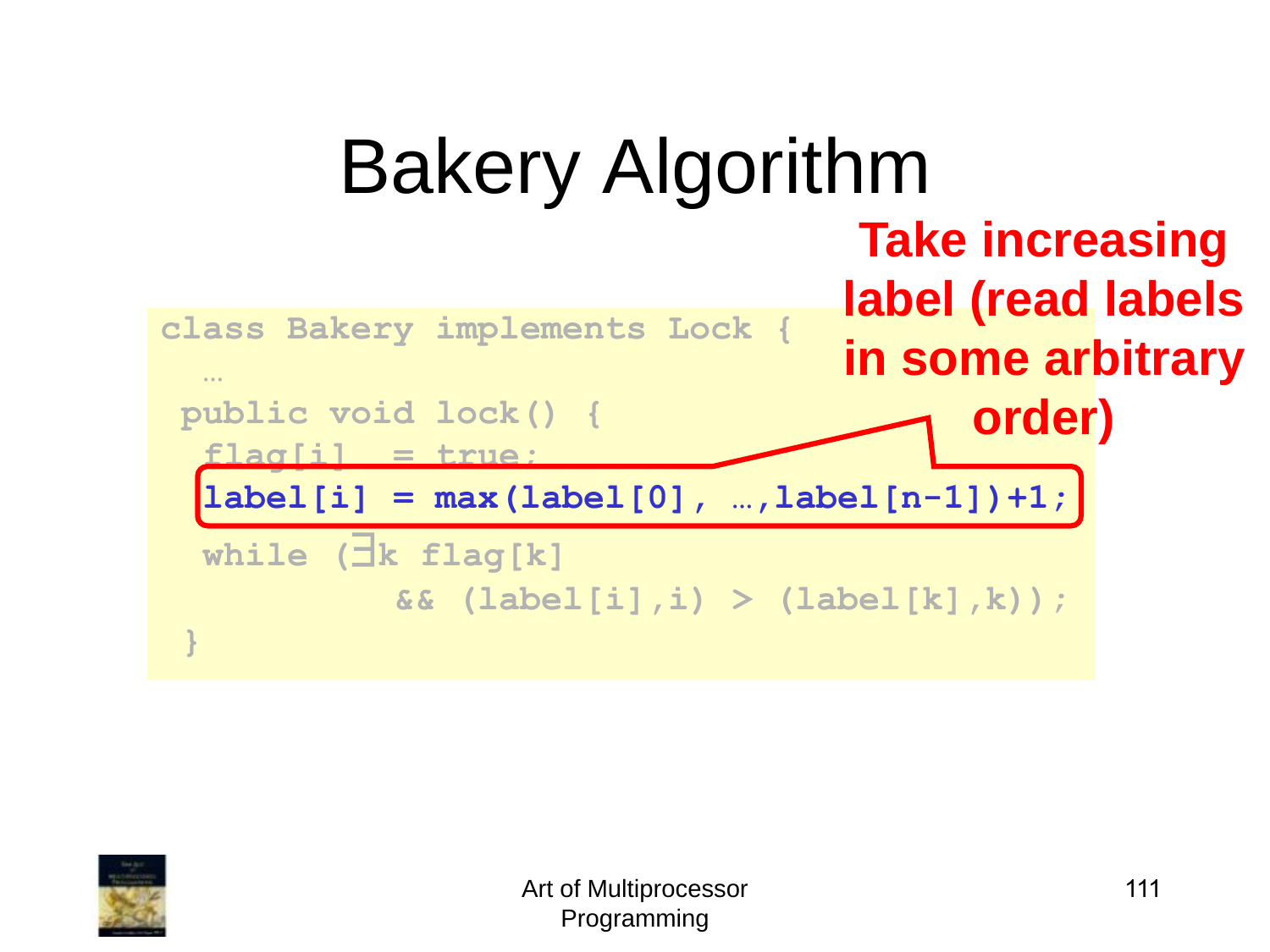

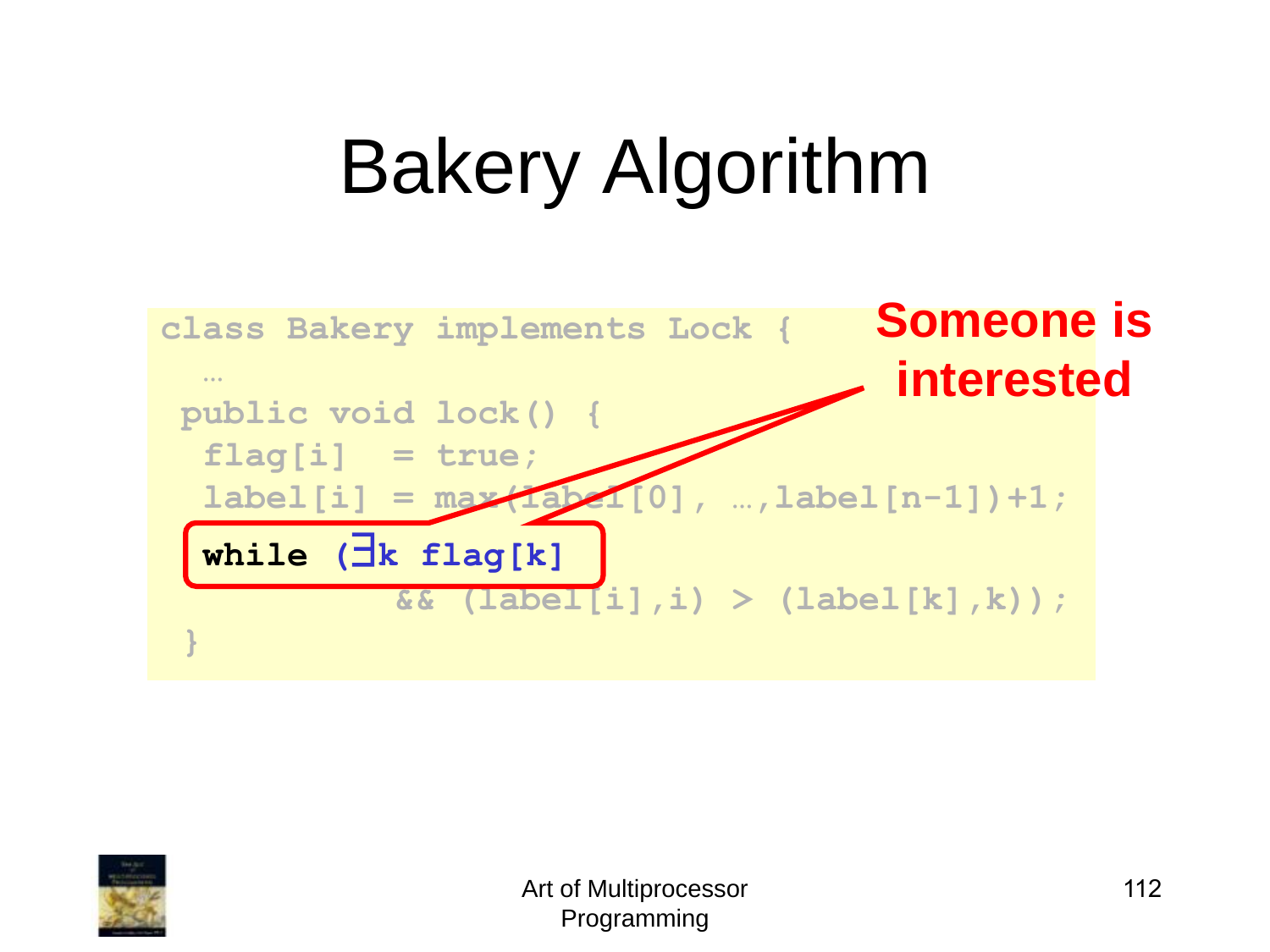



Art of Multiprocessor Programming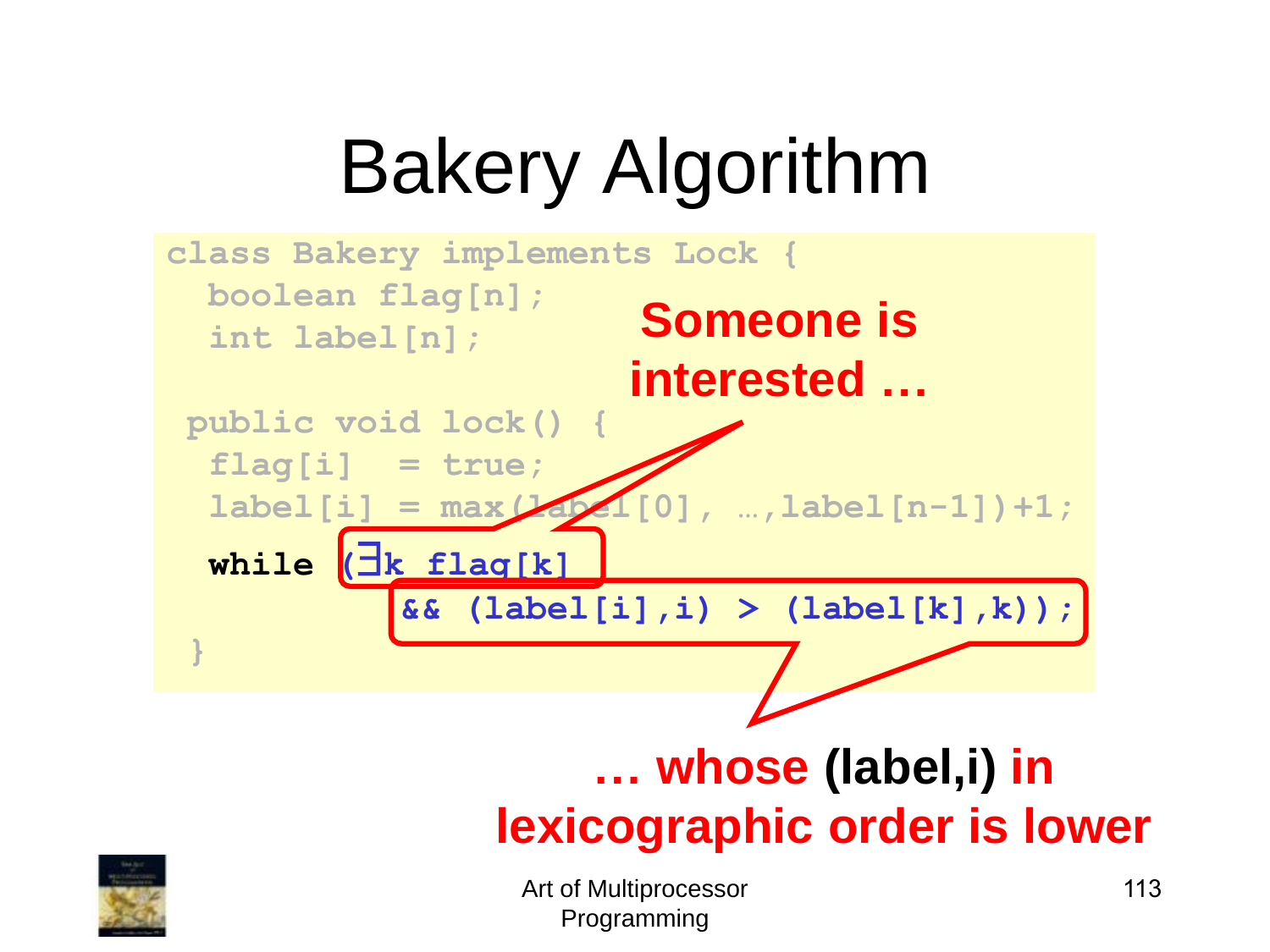```
class Bakery implements Lock {
    …
public void unlock() { 
   flag[i] = false;
 }
}
```
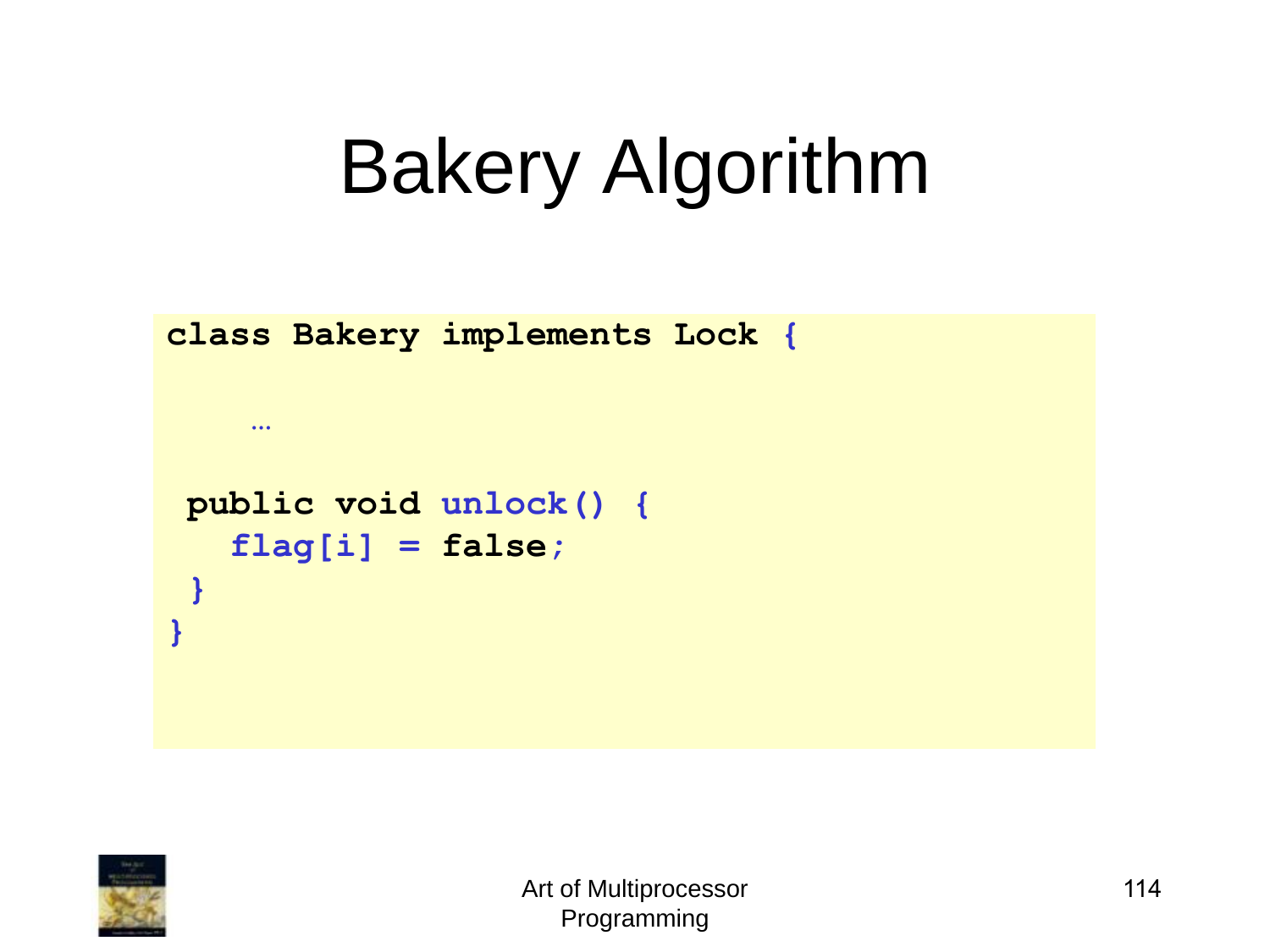

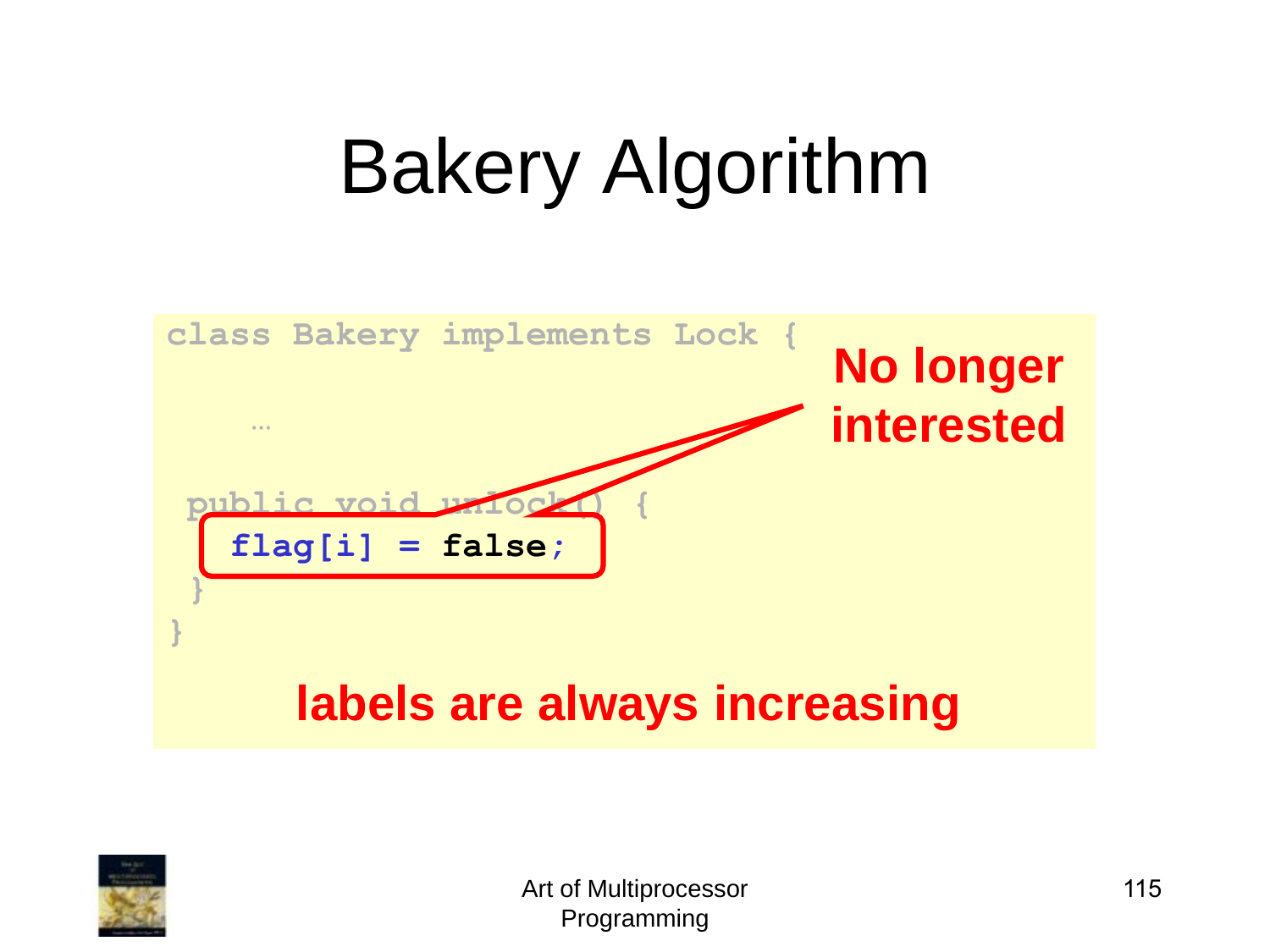#### No Deadlock

- There is always one thread with earliest label
- Ties are impossible (why?)

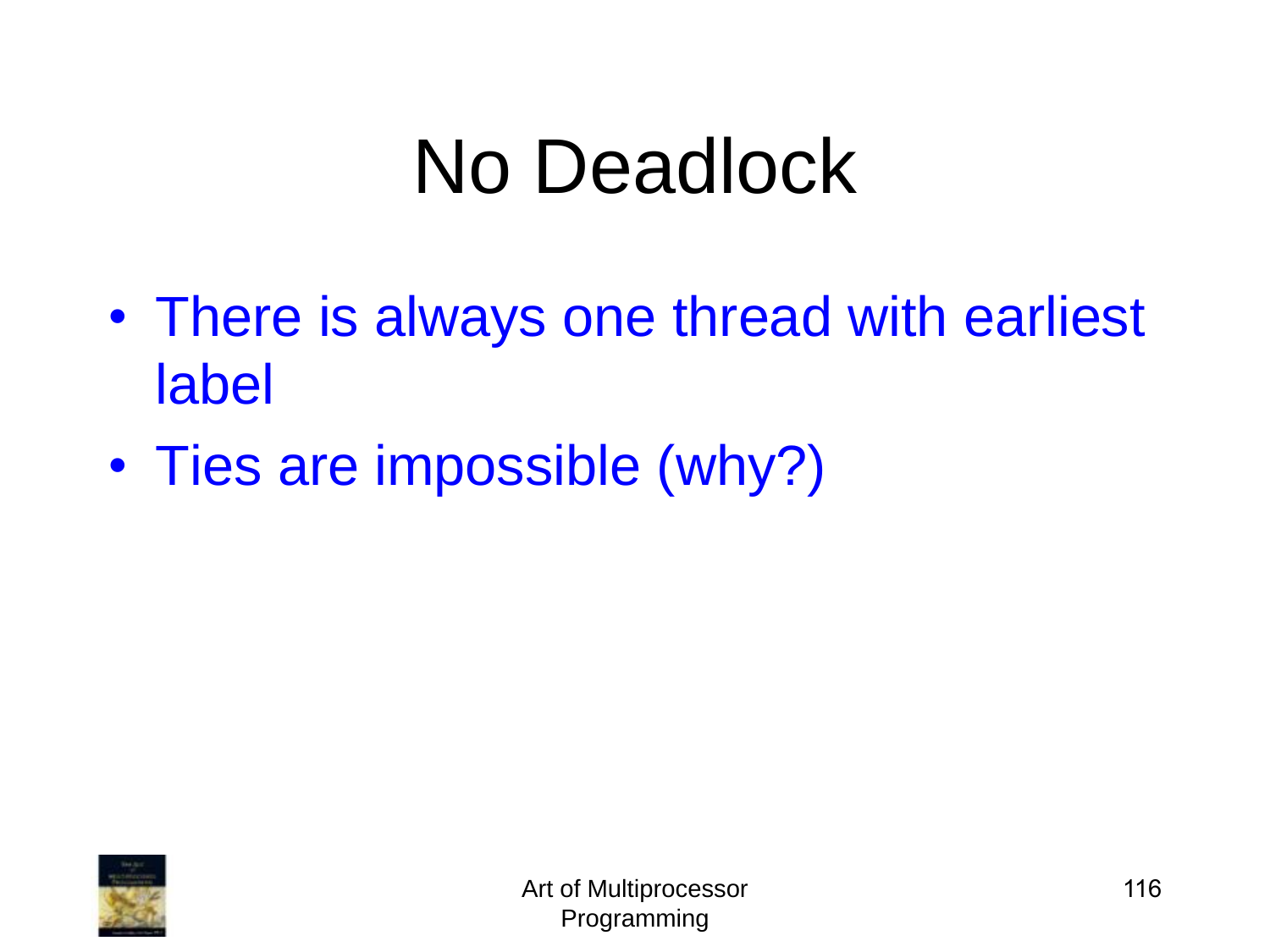#### First-Come-First-Served

- If  $D_A \rightarrow D_B$  then – A's label is smaller
- And:
	- write<sub>A</sub>(label[A]) →
	- read<sub>B</sub>(label[A]) →
	- write<sub>B</sub>(label[B]) → read<sub>B</sub>(flag[A])
- So B sees
	- smaller label for A
	- locked out while flag[A] is true



**public void lock() { flag[i] = true; label[i] = max(label[0], …,label[n-1])+1; while (**\$**k flag[k] && (label[i],i) > (label[k],k)); }**

**class Bakery implements Lock {**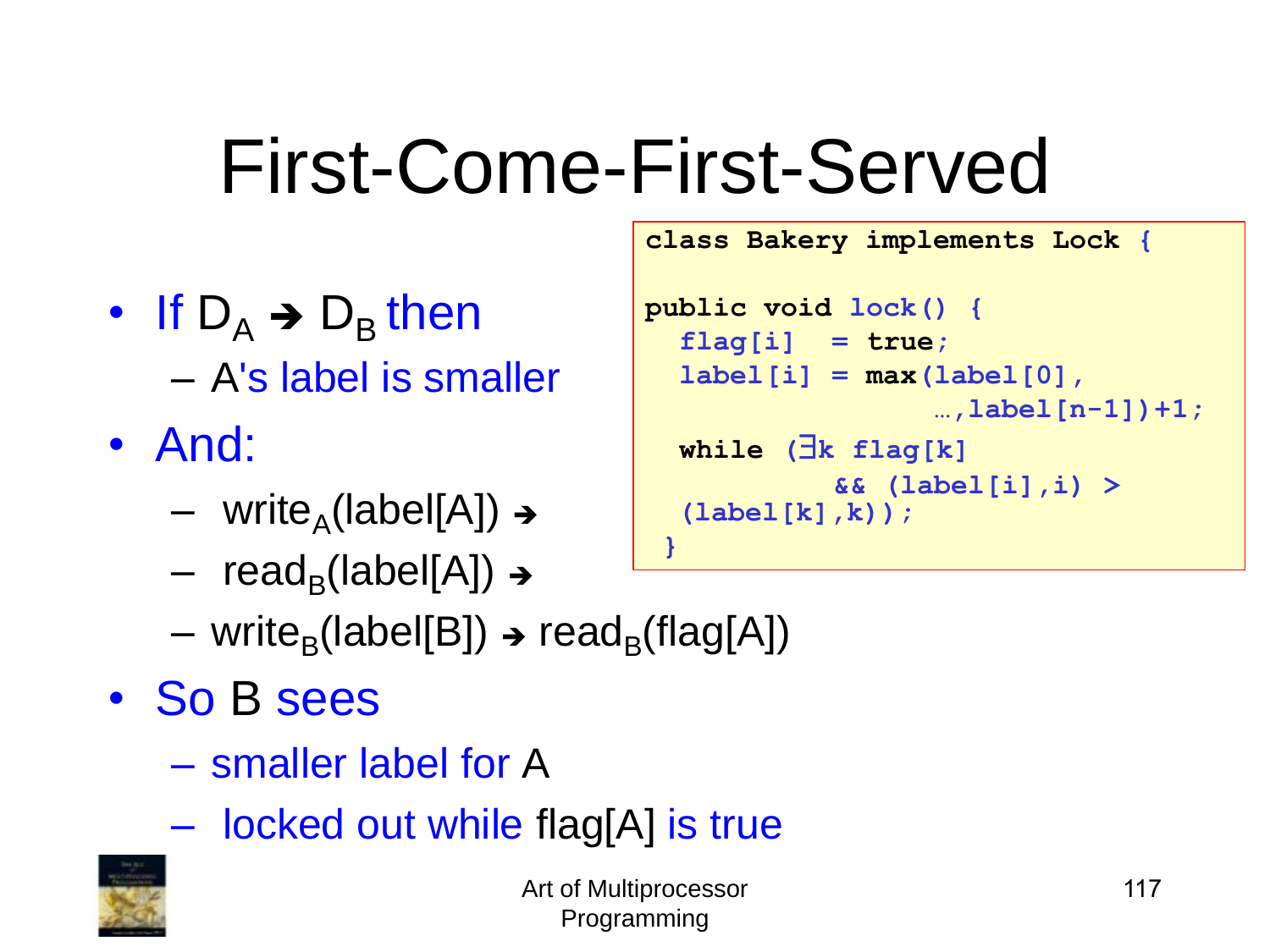- Suppose A and B in CS together
- Suppose A has earlier label
- When B entered, it must have seen
	- flag[A] is *false*, or
	- $-$  label[A]  $>$  label[B]

```
class Bakery implements Lock {
```

```
public void lock() { 
  flag[i] = true;
  label[i] = max(label[0],…,label[n-1])+1;
  \mathbf{while} (\exists k \ \mathbf{flag}[k])&& (label[i],i) > 
  (label[k],k));
 }
```
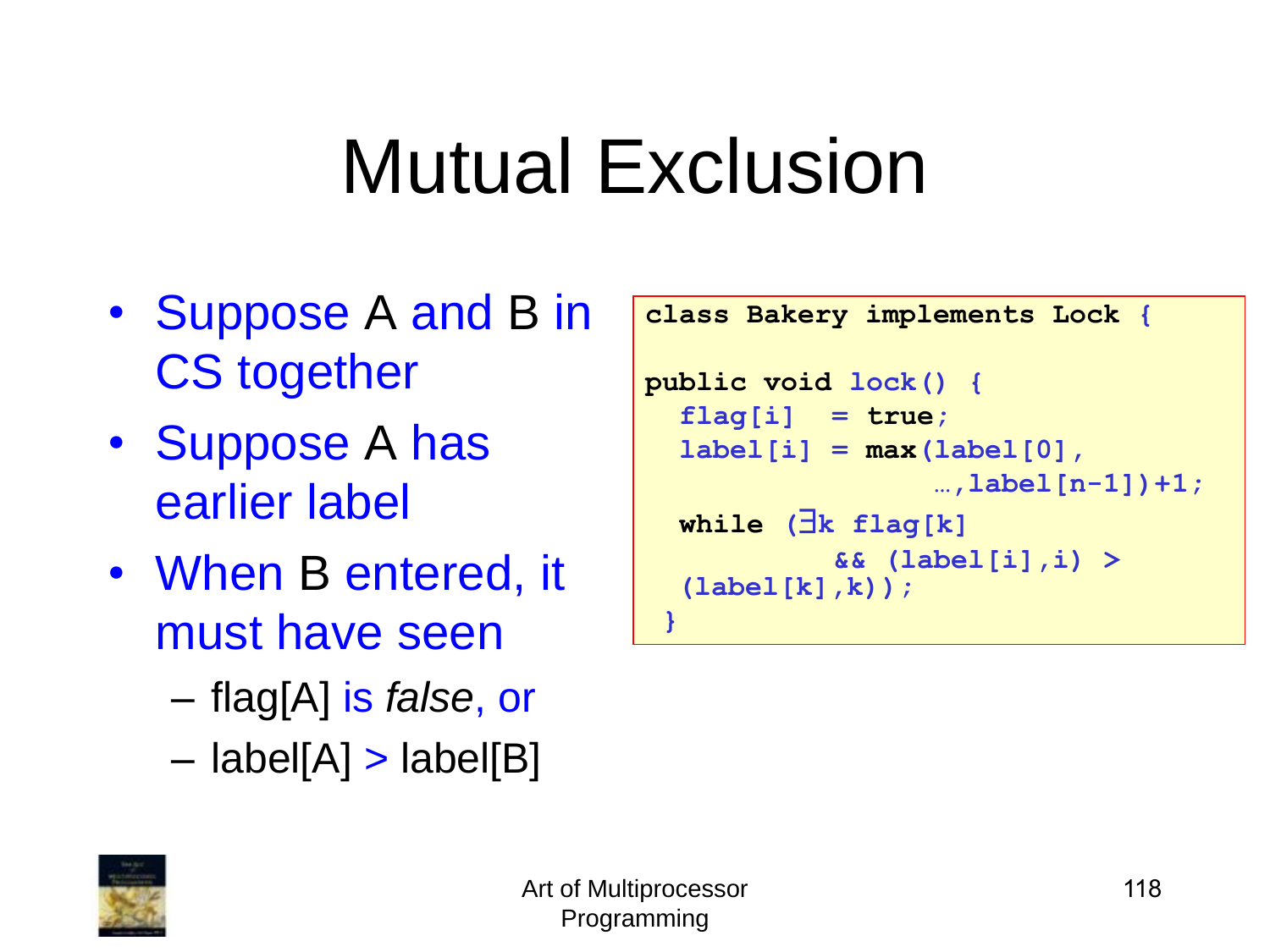- Labels are strictly increasing so
- B must have seen flag $[A] == false$

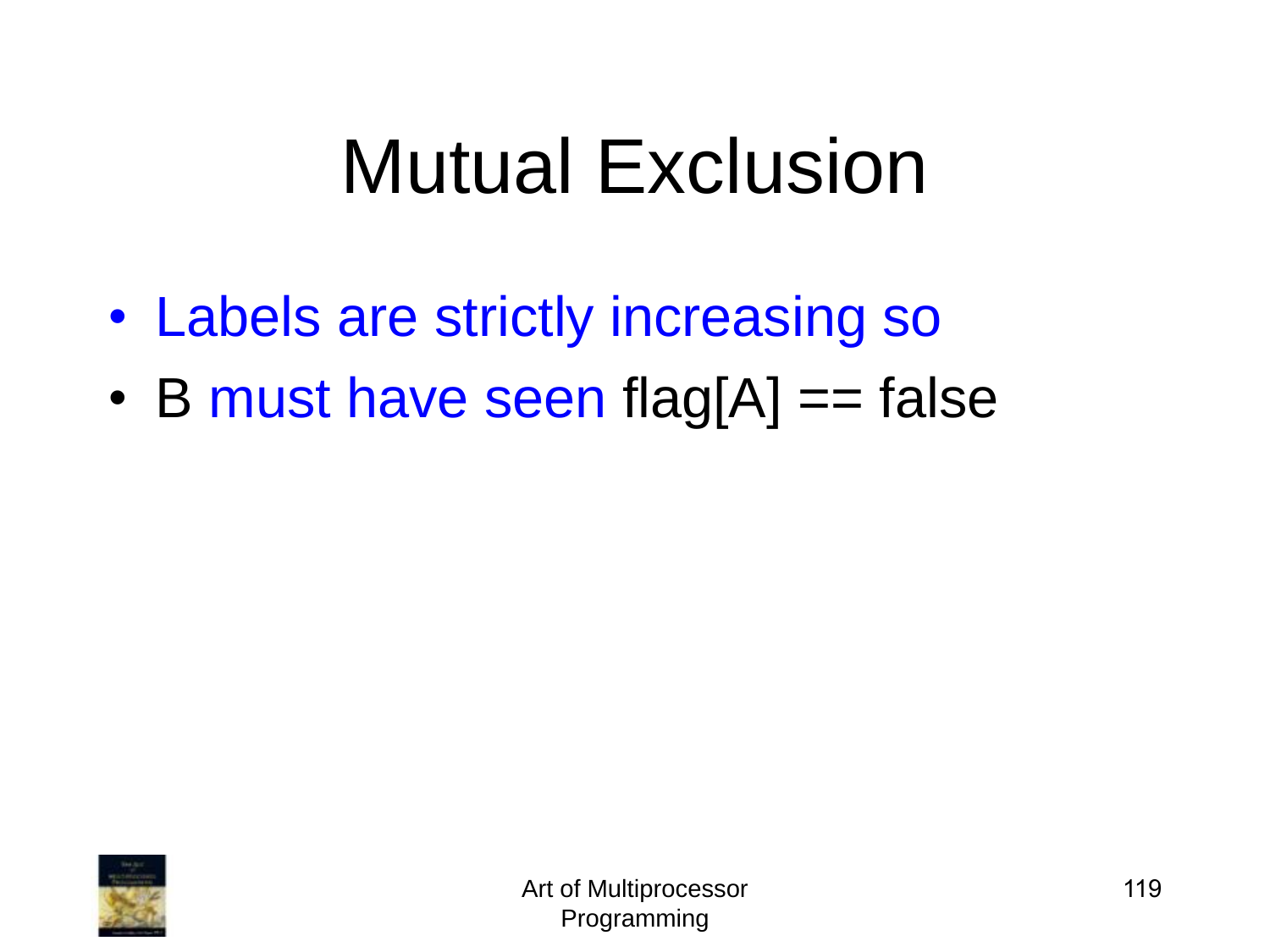- Labels are strictly increasing so
- B must have seen flag[A] == false
- Labeling<sub>B</sub>  $\rightarrow$  read<sub>B</sub>(flag[A])  $\rightarrow$ write<sub>A</sub>(flag[A])  $\rightarrow$  Labeling<sub>A</sub>

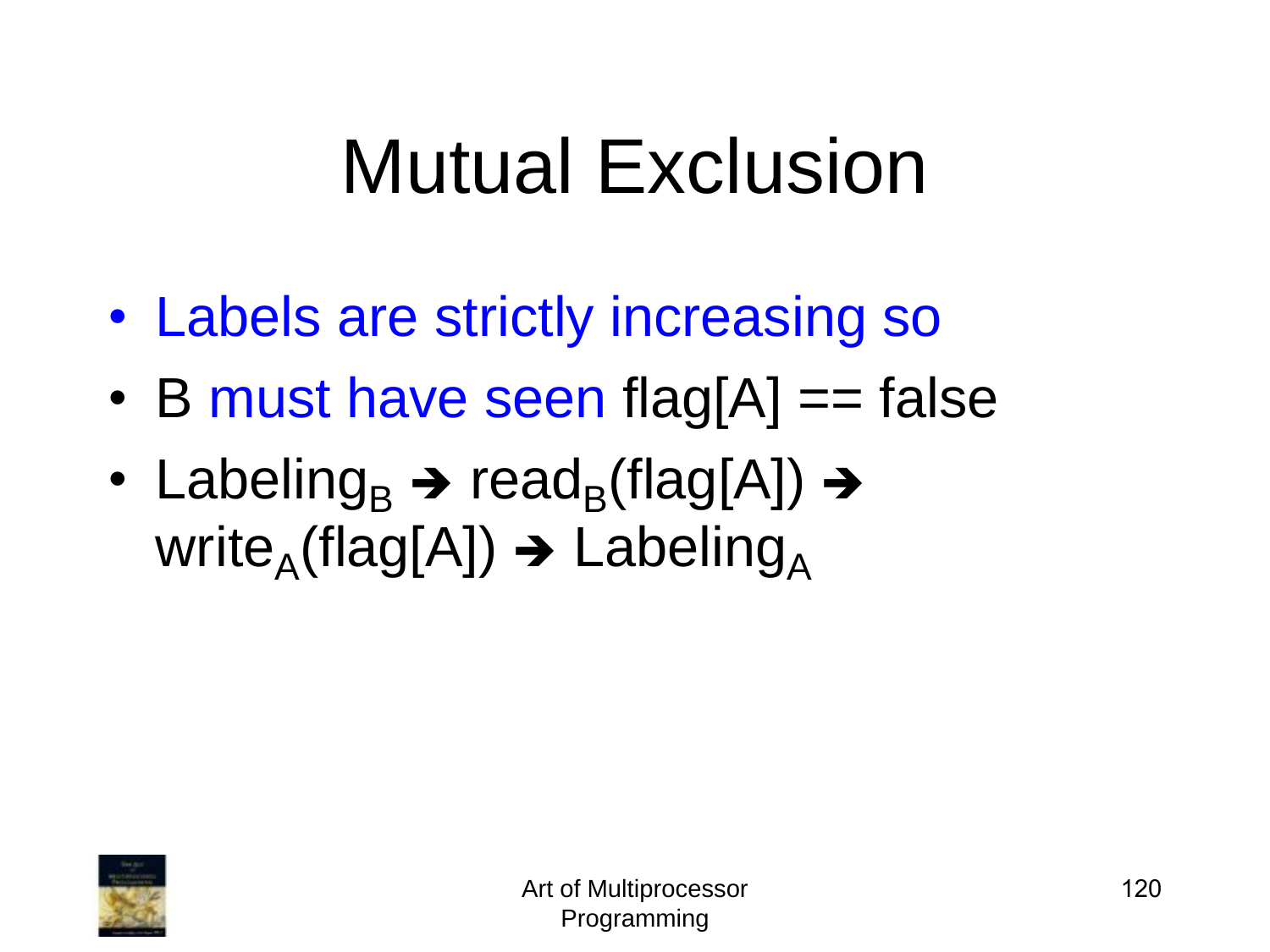- Labels are strictly increasing so
- B must have seen flag $[A] == false$
- Labeling<sub>B</sub>  $\rightarrow$  read<sub>B</sub>(flag[A])  $\rightarrow$ write<sub>A</sub>(flag[A])  $\rightarrow$  Labeling<sub>A</sub>
- Which contradicts the assumption that A has an earlier label

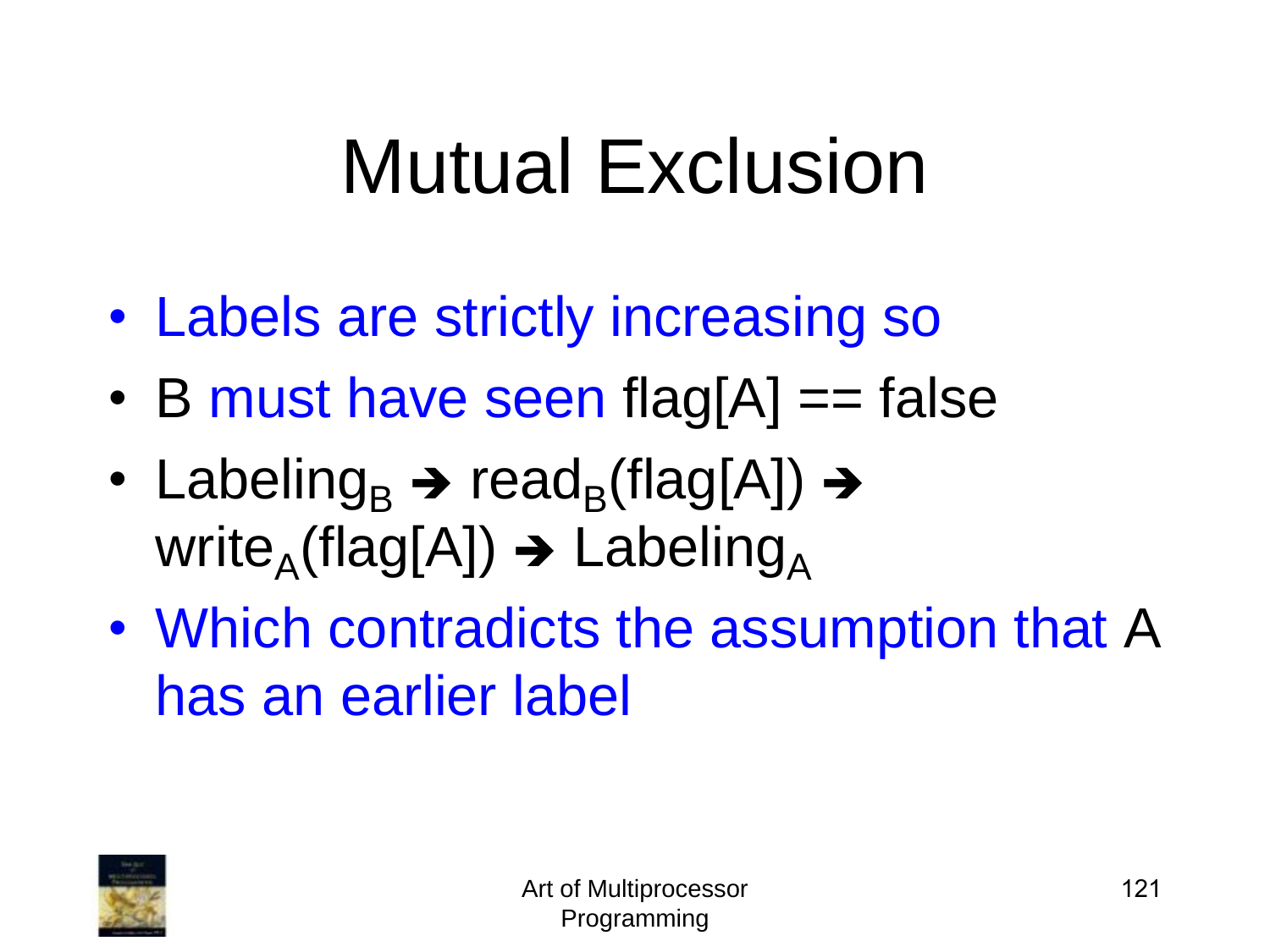### Bakery Y232K Bug

**class Bakery implements Lock {**

```
…
public void lock() { 
 flag[i] = true;
 label[i] = max(label[0], ..., label[n-1]) +1;\mathbf{while} (\exists k \ \mathbf{flag}[k])&& (label[i],i) > (label[k],k));
}
```
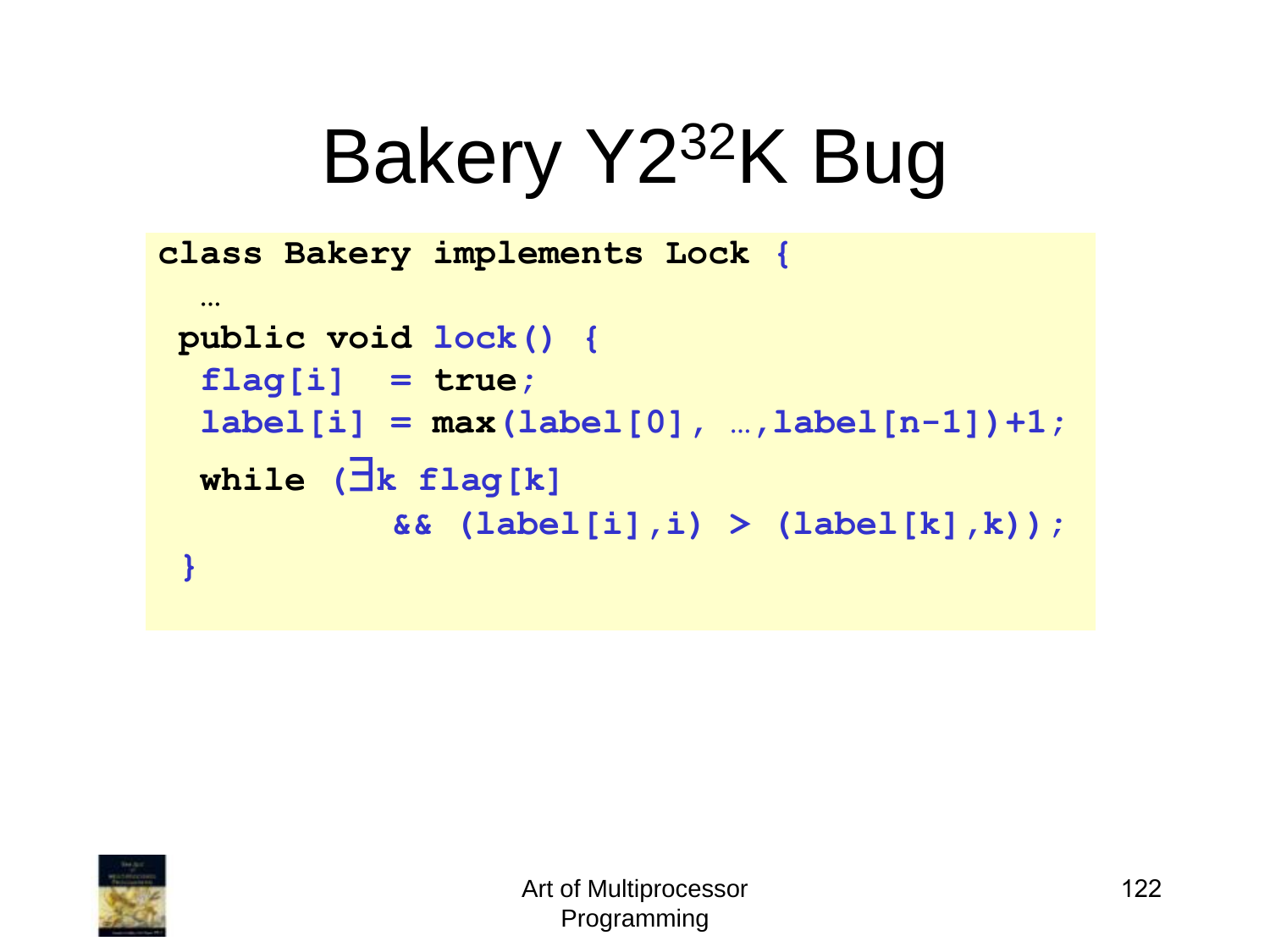# Bakery Y232K Bug



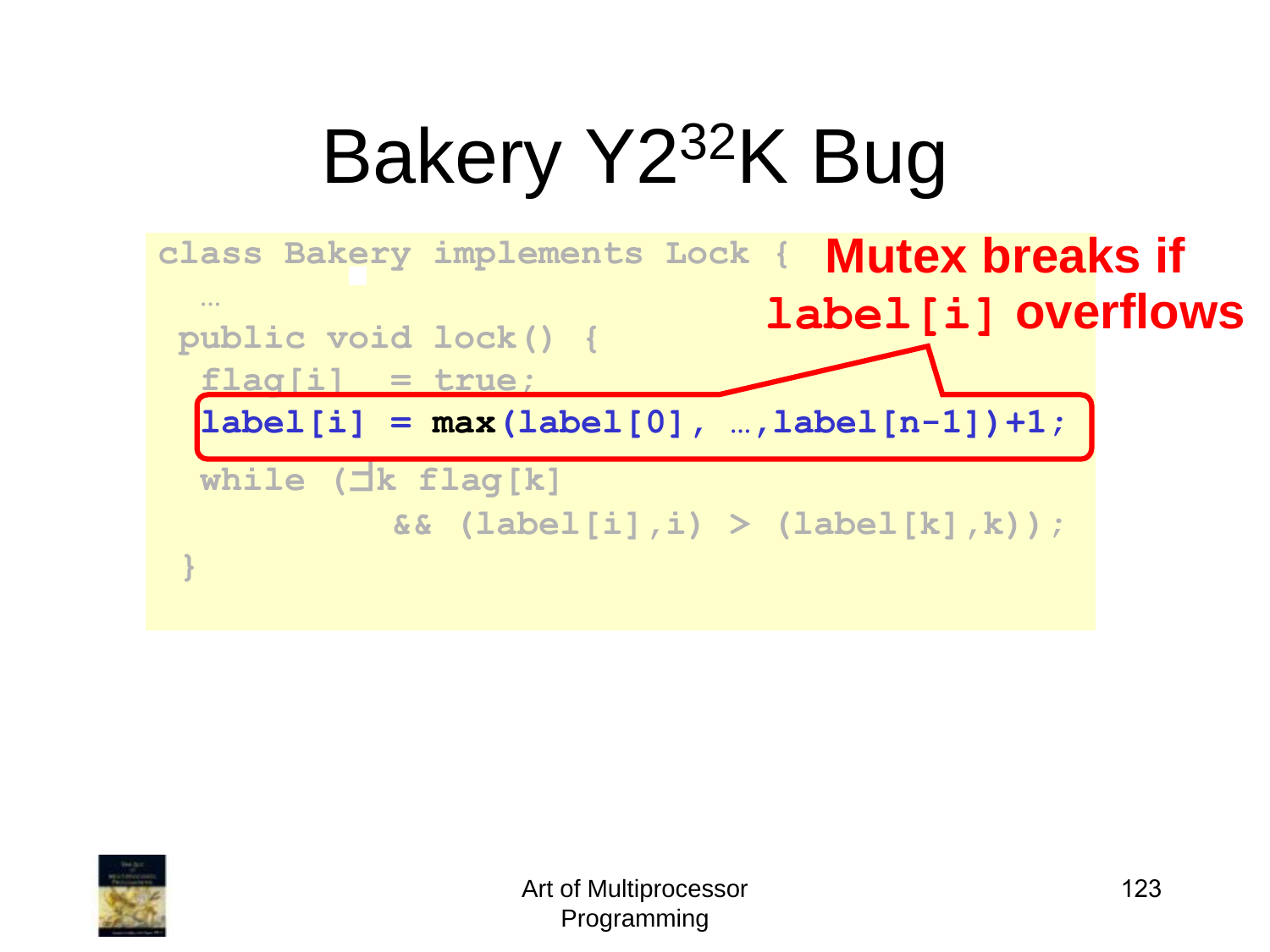#### Does Overflow Actually Matter?

- Yes
	- Y2K
	- 18 January 2038 (Unix **time\_t** rollover)
	- 16-bit counters
- No
	- 64-bit counters
- Maybe
	- 32-bit counters

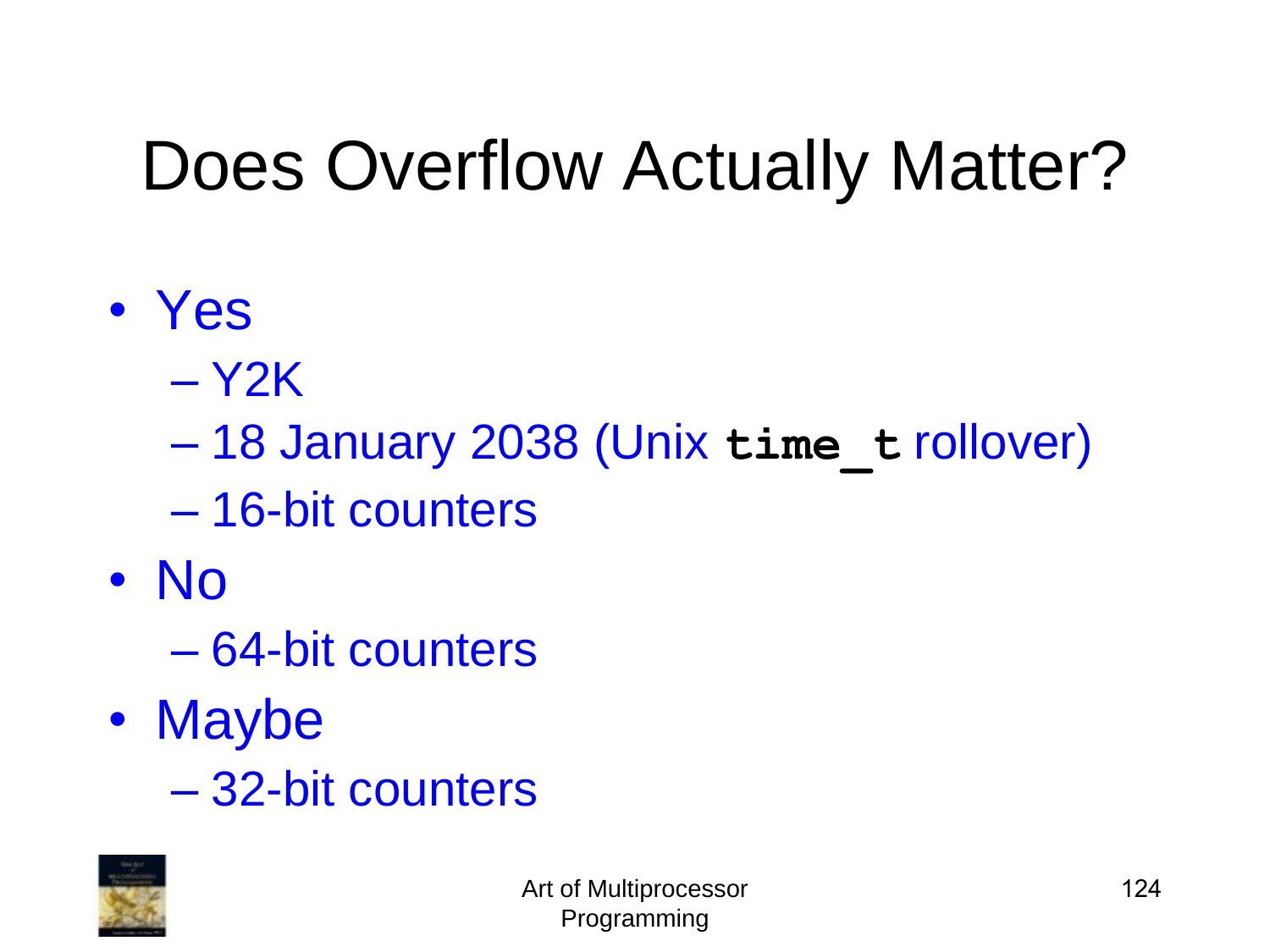### Deep Philosophical Question

- The Bakery Algorithm is
	- Succinct,
	- Elegant, and
	- Fair.
- Q: So why isn't it practical?
- A: Well, you have to read N distinct variables

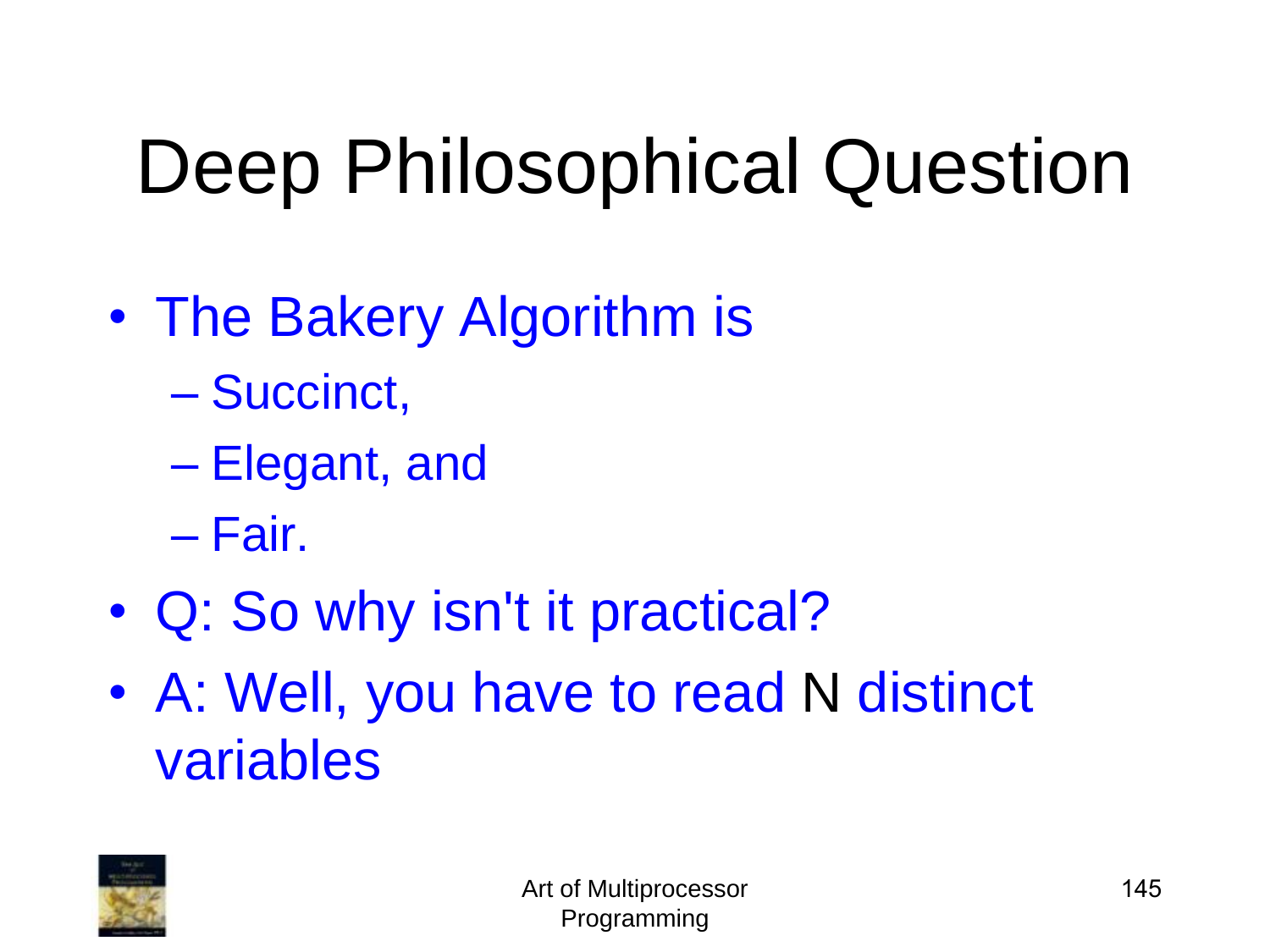#### Shared Memory

- Shared read/write memory locations called *Registers* (historical reasons)
- Come in different flavors
	- Multi-Reader-Single-Writer (**flag[]**)
	- Multi-Reader-Multi-Writer (**victim[]**)
	- Not that interesting: SRMW and SRSW

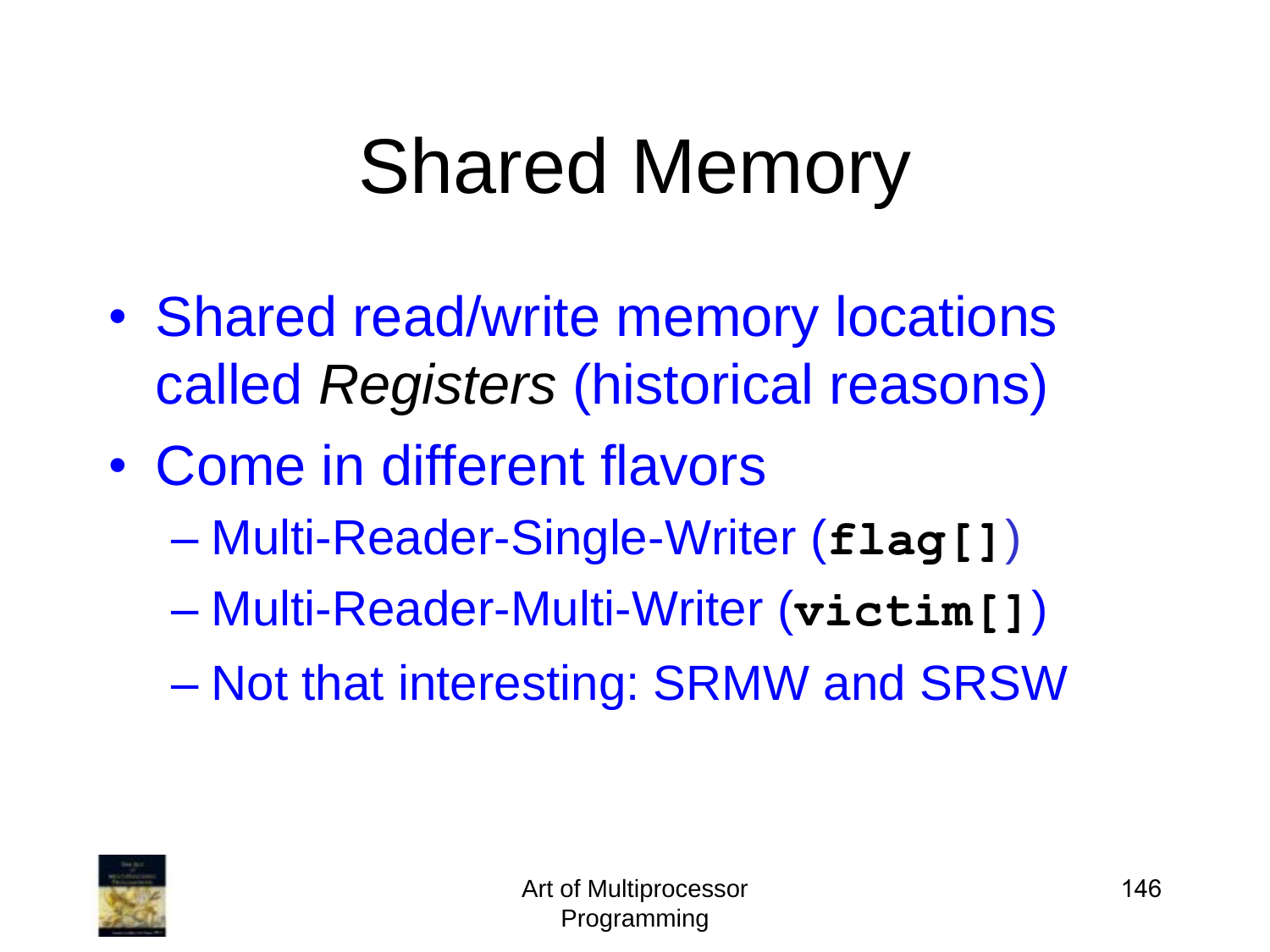#### Theorem

At least N MRSW (multi-reader/singlewriter) registers are needed to solve deadlock-free mutual exclusion.

N registers such as **flag[]**…

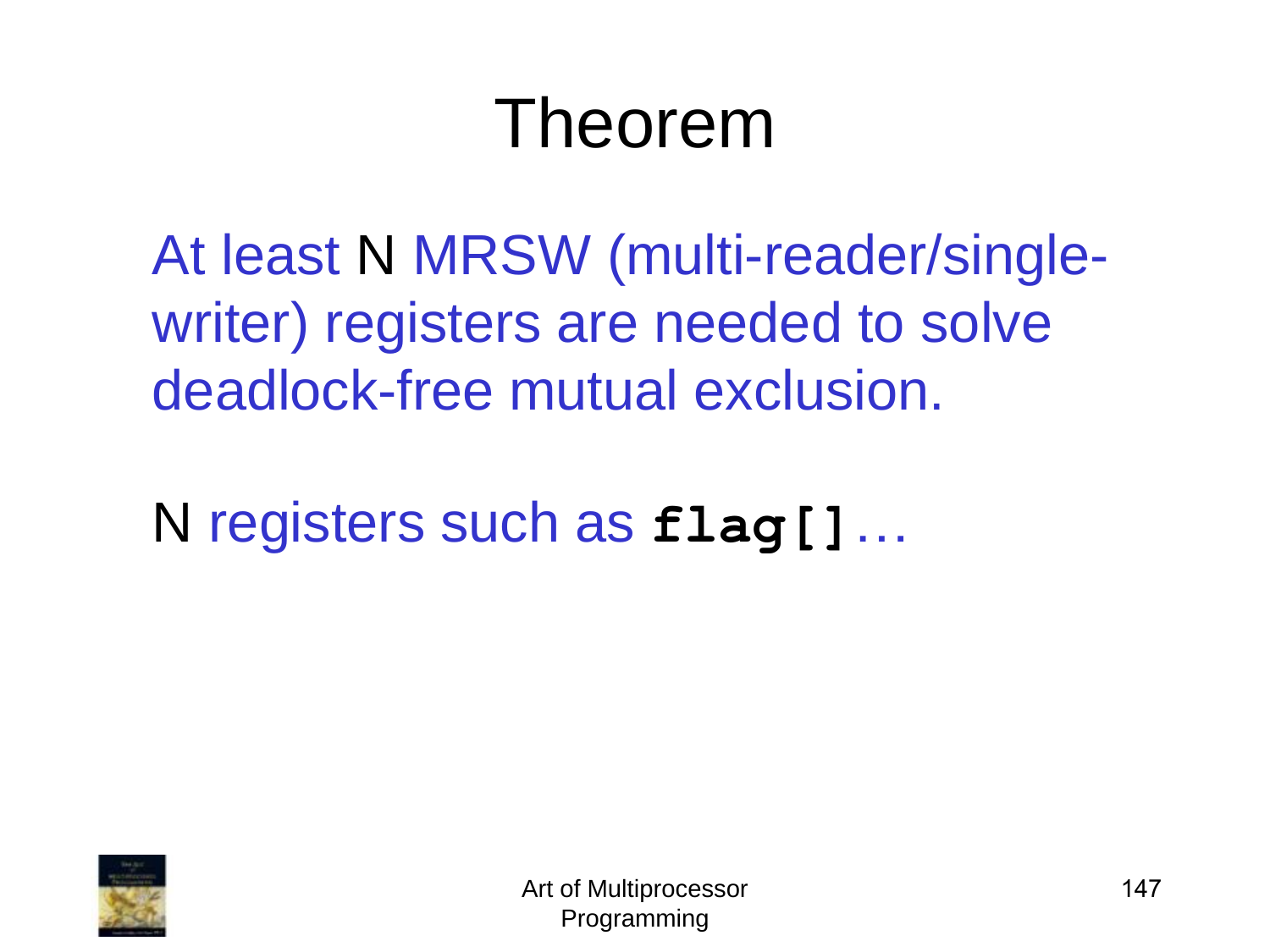#### Theorem

Deadlock-free mutual exclusion for 3 threads requires at least 3 multi-reader multi-writer registers

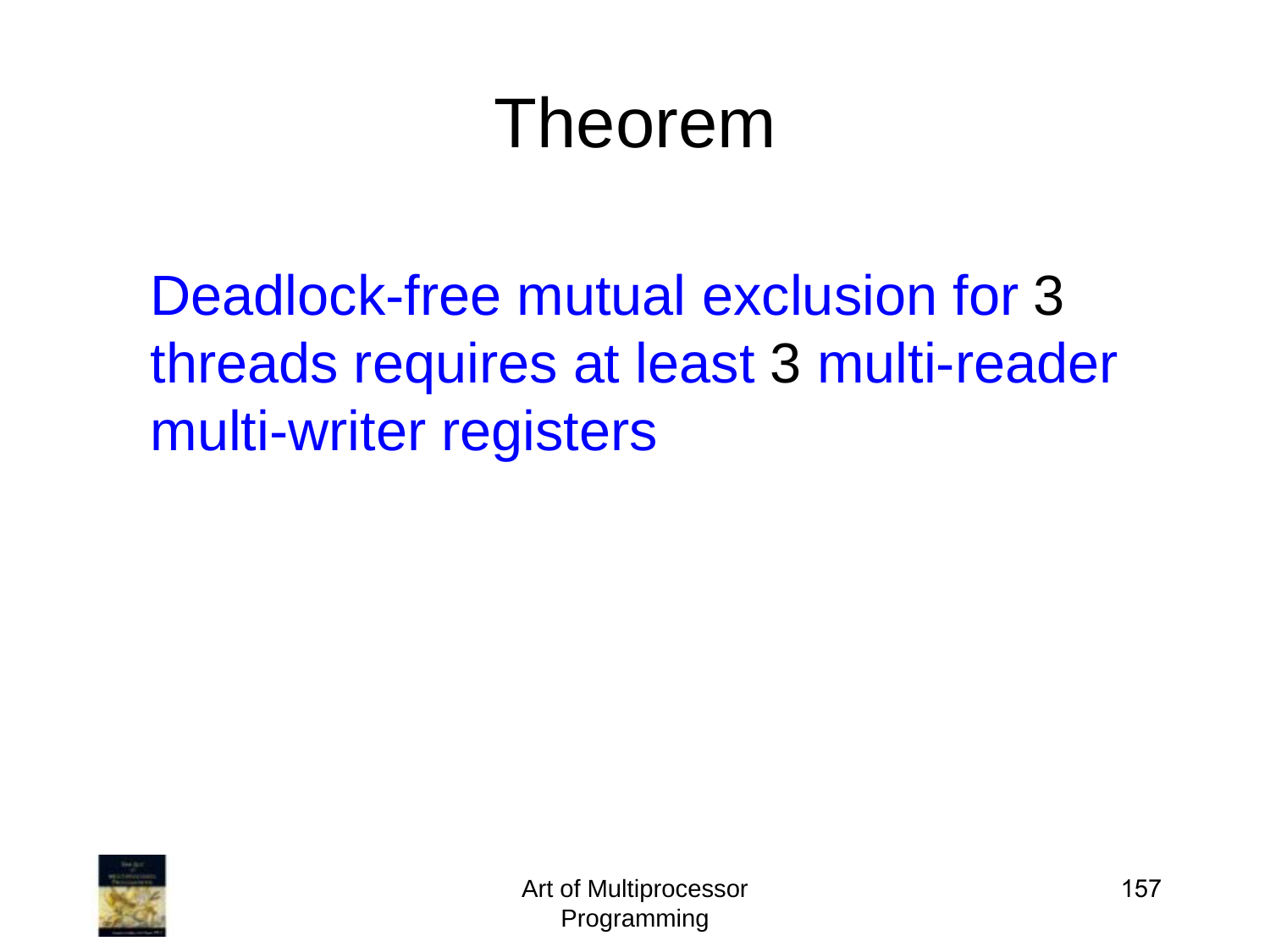#### Theorem

Deadlock-free mutual exclusion for *n* threads requires at least *n* multi-reader multi-writer registers

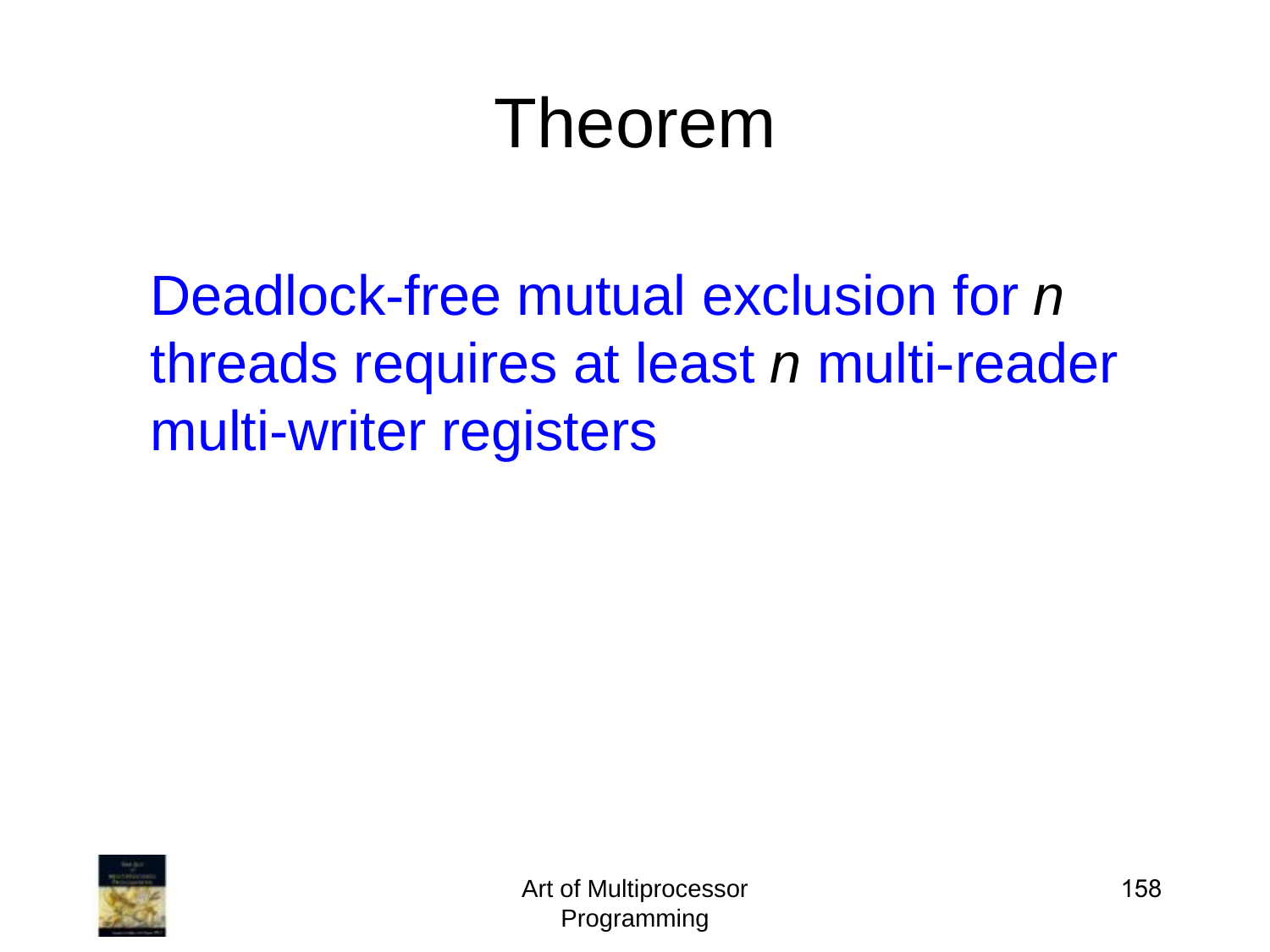## Summary of Lecture

- In the 1960's several incorrect solutions to starvation-free mutual exclusion using RW-registers were published…
- Today we know how to solve FIFO N thread mutual exclusion using 2N RW-**Registers**

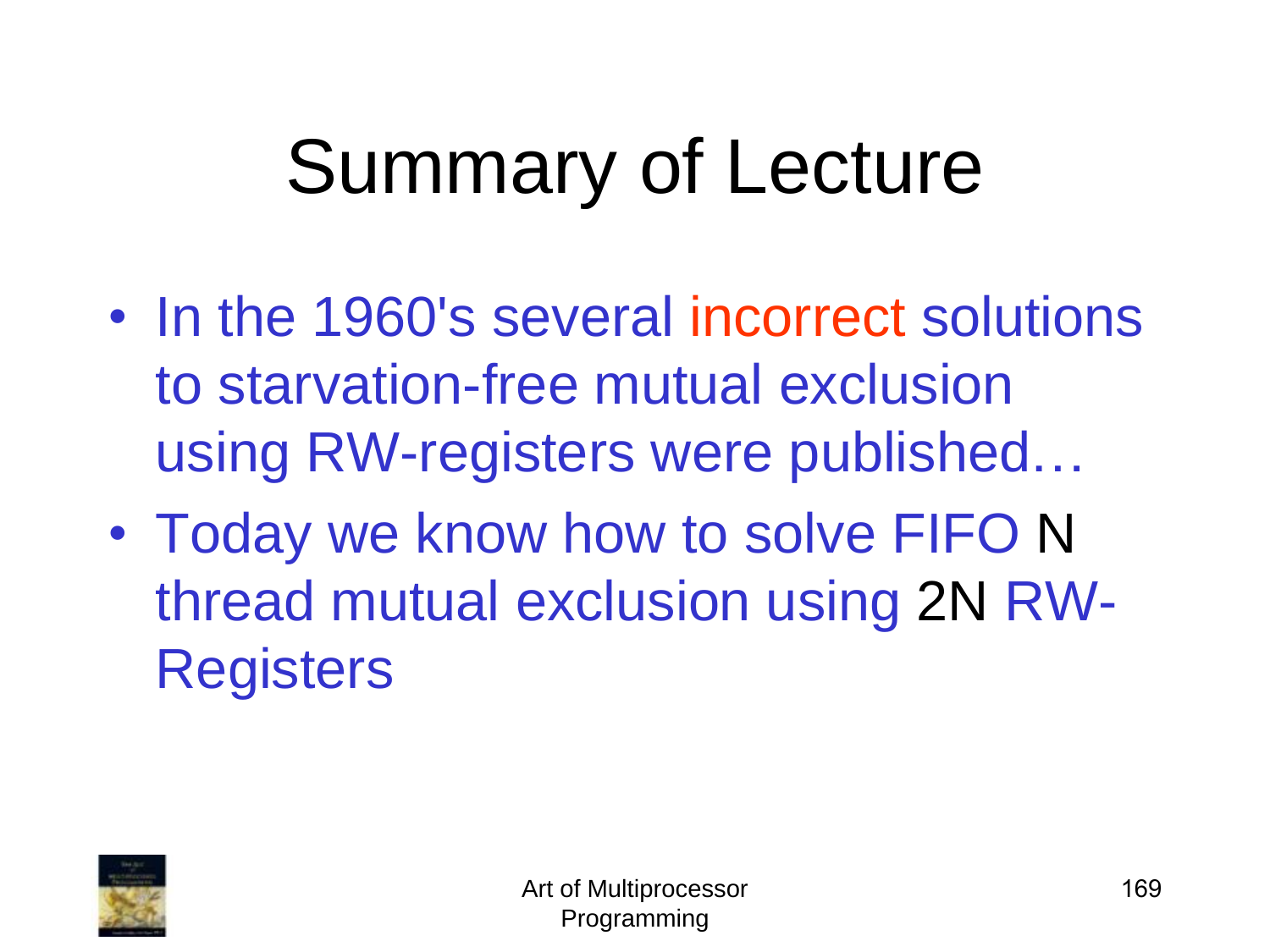### Summary of Lecture

- N RW-Registers inefficient
	- Because writes **"cover"** older writes
- Need stronger hardware operations – that do not have the **"covering problem"**
- In next lectures understand what these operations are…